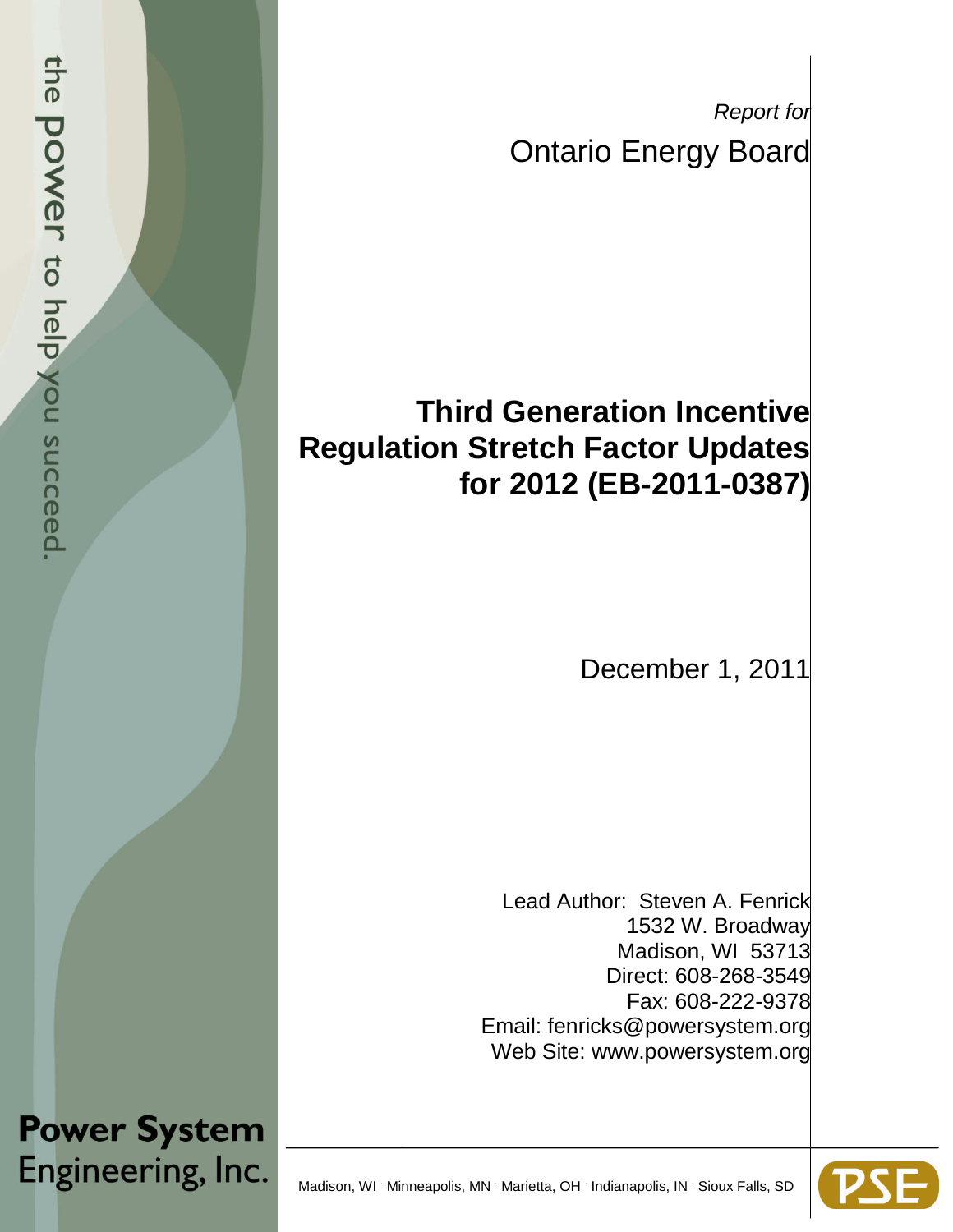# **Table of Contents**

| $\mathbf{1}$ |  |
|--------------|--|
| 2            |  |
| 2.1          |  |
| 2.2          |  |
| 2.3          |  |
| 2.4          |  |
| 2.4.1        |  |
| 2.4.2        |  |
|              |  |
| 2.4.2.2      |  |
| 2.4.2.3      |  |
| 2.4.2.4      |  |
| 2.4.3        |  |
| 2.5          |  |
| 2.5.1        |  |
| 2.5.2        |  |
| 2.5.3        |  |
| 3            |  |
|              |  |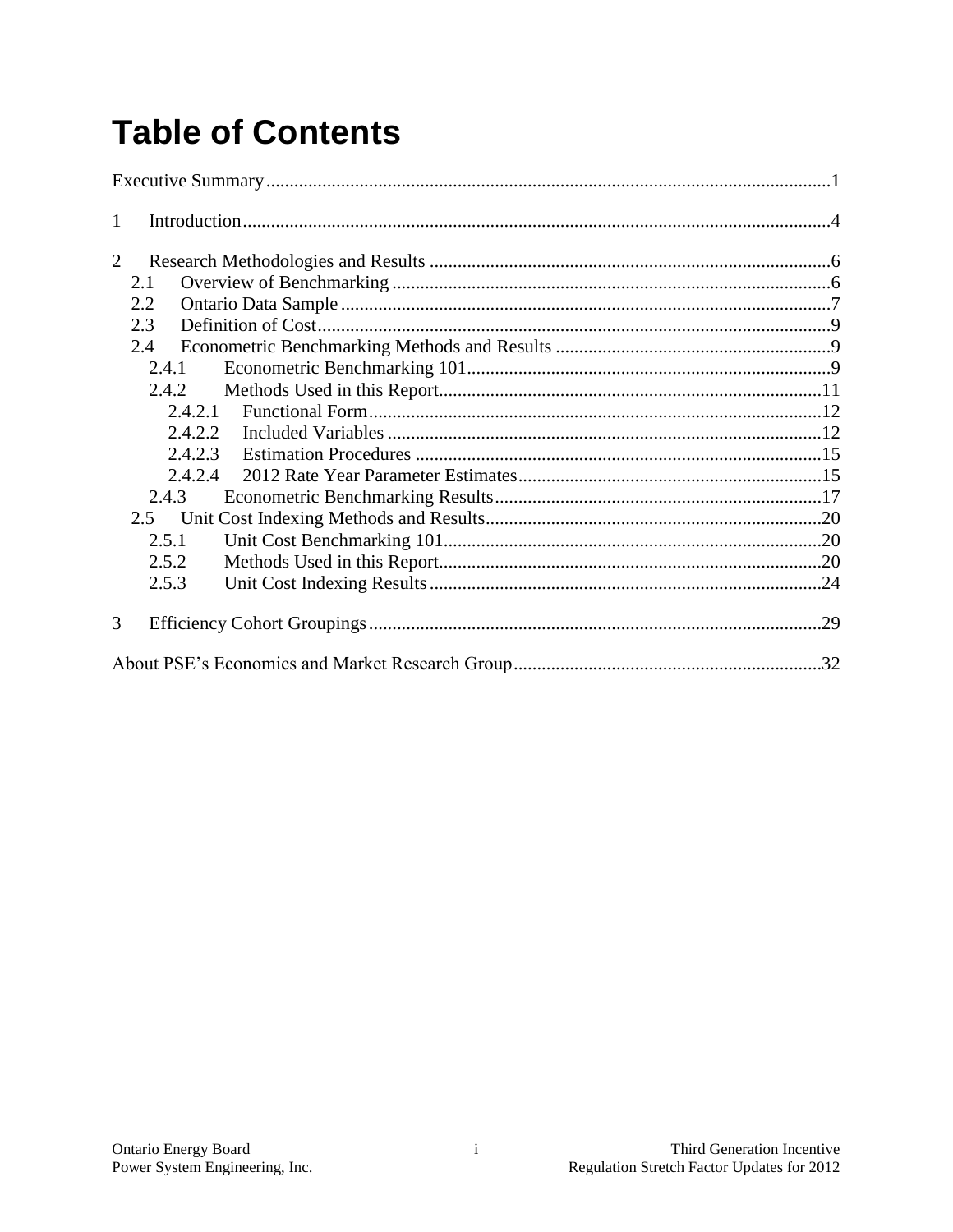# **Tables**

## **Figures**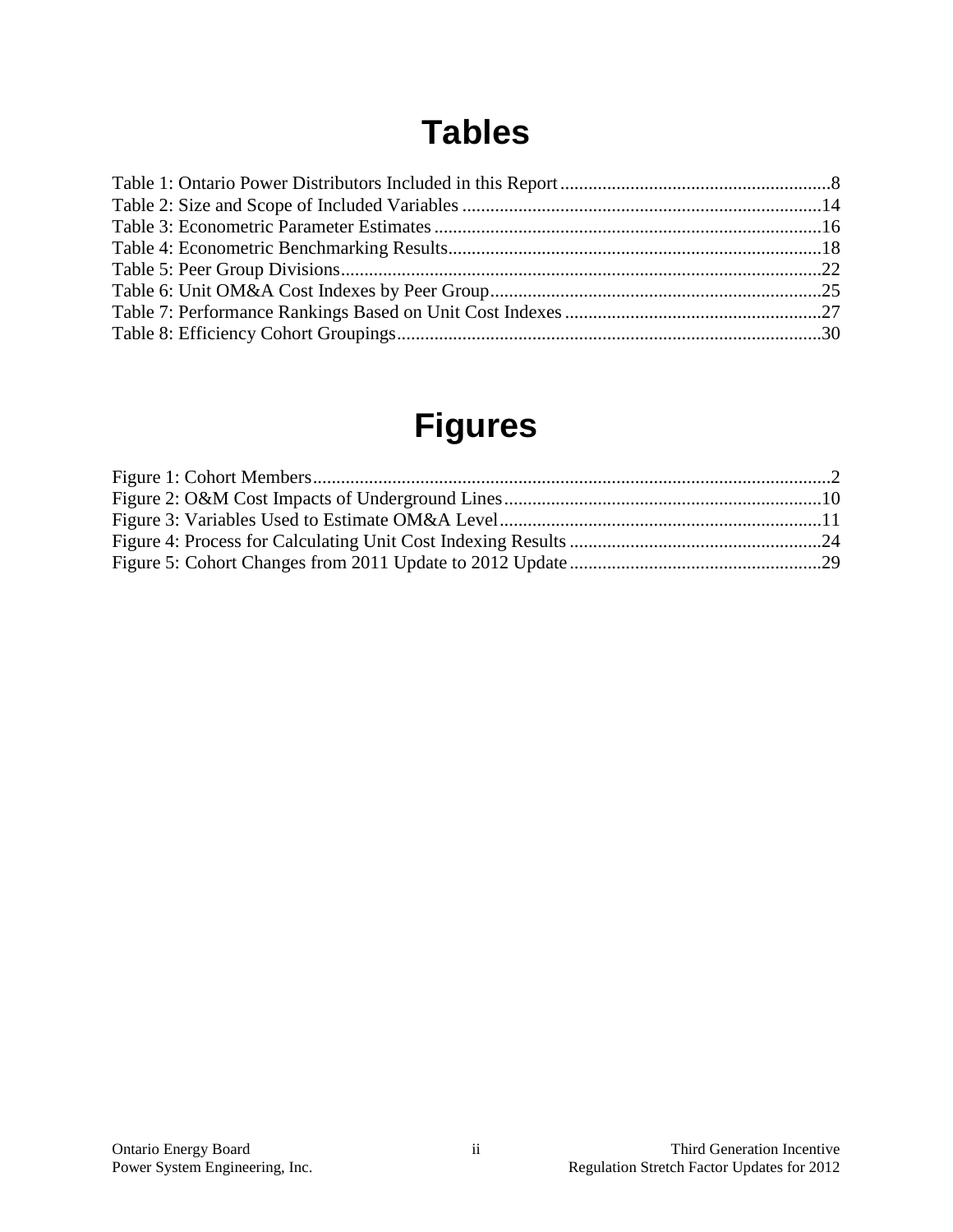# <span id="page-3-0"></span>**Executive Summary**

In November 2009, the Ontario Energy Board ("OEB") selected Power System Engineering, Inc. ("PSE") to provide cost performance evaluations of power distributors in the province of Ontario. PSE used statistical benchmarking methods to evaluate and compare the spending efficiency levels of these power distributors in three areas: distribution operations, distribution maintenance, and distribution administration, collectively known as "distribution OM&A." The total spending level in these three areas is measured by evaluating data supplied to the OEB by each power distributor.

PSE provided the 2010 rate year benchmarking results in the report "Third Generation Incentive Regulation Stretch Factor Updates for 2010" dated February 17, 2010 and provided 2011 benchmarking results in the report "Third Generation Incentive Regulation Stretch Factor Updates for 2011" dated March 7, 2011.<sup>1</sup> This report (the "2012 Report," or the "Report") provides a benchmarking update for the 2012 rate year.

The 2012 Report presents the results of PSE's most recent Ontario benchmarking study, which identifies the 2012 rate year efficiency cohort groupings. The Report also describes the methodology used to identify the cohorts. These efficiency cohort groupings are used in the calibration of the Third Generation Incentive Regulation stretch factors for Ontario's power distribution industry.

The 2012 updated study results are the product of incorporating new 2010 data and industry amalgamations into a pre-established benchmarking paradigm. The methodologies employed in the 2012 benchmarking study, described in Section 2 of this Report, are exactly the same as those employed in the previous updates, and are founded on methods developed in preceding consultations on the topic.<sup>2</sup> Similarly, the method of determining efficiency cohort groupings is the same method that was used in the previous reports. This method is described in the July 14, 2008 Report of the Board on Third Generation Incentive Regulation for Ontario's Electricity Distributors, pp. 21-23.<sup>3</sup> It is also summarized in Section 3 of this Report.

Based on the benchmarking results, PSE divides the Ontario local distribution companies ("Distributors") into three efficiency cohorts. Two separate benchmarking analyses are performed on the distribution OM&A data for the Distributors—an econometric benchmarking study and a cost index benchmarking study. For each benchmarking study, the Distributors are grouped into top performers, bottom performers, and middle performers.

The 2012 efficiency cohorts are summarized below. There are twelve members in cohort one, fifty-five members in cohort two, and ten members in cohort three. [Table 8,](#page-32-0) found in Section 3, displays the full list of companies with their corresponding cohort grouping. The methods by

<sup>&</sup>lt;sup>1</sup> [http://www.oeb.gov.on.ca/OEB/\\_Documents/EB-2009-0392/Report\\_2010\\_Stretch\\_Factor\\_Updates.pdf](http://www.oeb.gov.on.ca/OEB/_Documents/EB-2009-0392/Report_2010_Stretch_Factor_Updates.pdf)

and [http://www.ontarioenergyboard.ca/OEB/\\_Documents/Documents/Report\\_2011\\_Stretch\\_Factor\\_Updates.pdf](http://www.ontarioenergyboard.ca/OEB/_Documents/Documents/Report_2011_Stretch_Factor_Updates.pdf)

<sup>&</sup>lt;sup>2</sup> [http://www.oeb.gov.on.ca/documents/cases/EB-2006-0268/PEG\\_Final\\_Benchmarking\\_Report\\_20080320.pdf](http://www.oeb.gov.on.ca/documents/cases/EB-2006-0268/PEG_Final_Benchmarking_Report_20080320.pdf)

<sup>&</sup>lt;sup>3</sup> [http://www.oeb.gov.on.ca/OEB/\\_Documents/EB-2007-0673/Report\\_of\\_the\\_Board\\_3rd\\_Generation\\_20080715.pdf](http://www.oeb.gov.on.ca/OEB/_Documents/EB-2007-0673/Report_of_the_Board_3rd_Generation_20080715.pdf)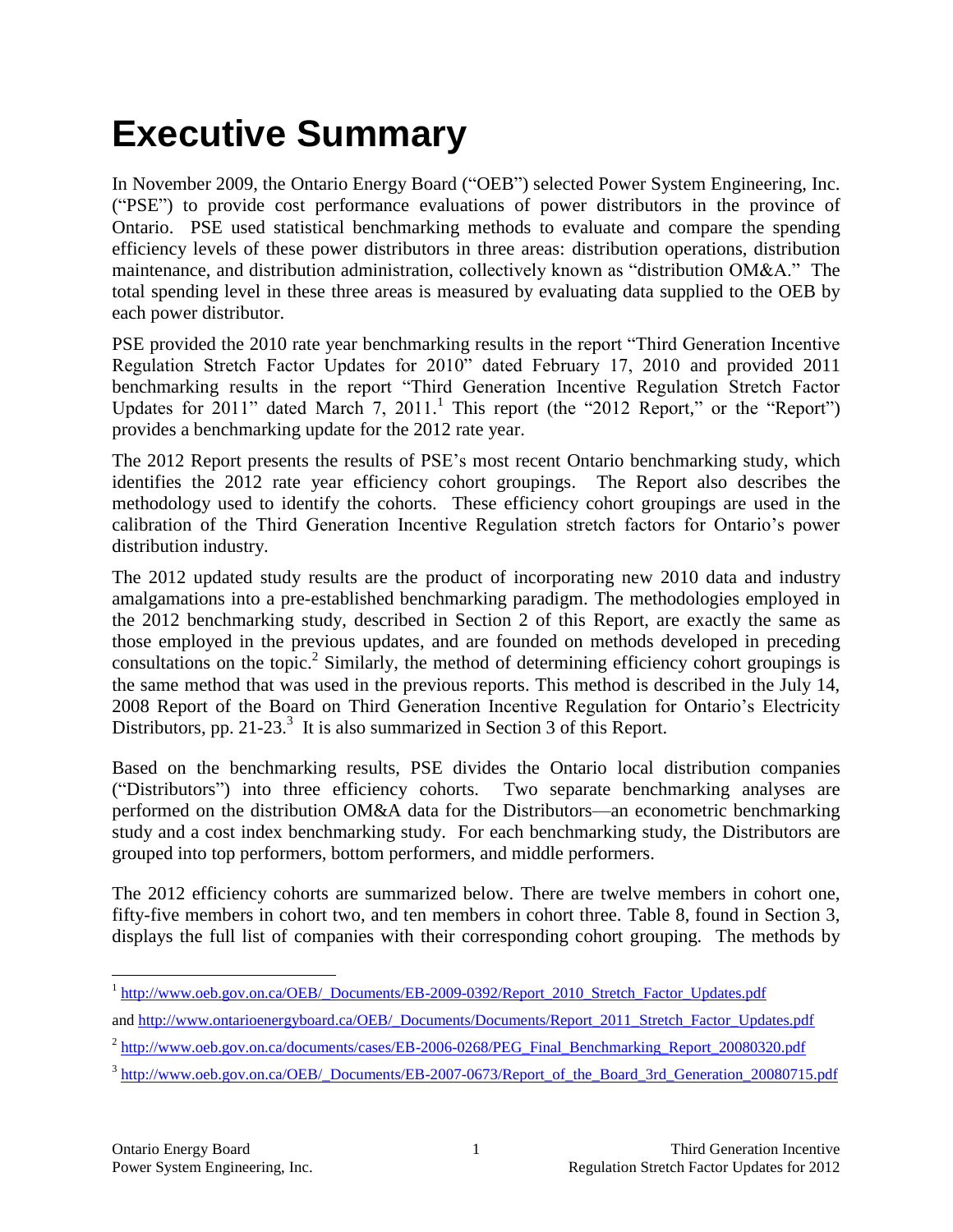which the cohorts are determined are described briefly below Figure 1, and in more detail in Sections 1 and 2 of this Report.

#### **Figure 1: Cohort Members**

### **Cohort 1**

- Chatham-Kent Hydro Inc.
- Festival Hydro Inc.
- Grimsby Power Incorporated
- Hydro 2000 Inc.
- Hydro Hawkesbury Inc.
- Hydro One Brampton Networks Inc.
- Kitchener-Wilmot Hydro Inc.
- Lakefront Utilities Inc.
- Middlesex Power Distribution Corporation
- Northern Ontario Wires Inc.
- Renfrew Hydro Inc.
- Waterloo North Hydro Inc.

### **Cohort 2 Cohort 2**

• All Distributors not in Cohort 1 or 3

### **Cohort 3**

- Algoma Power Inc.
- Brant County Power Inc.
- Centre Wellington Hydro Ltd.
- COLLUS Power Corp.
- EnWin Utilities Ltd.
- Erie Thames Powerlines Corporation
- Port Colborne (CNP)
- Toronto Hydro-Electric System Limited
- Wellington North Power Inc.
- West Perth Power Inc.

The overall cohort into which a particular Distributor falls is based on the results of the two benchmarking studies for that Distributor. The first cohort comprises Distributors that have been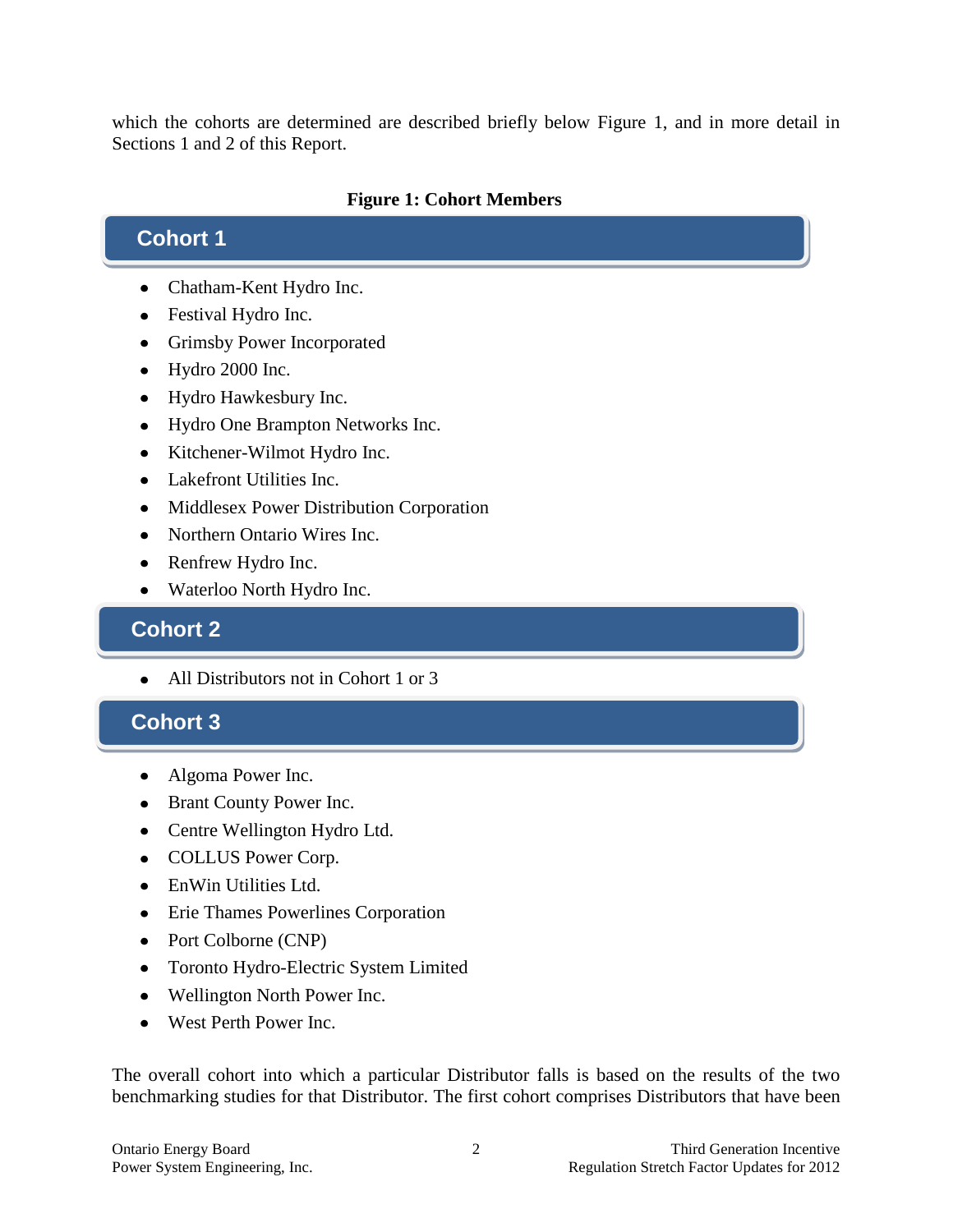identified as top performers by both benchmarking methods. Distributors located in the third cohort group have been designated as bottom performers by both methods. All other Distributors are placed in the middle cohort. 4

The remainder of this report provides a narrative of the two benchmarking methodologies and displays the research results. Following the Introduction, Section 2 offers a summary of the two benchmarking approaches used in designating efficiency cohort groupings. Section 2 also reveals the results for each benchmarking technique. Section 3 uses the results from the two benchmarking approaches to sort the Distributors into three efficiency cohort groupings.

<sup>&</sup>lt;sup>4</sup> Hydro One Networks Inc. is automatically placed in Cohort 2 due to the unavailability of a proper peer group for the company.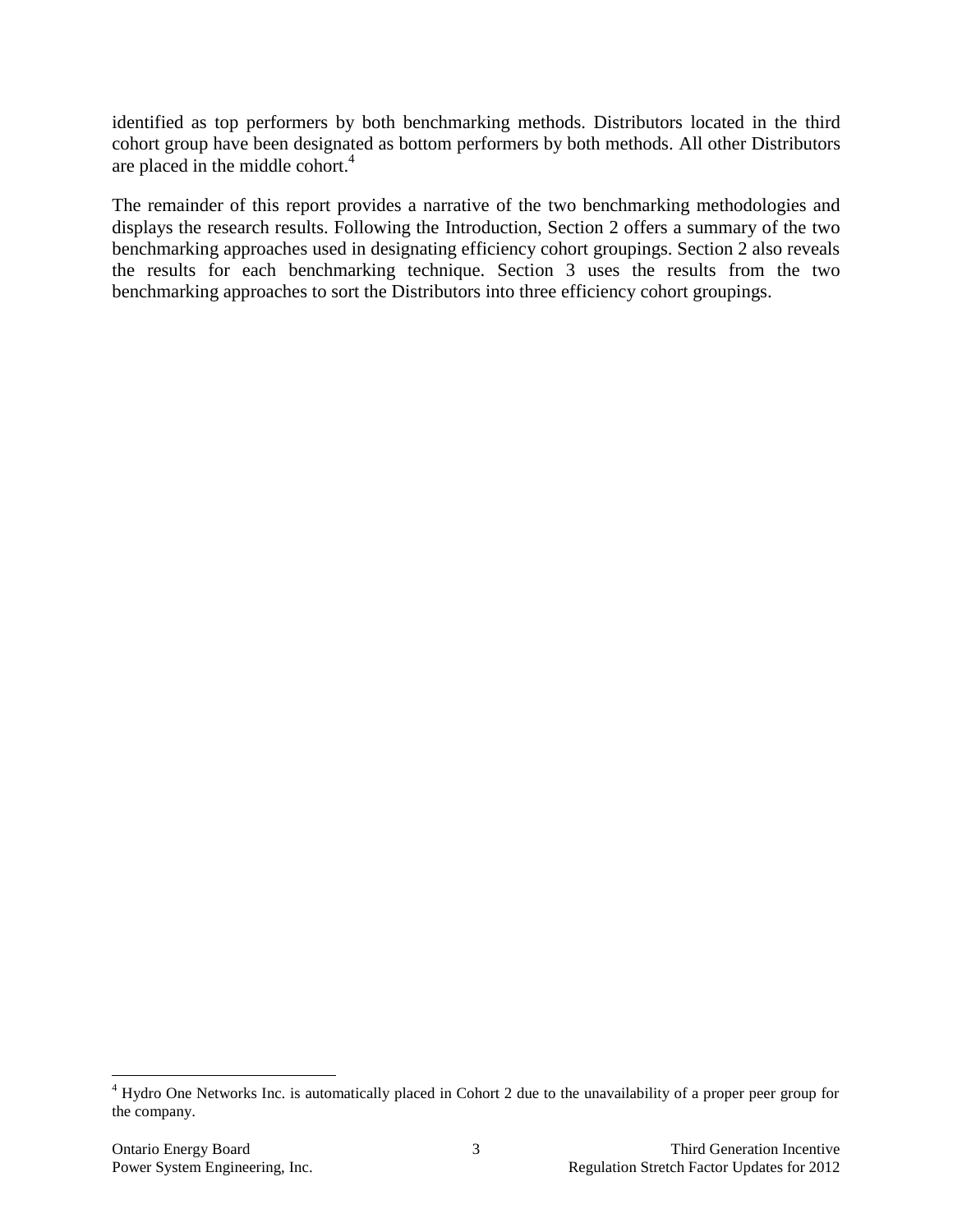# <span id="page-6-0"></span>**1 Introduction**

This report presents the methodologies and results of a benchmarking study that identifies the 2012 rate year efficiency cohort groupings for Ontario's power distribution industry. This study will be used to determine the Third Generation Incentive Regulation stretch factors for the 2012 rate year. The study results divide the Ontario industry into three efficiency cohorts, which are based on the results of two distinct benchmarking methods (econometric and unit cost index).

As a result of this study, each Ontario local Distributor will be assigned a productivity stretch factor for the 2012 rate year commensurate with their efficiency cohort group. The assigned stretch factor will be the same for all firms in a given cohort but will differ between cohorts. Those Distributors designated in Cohort 1, Cohort 2, and Cohort 3 will be assigned a stretch factor of 0.2%, 0.4%, 0.6%, respectively. A full list of cohort groupings can be found in Section 3, [Table 8](#page-32-0) of this report.

Under incentive regulation, the allowed rate of change in the price of electricity distribution rates is generally restricted by the growth in an inflation factor minus a productivity offset and a stretch factor. A lower stretch factor allows a utility to raise its rates at an amount closer to the rate of inflation. Top performers, thus, are rewarded relative to middle and bottom performers with a lower stretch factor.

PSE staff has extensive experience in utility performance benchmarking. Mr. Fenrick, the lead author of this Report, heads PSE's regulatory and internal management improvement benchmarking practice. He has authored numerous reports evaluating the cost and reliability levels of electric utilities, and has also testified on these subjects. He has presented companyspecific results to utility managers, assisting them in measuring and improving the performance levels and productivity trends of their utilities.<sup>5</sup> Utilities have used PSE's benchmarking research to formulate strategic plans, present results to their Board of Directors, inform compensation mechanisms, and set performance goals.

PSE's performance evaluation studies have included examinations of power distribution reliability, productivity trends, OM&A costs, total costs, and more detailed expenses.<sup>6</sup> Our benchmarking team includes professionals in the areas of economics, smart grid technologies, and professional engineers. These studies have been sponsored by utilities, regulatory commissions, and consumer advocates.

The OEB incentive regulation stretch factor calculation process is similar to the benchmarking improvement progression PSE employs with its utility benchmarking clients. Data inputs are

<sup>&</sup>lt;sup>5</sup> Increasing a utility's productivity will lower future rate increases and provide better value for customers. Management should strive to increase the productivity trends of their utilities to the extent possible, assuming optimal reliability levels, customer service, and long-term sustainability are preserved. Measuring productivity is essential to a full understanding of the impacts of past strategic decisions and informing current ones.

<sup>&</sup>lt;sup>6</sup> With Distributor trial balance data no longer confidential, utility management should be able to better leverage this detailed data to derive least-cost strategies to increase utility cost performance. It should be noted, however, that only trial balance data from 2010 is available; trial balance data from 2002 to 2009 is still confidential.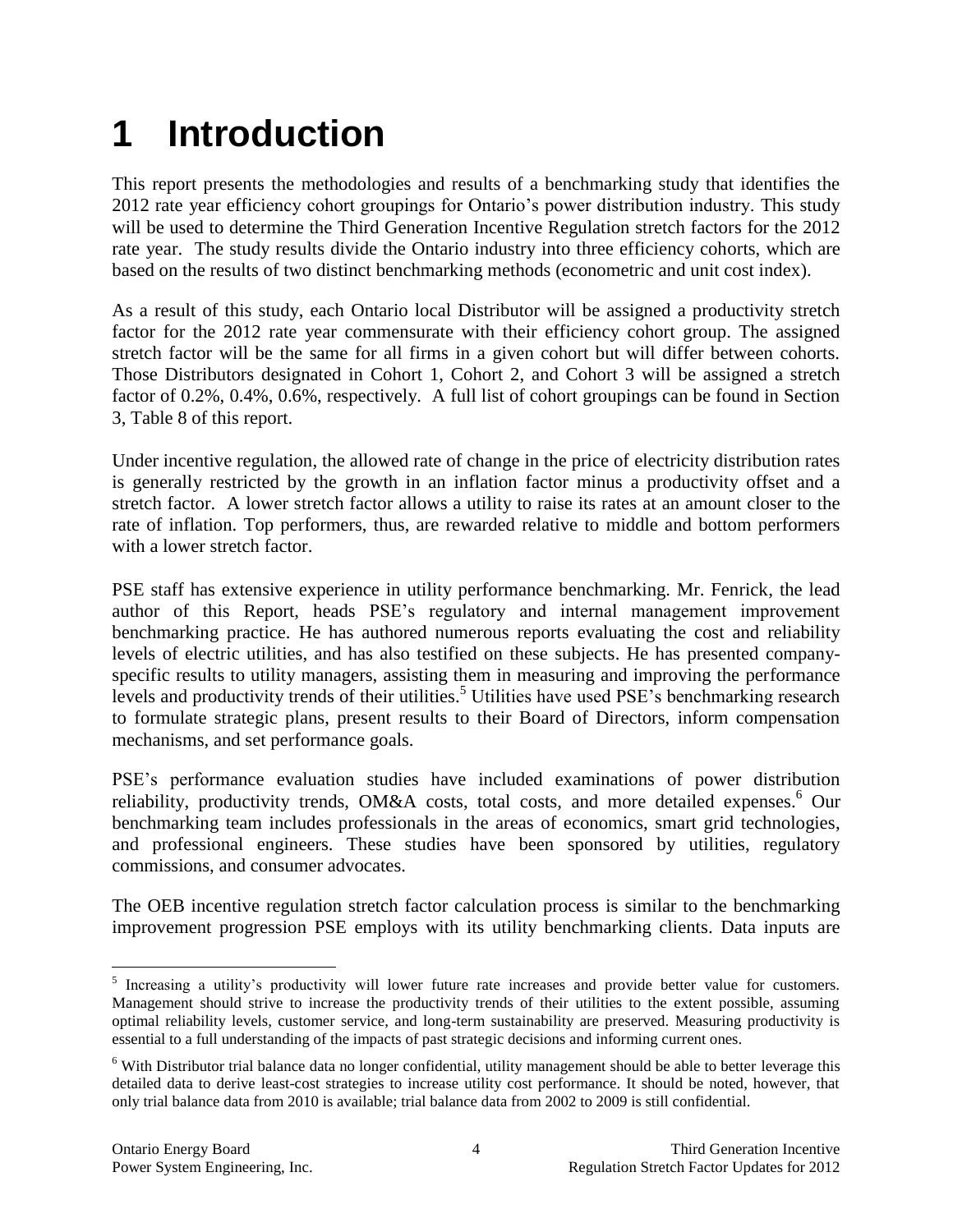gathered from the Distributors operating in Ontario, statistical benchmarking models and peer groups are created, and a report is generated from the results, leading to the designation of stretch factors reflective of the Distributors' performances.

It is important to note that Distributors are not locked into a particular cohort designation for the life of the Third Generation Incentive Regulation plan. They have an opportunity to improve cost performance annually and have this improvement reflected in updated benchmarking results and resultant stretch factors. A number of Distributors have shifted cohort groups over the last few years.

As previously indicated, both econometric and unit cost index benchmarking methods were applied to the Distributors' distribution costs. The **econometric method** uses regression analysis to fashion expected costs ("benchmark costs") after accounting for the external circumstances that vary with each Distributor. Performance is then measured by calculating the ratio of a Distributor's actual cost to the overall benchmark cost. Statistical significance is assessed to determine statistically superior and inferior cost performers.

The **unit cost indexing method** separates the Ontario Distributors into twelve peer groups based on characteristics found to be significant cost drivers in the econometric research. Examples of these characteristics include the relative sizes of the Distributors, the percentage of the Distributors' lines that are underground, and whether the Distributors are situated on the Canadian Shield.<sup>7</sup> A unit cost metric is then calculated for each Distributor by dividing OM&A cost by a comprehensive output index. The unit cost for each Distributor is compared to the mean of its respective peer group to determine the OM&A cost performance of each company. Based on this comparison, top and bottom quartile cost performers are identified.

Cohort groupings are directly determined by the two benchmarking results. To be in efficiency Cohort 1, a Distributor is required to attain:

- a statistically superior econometric benchmark, **and**
- a top quartile result in the unit cost index benchmarking study.  $\bullet$

Similarly, efficiency Cohort 3 members are those utilities that are deemed statistically inferior by the econometric approach, and are in the bottom quartile of the indexing results. All remaining utilities are placed in Cohort 2.

 $7$  The Canadian Shield is a shield of Precambrian igneous rock that affects the cost of providing electricity service. (A "shield" is basically a large plate of mostly solid and continuous rock that is close to the earth's surface.)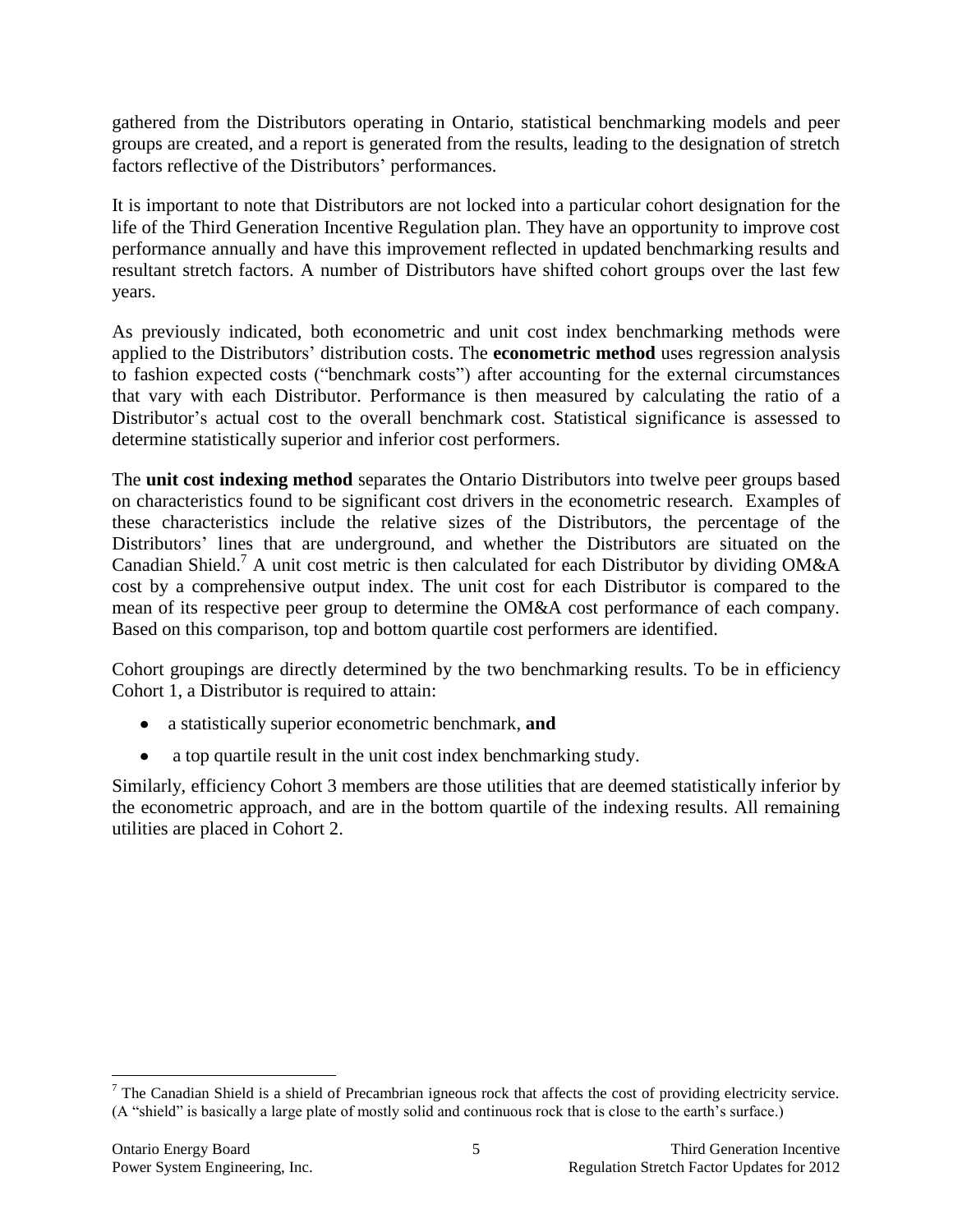# <span id="page-8-0"></span>**2 Research Methodologies and Results**

This section provides an overview of performance benchmarking, the data sample, definition of OM&A cost, and descriptions of the econometric and unit cost benchmarking methods, procedures, and results.

### <span id="page-8-1"></span>**2.1 Overview of Benchmarking**

Economic benchmarking studies allow regulators to objectively compare performance across utilities and jurisdictions.<sup>8</sup> Regulators can use benchmarking when assessing electric reliability, determining appropriate cost or salary levels, and in the escalation provisions of multi-year rate or revenue caps. Utility managers can use general performance benchmarking to determine their utility's overall performance compared to their peers within the industry. Specific benchmarking studies allow utilities to pinpoint areas where cost-effective improvements can be made and develop business cases for specific technologies.

Performance cost benchmarking enables a comparison between a utility's actual costs to a customized expectation of those costs. Relatively good cost performers will have actual costs below the expected amounts, whereas poor performers will have actual costs above the expected amounts.

*Performance* = 
$$
\frac{Costs^{Actual}}{Costs^{Expected}}
$$
 [Equation 1]

Equation 1 shows performance to be a function of two terms. Actual costs are reported directly from the utility, whereas expected costs must be estimated. If the performance is less than one, the Distributor is a better performer than predicted. Recall that the predicted value for a given utility is based on the particular circumstances for that utility—for example, if a Distributor is on the Canadian Shield, its OM&A costs will tend to be higher, and so its expected costs will be higher.

The research challenge is to calculate expected costs in a fair and accurate way, accounting for the specific advantages and disadvantages inherent in the operating circumstances of each utility. This last point is crucial. For benchmarking to accurately evaluate cost management performance, the relevant external operating conditions encountered by each utility must be adjusted for the differences among sample members. For econometric benchmarking, these differences are adjusted for through the use of regression analysis. In unit cost index benchmarking, external operating conditions are controlled by stratifying the utilities into separate peer groups.

 $\overline{a}$ <sup>8</sup> The term "benchmarking" originates with the practice of cobblers, who would draw an outline of a foot on a board or bench, so that they could compare the shoe they were making to the desired foot size.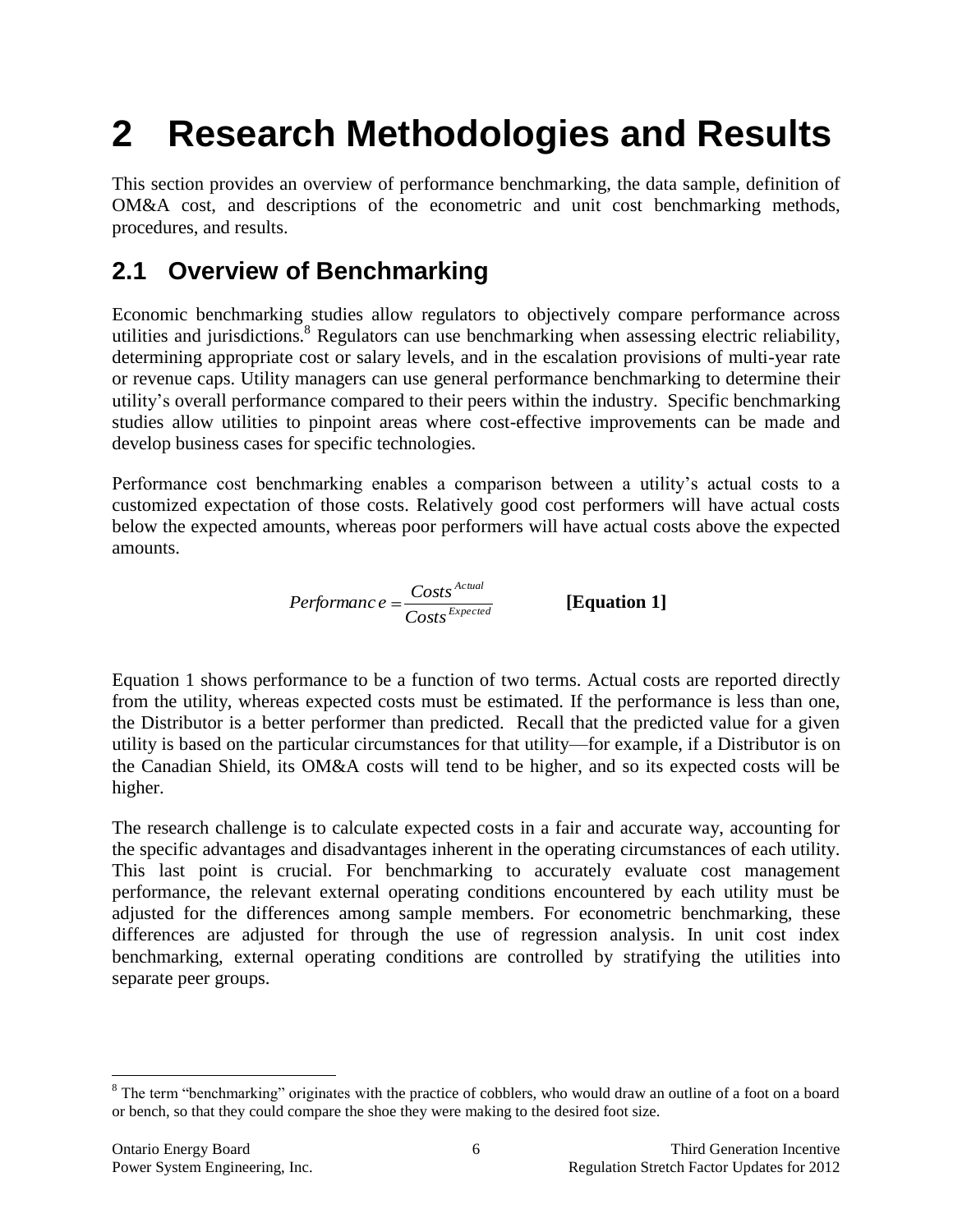### <span id="page-9-0"></span>**2.2 Ontario Data Sample**

For the 2012 update, the study includes 77 utilities, which are listed in Table 1. This sample size is the same as the 2011 update and smaller than the 2010 update. The reduction in number from 2010 is due to mergers of industry members. In such cases, data for the individual companies have been combined to form one successor firm. The individual merged companies cease to be included in the benchmarking analysis.

The sample period for the 2012 update is 2002-2010. This nine-year period allows a large sample to be developed, which increases the precision of the parameter estimates in the econometric model.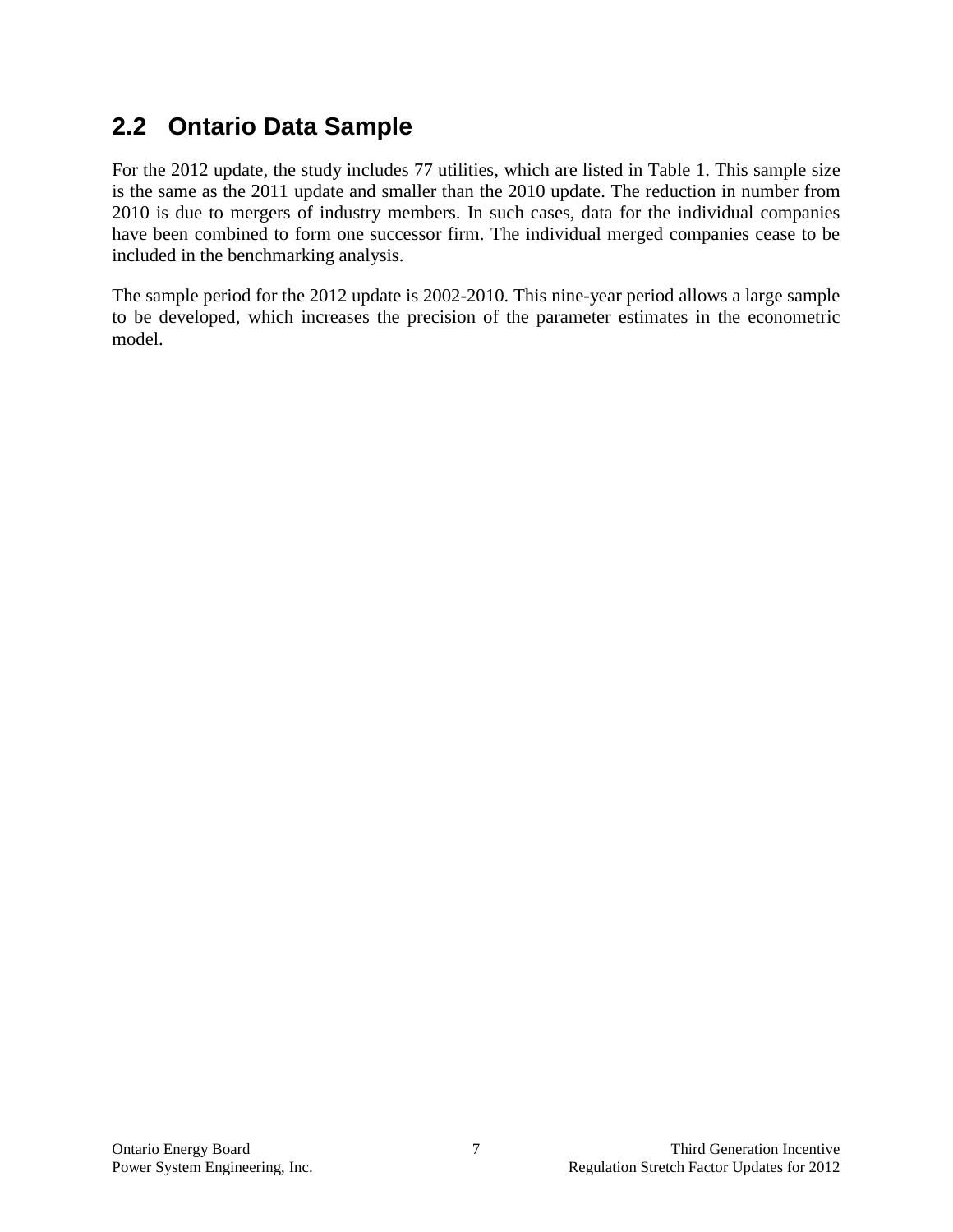#### **Table 1: Ontario Power Distributors Included in this Report**

## **List of Ontario Power Distributors**

<span id="page-10-0"></span>Algoma Power Inc. Lakeland Power Distribution Ltd. Atikokan Hydro Inc. **London Hydro Inc. London Hydro Inc.** Bluewater Power Distribution Corporation Middlesex Power Distribution Corporation Brant County Power Inc. The Midland Power Utility Corporation Brantford Power Inc. The Contract of the Milton Hydro Distribution Inc. Burlington Hydro Inc. Newmarket - Tay Power Distribution Ltd. Cambridge and North Dumfries Hydro Inc. Niagara Peninsula Energy Inc. Centre Wellington Hydro Ltd. Niagara-on-the-Lake Hydro Inc. Chapleau Public Utilities Corporation Norfolk Power Distribution Inc. Chatham-Kent Hydro Inc. The Chatham-Kent Hydro Inc. North Bay Hydro Distribution Limited Clinton Power Corporation **Northern Collection** Northern Ontario Wires Inc. COLLUS Power Corp. **COLLUS Power Corp. COLLUS Power Corp. Oakville Hydro Electricity Distribution Inc.** Cooperative Hydro Embrun Inc. Cooperative Hydro Embrun Inc. E.L.K. Energy Inc. Orillia Power Distribution Corporation Enersource Hydro Mississauga Inc. Oshawa PUC Networks Inc. EnWin Utilities Ltd. **Communist Constructs** Construction Communist Communist Communist Communist Communist Communist Communist Communist Communist Communist Communist Communist Communist Communist Communist Communist Commu Erie Thames Powerlines Corporation Parry Sound Power Corporation Espanola Regional Hydro Distribution Corporation Peterborough Distribution Incorporated Essex Powerlines Corporation **Port Colborne (CNP)** Festival Hydro Inc. **PowerStream Inc.** PowerStream Inc. Fort Erie - Eastern Ontario Power (CNP) PUC Distribution Inc. Fort Frances Power Corporation **Renfrew Hydro Inc.** Greater Sudbury Hydro Inc. The Sudden Control of Rideau St. Lawrence Distribution Inc. Grimsby Power Incorporated Sioux Lookout Hydro Inc. Guelph Hydro Electric Systems Inc. St. Thomas Energy Inc. Haldimand County Hydro Inc. Thunder Bay Hydro Electricity Distribution Inc. Halton Hills Hydro Inc. Tillsonburg Hydro Inc. Hearst Power Distribution Company Limited Toronto Hydro-Electric System Limited Horizon Utilities Corporation **Veridian Connections** Inc. Hydro 2000 Inc. Wasaga Distribution Inc. Hydro Hawkesbury Inc. The Controller waterloo North Hydro Inc. Hydro One Brampton Networks Inc. Welland Hydro-Electric System Corp. Hydro One Networks Inc. Wellington North Power Inc. Hydro Ottawa Limited **West Coast Huron Energy Inc.** Innisfil Hydro Distribution Systems Limited West Perth Power Inc. Kenora Hydro Electric Corporation Ltd. Westario Power Inc. Kingston Hydro Corporation Whitby Hydro Electric Corporation Kitchener-Wilmot Hydro Inc. The Moodstock Hydro Services Inc. Lakefront Utilities Inc.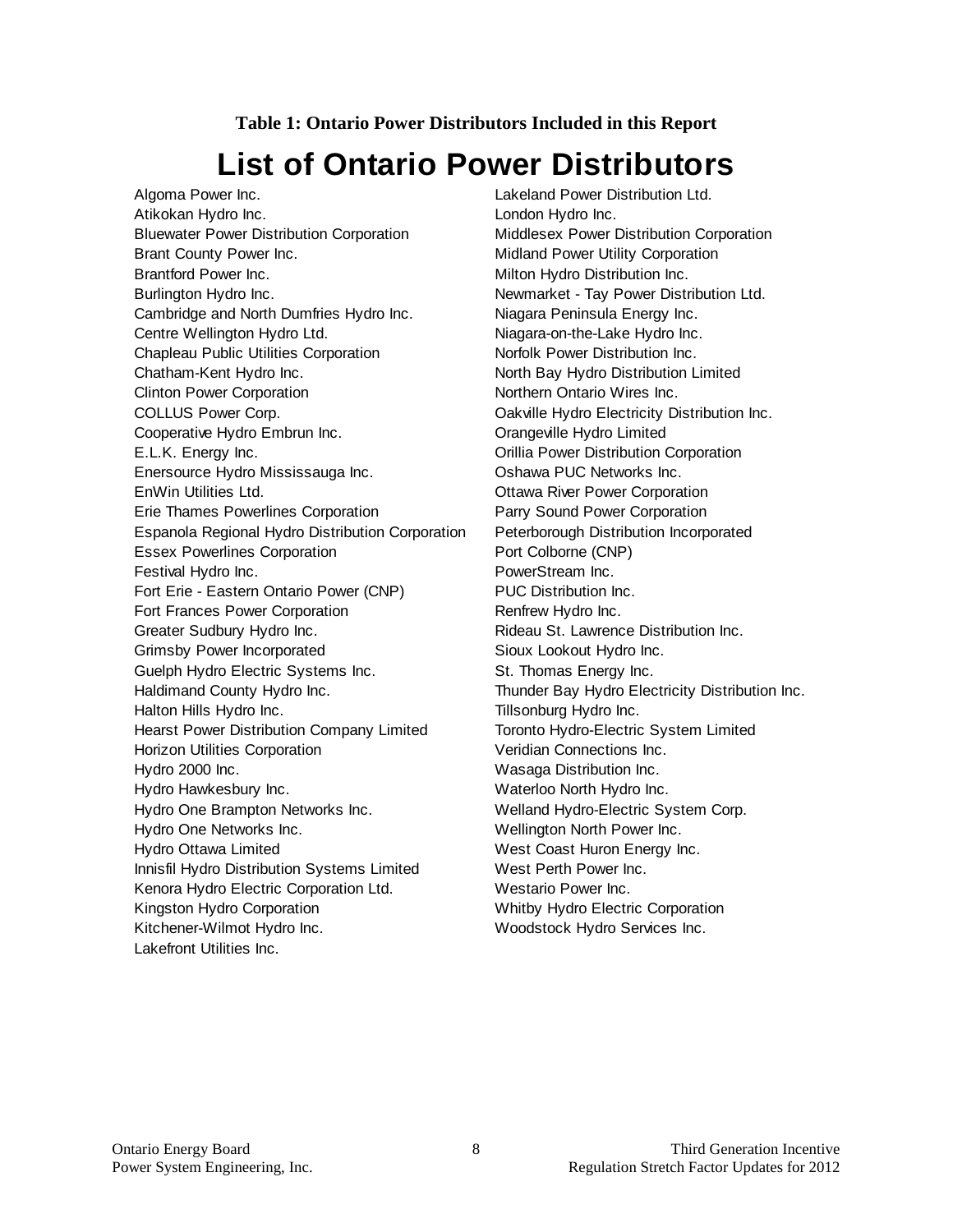### <span id="page-11-0"></span>**2.3 Definition of Cost**

The costs examined in this report are defined as total distribution OM&A expenses. This data was provided to PSE by the Ontario Energy Board. The data source was built from information submitted by each utility via the OEB Reporting and Record-keeping Requirements ("RRR").<sup>9</sup>

### <span id="page-11-1"></span>**2.4 Econometric Benchmarking Methods and Results**

This section begins with a brief overview, in general terms, of the econometric benchmarking approach. It is followed by the benchmarking results.

### <span id="page-11-2"></span>**2.4.1 Econometric Benchmarking 101**

The econometric approach to benchmarking allows the researcher to fashion an appropriate target (or benchmark) for an examined metric. Econometric benchmarking predicts costs which are customized for the specific operating conditions encountered by each utility. This prediction is interpreted as the expected costs of a utility with identical characteristics, and "average" relative performance.

The established benchmark cost can be compared to a company's actual cost, to determine performance, as shown in Equation 2 below.

$$
Performance = \frac{OM \& A Cost^{Actual}}{OM \& A Cost^{Model Prediction}}
$$
 [Equation 2]

The model prediction of the cost level is attained by choosing a functional form, based on theory, and using regression analysis to estimate the parameters embedded within this functional form. This approach not only allows for simultaneous consideration of multiple cost drivers, but also permits statistical testing of these variables and estimation of their respective impact on cost. A *simplified* illustrative functional form is offered below.

Expected Cost = 
$$
a + b \cdot No. \text{ of Customer} + c \cdot Po|
$$
 percent undergoing [Equation 3]

If the researcher postulates that OM&A costs are only linearly influenced by the number of customers and the percent of lines underground, Equation 3 would be the functional form. The coefficient "*a*" is the intercept term; its interpretation is that it costs money to be in business even if output is zero. The coefficient "*b*" signifies the cost of adding an additional customer, and the coefficient "*c*" shows the cost of increasing the percentage of undergrounded lines.

The researcher would then collect a data sample and use regression analysis to estimate the values of these model parameters. The signs<sup>10</sup> of the estimates would need to conform to theory, and hypothesis testing would be conducted to assure the researcher that these variables are

 9 <http://www.oeb.gov.on.ca/OEB/Industry/Media+Room/Publications/RRR+Reports/Yearbook+of+Distributors>

 $10$  In our example, a positive sign for *b* would indicate that as the number of customers goes up, the expected total cost also goes up. A negative sign would indicate that as that value rises, the expected total cost decreases. The coefficient on the number of customers would always have a positive sign, but those for other variables (e.g. "percentage of line undergrounded") might have negative signs. See [Figure 2.](#page-12-0)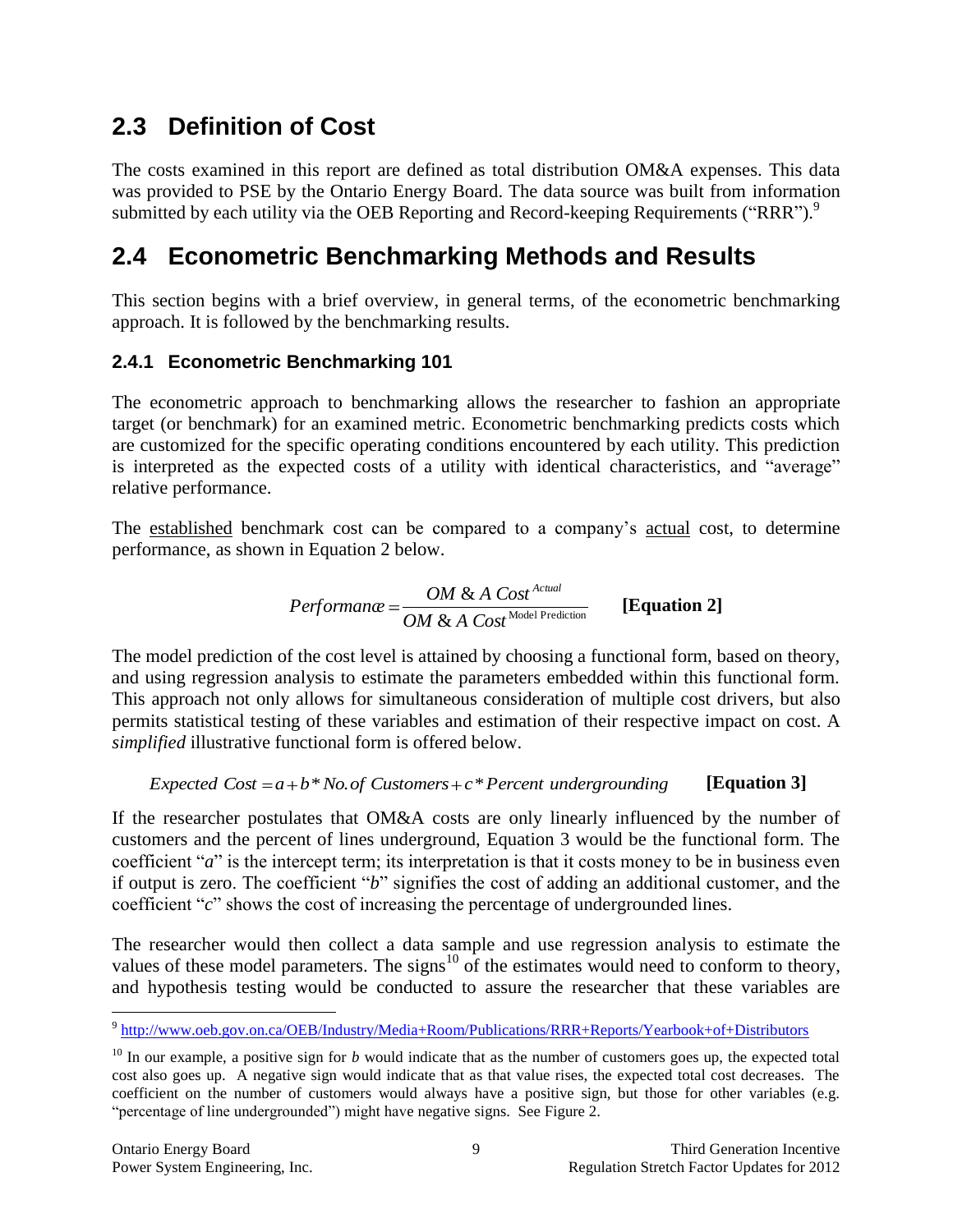indeed statistically significant cost drivers. The values of *a*, *b*, and *c* serve as "weights" to determine the magnitude of the impact of each variable on expected cost.

Equation 3, although simplified, shows the advantage of the econometric benchmarking approach because it permits the simultaneous consideration of multiple variables. The researcher can test the significance of hypothetical cost drivers and incorporate them into the analysis. The econometric approach can also be used to better inform peer group selection.

The graph below depicts the impact of undergrounding on  $O\&M \text{ cost.}^{11}$  The x-axis is a measure of the amount of undergrounding; the y-axis is cost per customer. This figure reveals the relationship between undergrounding and distribution O&M expenses. As undergrounding increases, cost per customer tends to decline. The econometric method is able to capture this tendency and incorporate it in the expected cost value of each company.



**Figure 2: O&M Cost Impacts of Underground Lines**

<span id="page-12-0"></span>Estimation is enhanced by taking the natural log of each variable. This transforms the parameter estimates from marginal cost to cost elasticity estimates. Cost elasticity measures the *percentage* change in cost relative to a *percentage* change in the cost driver. For example, with this transformation, the interpretation of *b* in Equation 3 is: if the number of customers increases by 10 percent, then cost is predicted to increase by *b* times 10 percent. If *b* equals 0.5, then a 10 percent increase in customers is estimated to increase cost by 5 percent.

Econometric benchmarking is further advanced by the inclusion of additional relevant variables. Each explanatory variable allows for an explicit adjustment of the differing circumstances found within the sampled utilities.

<sup>&</sup>lt;sup>11</sup> This graph is based on undergrounding and operation and maintenance expenses of U.S. investor-owned power distributors. Recent research by PSE has quantified the impact of underground lines on both cost and reliability levels.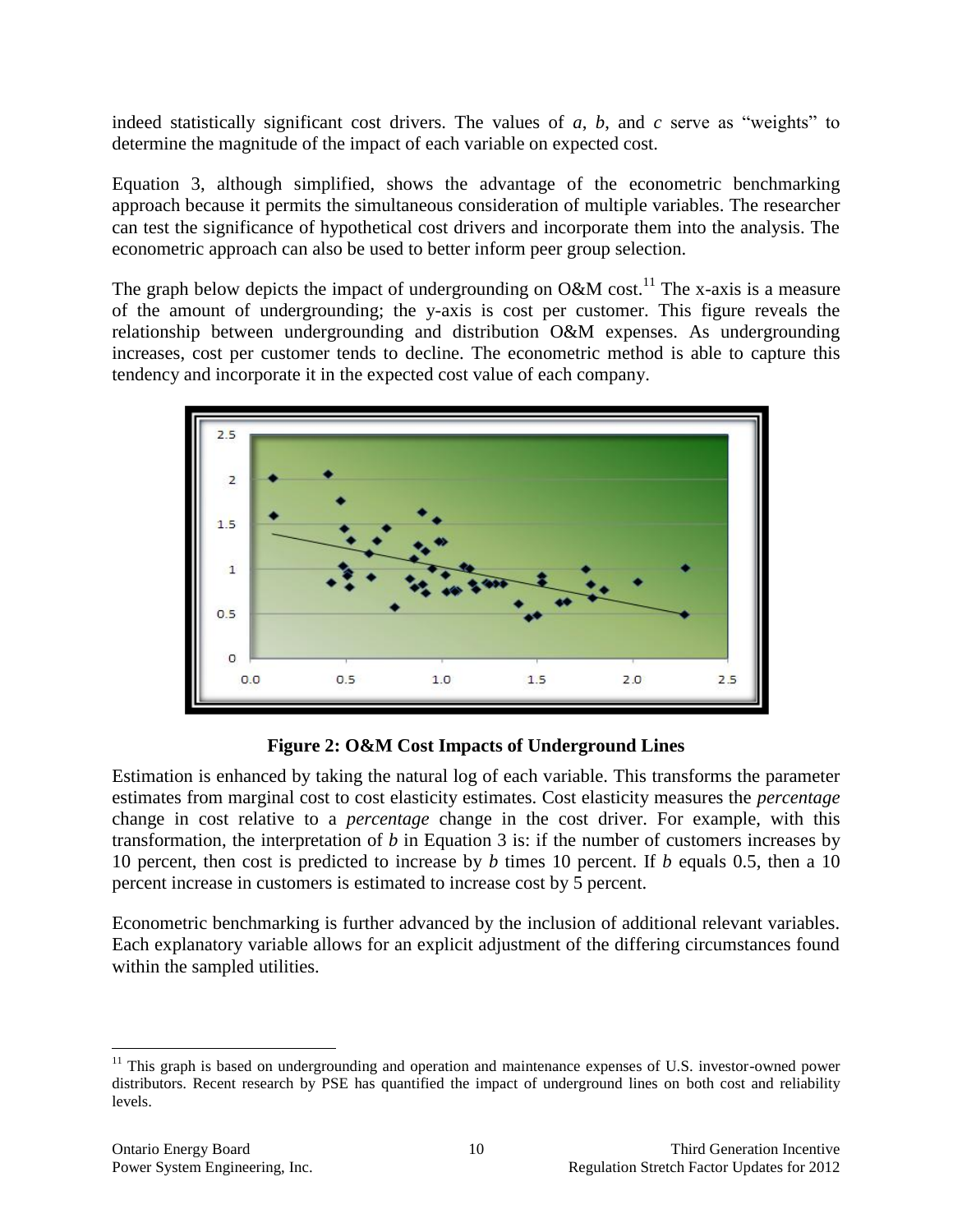For example, in the econometric model estimated for this report, seven distinct variables are used to formulate the estimated benchmark OM&A level. These factors reflect business or service territory conditions and are shown in Figure 3.



**Figure 3: Variables Used to Estimate OM&A Level**

<span id="page-13-1"></span>After the variables are chosen, industry data is collected. The econometric approach enables a large sample, since utilities with vastly differing operating conditions can be integrated into the analysis. As the econometric method adjusts for numerous conditions, a sample with varied operating conditions actually enhances the evaluation. This contrasts with the unit cost indexing approach, which requires utilities with similar characteristics, so that peer groups can be created. For example, Hydro One Networks in Ontario lacks a suitable comparison group needed to perform benchmarking using the unit cost indexing method. However, Hydro One Networks can be included in the econometric benchmarking study, because that approach can accommodate dissimilar utilities within the analysis.

### <span id="page-13-0"></span>**2.4.2 Methods Used in this Report**

The exact methods used in this report are detailed in previous reports. The methods are reiterated in this section in a compressed format.<sup>12</sup> This section discusses items such as the functional form of the OM&A econometric model, included variables, estimation procedures, and 2012 rate year parameter estimates.

<sup>&</sup>lt;sup>12</sup> For more detail on the benchmarking approaches please see:  $\frac{http://www.oeb.gov.on.ca/documents/cases/EB-}{}$ [2006-0268/PEG\\_Final\\_Benchmarking\\_Report\\_20080320.pdf](http://www.oeb.gov.on.ca/documents/cases/EB-2006-0268/PEG_Final_Benchmarking_Report_20080320.pdf)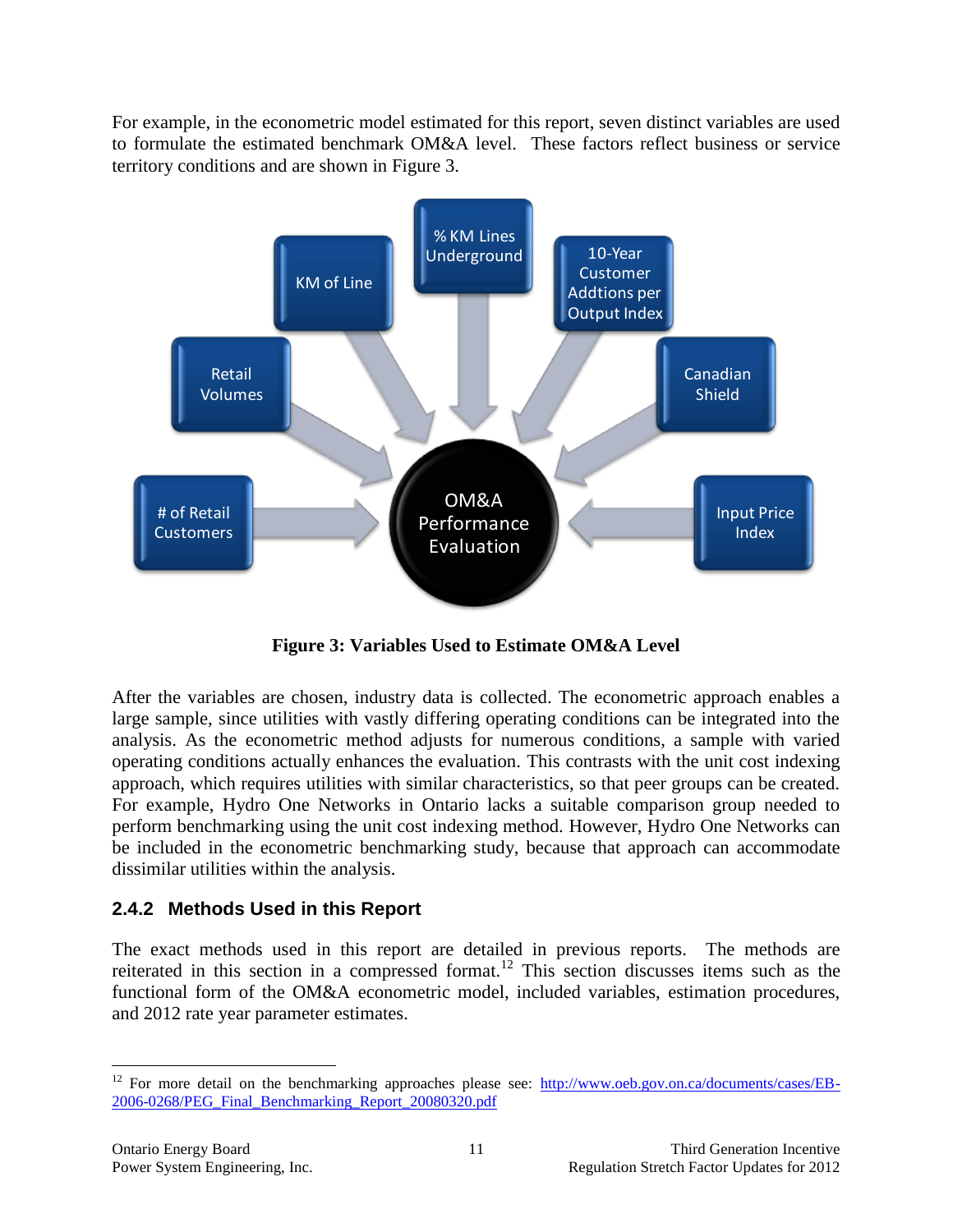#### <span id="page-14-0"></span>*2.4.2.1 Functional Form*

The functional form used in this report is identical to that used in last year's update. It is a "quadratic" functional form, which has the following general formula:

$$
ln C = \alpha_o + \sum_{i} \alpha_i ln Y_i + \sum_{j} \alpha_j ln W_j + \sum_{\ell} \alpha_{\ell} ln Z_{\ell} + \alpha_{\ell} T
$$
  
+ 
$$
\frac{1}{2} \Bigg[ \sum_{i} \gamma_i ln Y_i ln Y_i + \sum_{j} \gamma_j ln W_j ln W_j \Bigg]^{\ell}
$$
  
+ 
$$
\varepsilon.
$$
 [Equation 4]

Here,  $Y_i$  denotes one of several variables that quantify output and  $W_j$  denotes the input price. The *Z*-variables denote the additional business conditions,  $T$  is a trend variable, and  $\varepsilon$  denotes the error term. The  $\alpha$ 's and  $\gamma$ 's represent the econometric model parameter. In this model they are elasticities that capture the impact of each variable on OM&A costs, in percent terms.

#### <span id="page-14-1"></span>*2.4.2.2 Included Variables*

There are seven explanatory variables included in the OM&A econometric model. These variables can be separated into three categories. The first category is an **output category** which quantifies the amount of output put forth by each Distributor. Explanatory variables in the output category are:

- the number of customers,
- total volumes (kilowatt hours), and
- total kilometers of line.

The second category consists of an **input price index**, which is an external measure of the composite market price of procuring inputs. This input price encapsulates both service areaspecific labour and non-labour price estimations. The weighting for the input price index was, on average, a fifty percent weight on a customized estimate of labour price specific to each Distributor, and a fifty percent weight on the non-labour price input price.<sup>13</sup> The non-labour input price is based on the gross domestic product implicit price index ("GDP-IPI") of Ontario.<sup>14</sup> Thus, the non-labour price does not vary by Distributor, but by year. In contrast, the labour price component of the input price index varies by Distributor and by year.

The labour price for each Distributor is calculated by averaging employment income, by level of educational attainment, in various Ontario cities. This data was gathered from the 2001 census. A mapping of Distributors to the cities used in the analysis formed the basis for the labour price assignment. Labour price values are then escalated for years subsequent to 2001 by adjusting the index for labour cost trends in Ontario.

 $^{13}$  Prior to 2010, labor cost data was confidential. This necessitated the 50/50 weighting within the input price index.

<sup>&</sup>lt;sup>14</sup> The Ontario GDP-IPI for 2010 was not available at the time this research was conducted. This report therefore used the Canadian GDP-IPI FDD for 2010 instead. These indexes historically have grown at similar growth rates.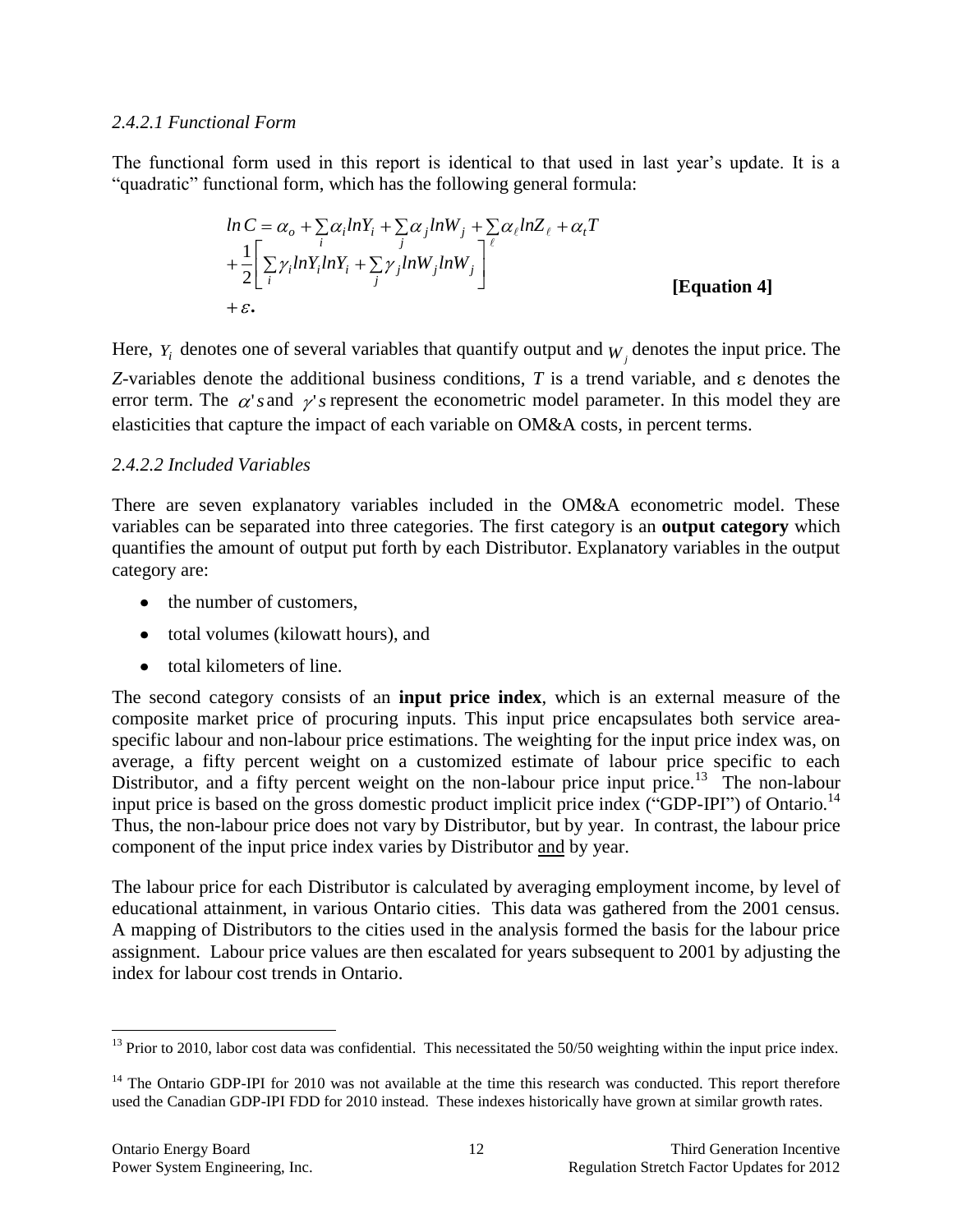The third category of explanatory variables is the **business condition category**, also known as Z-variables. This category consists of:

- the percent of distribution lines underground,
- $\bullet$  ten year customer growth divided by an output index,  $^{15}$  and
- a binary variable reflecting whether most or all of the service territory of the utility is on the Canadian Shield.

The percentage of distribution lines underground is calculated by dividing the reported amount of underground kilometers of line by the total reported kilometers of line. As previously discussed, a higher prevalence of underground lines tends to reduce OM&A unit costs. Thus, the parameter estimate in the econometric model is expected to have a negative sign.

**[Equation 5]**

The second business condition variable is the ten-year customer growth variable. OEB provided data on the number of customers served by each Distributor (or predecessor utilities) in 1992 and 1997. The number of customers in each year was then estimated based on the 1992, 1997, and the sample data of 2002 through 2010.

The higher the value of the ten-year customer growth variable, the more recent customer additions. This also means that the higher this variable is, the younger the distribution system is (because distribution lines are being built to serve the new customers). Thus this variable also serves as a proxy for the age of the distribution system. We expect OM&A expenses to be lower for a younger system, so the parameter estimate for this variable is hypothesized to be negative. The variable is calculated by taking the current year's number of customers and subtracting the number of customers ten years ago. This difference is then divided by a measure of the size of the utility inclusive of number of customers, volumes, and kilometers of line. This allows us to normalize or scale the ten year customer growth based on the size of each Distributor.

*Ten Year Customer Growth* = 
$$
\frac{N_t - N_{t-10}}{Output \ Index}
$$
 [Equation 6]

The third business condition variable, a binary variable, indicates whether most or all of the Distributor's service territory is located on the Canadian Shield. If the Distributor is determined to be on the Canadian Shield, it receives a value of "1", likewise, if it is not on the Shield it receives a value of "0" in the econometric dataset. This variable is developed using a map from an authoritative text on Ontario's geography.<sup>16</sup> The Canadian Shield is a physiographic region characterized by shallow, rocky soils and numerous lakes. The land is unsuited for agriculture and is typically forested. We would expect OM&A costs to be higher for Distributors located on the Shield. Correspondingly, the estimated model coefficient value should have a positive sign.

<sup>&</sup>lt;sup>15</sup> Customer information derived from the prior regulator is assembled to calculate ten year customer growth numbers, which allowed the construction of this variable.

<sup>&</sup>lt;sup>16</sup> L.J. Chapman and D.F. Putnam, "The Physiography of Southern Ontario," Toronto: University of Toronto Press, 1996.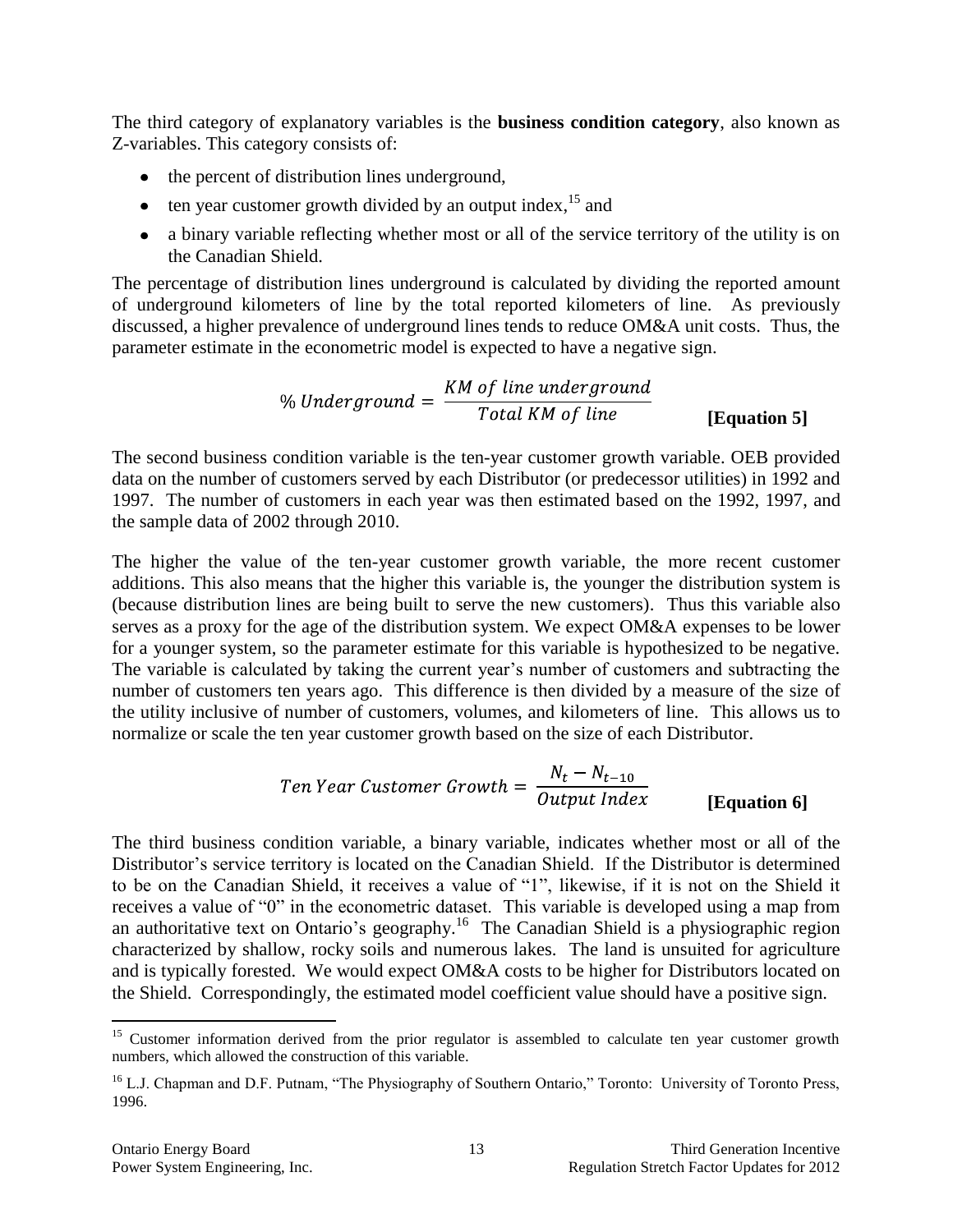The latest year of available values of the included model variables for each utility are presented in [Table 2.](#page-16-0) This table presents the actual reported data by each company through the latest available year. Please note that OM&A costs are reported in thousands of dollars.

### **Table 2: Size and Scope of Included Variables<sup>17</sup>**

### **Size and Scope of Variables Used in Econometric Research by LDC**

<span id="page-16-0"></span>

| <b>LDC</b>                                       | OM&A<br>Cost<br>(000) | <b>Customers</b> | Total<br>Volume<br>(MWh) | Kilometers<br>of Line | Input<br>Price<br>Index |       | Canadian<br>Shield | Customer<br>Growth/<br>Output<br>Index |
|--------------------------------------------------|-----------------------|------------------|--------------------------|-----------------------|-------------------------|-------|--------------------|----------------------------------------|
| Algoma Power Inc.                                | 8,688                 | 11,612           | 181,305                  | 1,848                 | 1.109                   | 0.2%  | Yes                | 254                                    |
| Atikokan Hydro Inc.                              | 1,000                 | 1,663            | 22,578                   | 92                    | 1.177                   | 0.5%  | Yes                | $-1,711$                               |
| <b>Bluewater Power Distribution Corporation</b>  | 10,402                | 35,688           | 1,042,583                | 752                   | 1.275                   | 23.7% | No                 | 668                                    |
| Brant County Power Inc.                          | 3,999                 | 9,667            | 277,058                  | 320                   | 1.195                   | 11.9% | <b>No</b>          | 2,164                                  |
| Brantford Power Inc.                             | 7,519                 | 37,654           | 920,628                  | 508                   | 1.195                   | 47.6% | <b>No</b>          | 2,084                                  |
| Burlington Hydro Inc.                            | 14,024                | 64,329           | 1,646,384                | 1,727                 | 1.343                   | 48.7% | No                 | 2,836                                  |
| Cambridge and North Dumfries Hydro Inc.          | 9,581                 | 50,890           | 1,472,569                | 1,111                 | 1.305                   | 36.3% | <b>No</b>          | 2,632                                  |
| Centre Wellington Hydro Ltd.                     | 1,758                 | 6,463            | 148,965                  | 147                   | 1.256                   | 46.9% | <b>No</b>          | 2,996                                  |
| Chapleau Public Utilities Corporation            | 549                   | 1,306            | 26,168                   | 27                    | 1.193                   | 3.7%  | Yes                | $-1,718$                               |
| Chatham-Kent Hydro Inc.                          | 6,632                 | 32,033           | 720,716                  | 883                   | 1.218                   | 32.2% | No                 | 240                                    |
| <b>Clinton Power Corporation</b>                 | 559                   | 1,639            | 29,771                   | 21                    | 1.225                   | 19.0% | <b>No</b>          | 365                                    |
| COLLUS Power Corp.                               | 3,988                 | 15,533           | 313,058                  | 339                   | 1.137                   | 37.8% | <b>No</b>          | 3,320                                  |
| Cooperative Hydro Embrun Inc.                    | 467                   | 1,958            | 29,136                   | 27                    | 1.387                   | 44.4% | No                 | 6,443                                  |
| E.L.K. Energy Inc.                               | 2,072                 | 11,205           | 238,626                  | 149                   | 1.431                   | 40.3% | <b>No</b>          | 2,347                                  |
| Enersource Hydro Mississauga Inc.                | 45,021                | 192,960          | 7,708,675                | 5.167                 | 1.398                   | 65.0% | <b>No</b>          | 2,409                                  |
| EnWin Utilities Ltd.                             | 22,195                | 84,866           | 2,585,491                | 1,179                 | 1.431                   | 39.5% | No                 | 1,118                                  |
| Erie Thames Powerlines Corporation               | 4,367                 | 14,373           | 417,666                  | 270                   | 1.225                   | 21.5% | <b>No</b>          | 1,355                                  |
| Espanola Regional Hydro Distribution Corporation | 1,047                 | 3,300            | 61,011                   | 137                   | 1.193                   | 8.0%  | Yes                | 209                                    |
| <b>Essex Powerlines Corporation</b>              | 5,535                 | 28,183           | 562,667                  | 476                   | 1.431                   | 54.4% | <b>No</b>          | 2,074                                  |
| Festival Hydro Inc.                              | 3,915                 | 19,579           | 572,327                  | 277                   | 1.197                   | 33.2% | <b>No</b>          | 1,481                                  |
| Fort Erie - Eastern Ontario Power (CNP)          | 5,516                 | 19,196           | 341,203                  | 704                   | 1.179                   | 7.8%  | <b>No</b>          | 1,029                                  |
| Fort Frances Power Corporation                   | 1,315                 | 3,777            | 79,740                   | 84                    | 1.177                   | 9.5%  | Yes                | 15                                     |
| Greater Sudbury Hydro Inc.                       | 7,588                 | 46,710           | 930,393                  | 944                   | 1.193                   | 22.6% | Yes                | 249                                    |
| Grimsby Power Incorporated                       | 1,806                 | 10,151           | 179,606                  | 241                   | 1.343                   | 28.2% | No                 | 3,323                                  |
| Guelph Hydro Electric Systems Inc.               | 9,914                 | 50,250           | 1,626,356                | 1,065                 | 1.256                   | 59.9% | No                 | 3,232                                  |
| Haldimand County Hydro Inc.                      | 6,774                 | 20,971           | 457,442                  | 1,723                 | 1.195                   | 5.2%  | No                 | 707                                    |
| Halton Hills Hydro Inc.                          | 4,509                 | 20,790           | 490,643                  | 1,404                 | 1.371                   | 38.8% | <b>No</b>          | 2,279                                  |
| Hearst Power Distribution Company Limited        | 804                   | 2,734            | 73,848                   | 68                    | 1.193                   | 16.2% | Yes                | -9                                     |
| Horizon Utilities Corporation                    | 40,611                | 234,464          | 5,696,035                | 3,415                 | 1.343                   | 54.8% | No                 | 1,113                                  |
| Hydro 2000 Inc.                                  | 296                   | 1,196            | 23,153                   | 21                    | 1.087                   | 14.3% | <b>No</b>          | 1,456                                  |
|                                                  | 861                   | 5,496            |                          | 66                    |                         | 15.2% | No                 | 1,760                                  |
| Hydro Hawkesbury Inc.                            |                       |                  | 152,091                  |                       | 1.087                   | 71.4% | No                 |                                        |
| Hydro One Brampton Networks Inc.                 | 18,726                | 134,228          | 3,777,081                | 2,823                 | 1.398                   |       |                    | 5,579                                  |
| Hydro One Networks Inc.                          | 547,947               | 1,203,030        | 23,408,001               | 120,921               | 1.323                   | 3.5%  | Yes                | 1,018                                  |
| Hydro Ottawa Limited                             | 55,336                | 300,664          | 7,594,977                | 5,414                 | 1.387                   | 50.3% | No                 | 2,720                                  |
| Innisfil Hydro Distribution Systems Limited      | 3,882                 | 14,707           | 231,788                  | 753                   | 1.312                   | 18.6% | No                 | 2,040                                  |
| Kenora Hydro Electric Corporation Ltd.           | 1,704                 | 5,580            | 105,584                  | 98                    | 1.252                   | 10.2% | Yes                | $-826$                                 |
| Kingston Hydro Corporation                       | 5,981                 | 26,944           | 715,855                  | 361                   | 1.136                   | 35.5% | <b>No</b>          | 263                                    |
| Kitchener-Wilmot Hydro Inc.                      | 12,761                | 86,611           | 1,829,523                | 1,866                 | 1.305                   | 44.2% | <b>No</b>          | 3,086                                  |
| Lakefront Utilities Inc.                         | 2,094                 | 9,571            | 247,158                  | 115                   | 1.201                   | 17.4% | <b>No</b>          | 2,695                                  |
| Lakeland Power Distribution Ltd.                 | 3,117                 | 9,439            | 203,653                  | 355                   | 1.212                   | 18.9% | Yes                | 1,204                                  |
| London Hydro Inc.                                | 29,866                | 146,974          | 3,376,719                | 2,774                 | 1.225                   | 50.8% | No                 | 2,211                                  |
| Middlesex Power Distribution Corporation         | 1,701                 | 7,859            | 211,490                  | 125                   | 1.218                   | 20.8% | <b>No</b>          | 1,687                                  |
| Midland Power Utility Corporation                | 1,878                 | 6,914            | 207,342                  | 149                   | 1.117                   | 25.5% | <b>No</b>          | 1,926                                  |
| Milton Hydro Distribution Inc.                   | 5,616                 | 29,142           | 728,497                  | 938                   | 1.343                   | 38.6% | No                 | 8,042                                  |
| Newmarket - Tay Power Distribution Ltd.          | 6,861                 | 32,911           | 687,145                  | 1,071                 | 1.355                   | 45.0% | No                 | 2,936                                  |
| Niagara Peninsula Energy Inc.                    | 13,722                | 51,048           | 1,193,712                | 1,950                 | 1.179                   | 24.6% | <b>No</b>          | 2,320                                  |
| Niagara-on-the-Lake Hydro Inc.                   | 1,759                 | 7,882            | 178,009                  | 342                   | 1.179                   | 29.5% | No                 | 2,328                                  |
| Norfolk Power Distribution Inc.                  | 4,880                 | 18,940           | 368,751                  | 768                   | 1.195                   | 14.1% | No                 | 2,171                                  |
| North Bay Hydro Distribution Limited             | 4,965                 | 23,754           | 566,702                  | 611                   | 1.112                   | 15.9% | Yes                | 396                                    |
| Northern Ontario Wires Inc.                      | 2,043                 | 6,026            | 123,365                  | 370                   | 1.237                   | 1.4%  | Yes                | $-836$                                 |
| Oakville Hydro Electricity Distribution Inc.     | 11,209                | 62,674           | 1,535,802                | 1,439                 | 1.371                   | 61.6% | No                 | 4,020                                  |
| Orangeville Hydro Limited                        | 2,576                 | 11,256           | 247,978                  | 176                   | 1.355                   | 41.5% | <b>No</b>          | 2,487                                  |
| Orillia Power Distribution Corporation           | 4,204                 | 12,862           | 309,111                  | 313                   | 1.312                   | 20.8% | <b>No</b>          | 1,180                                  |
| Oshawa PUC Networks Inc.                         | 9,052                 | 52,710           | 1,090,938                | 955                   | 1.398                   | 41.2% | No                 | 2,240                                  |

 $17$  Values reflect the latest year of available data for each Distributor. For most companies, this is 2010.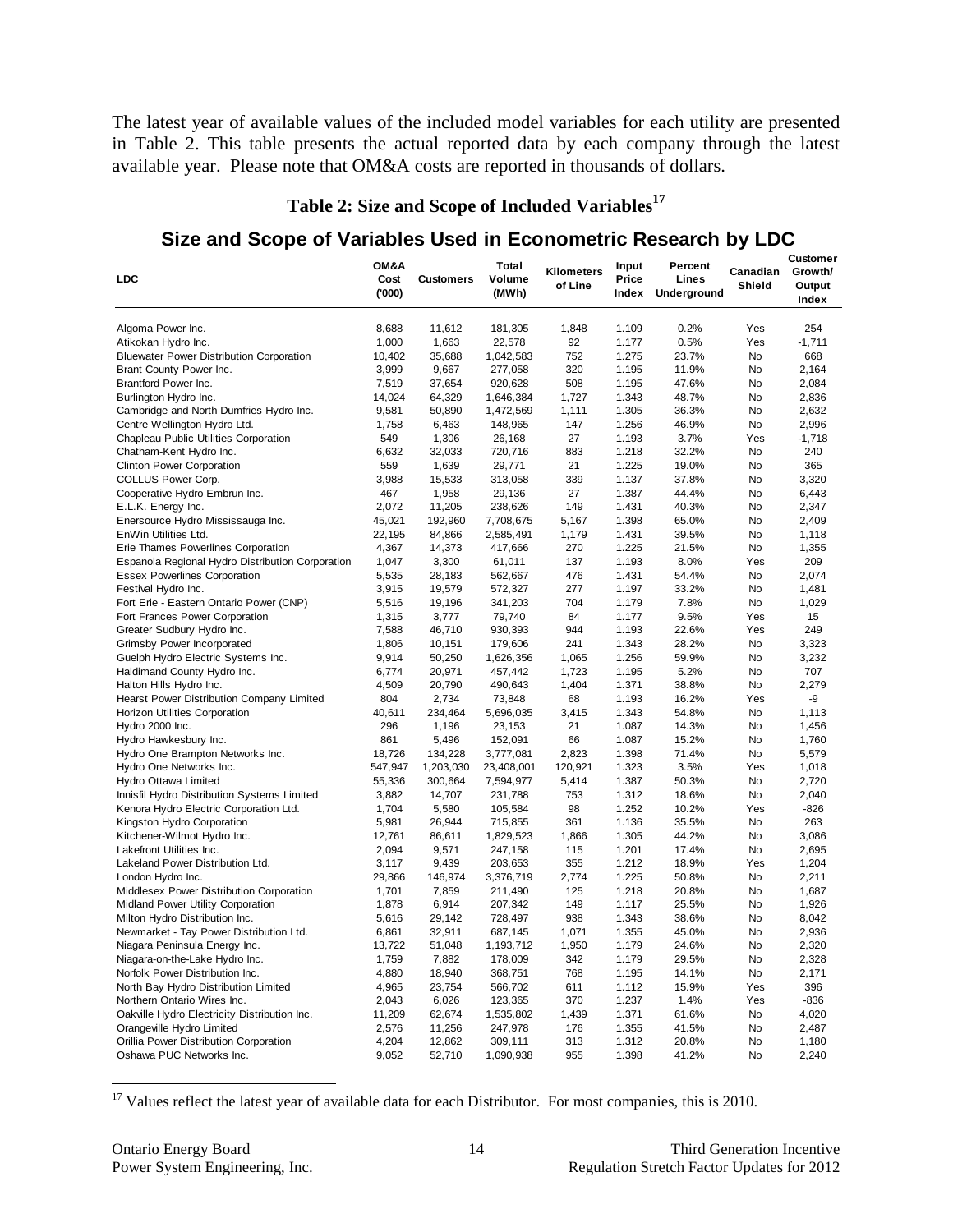**Continued**

### **Size and Scope of Variables Used in Econometric Research by LDC**

| <b>LDC</b>                                      | OM&A<br>Cost<br>('000) | <b>Customers</b> | Total<br>Volume<br>(MWh) | <b>Kilometers</b><br>of Line | Input<br>Price<br>Index | Percent<br>Lines<br>Underground | Canadian<br><b>Shield</b> | <b>Customer</b><br>Growth/<br>Output<br>Index |
|-------------------------------------------------|------------------------|------------------|--------------------------|------------------------------|-------------------------|---------------------------------|---------------------------|-----------------------------------------------|
|                                                 |                        |                  |                          |                              |                         |                                 |                           |                                               |
| <b>Ottawa River Power Corporation</b>           | 2,324                  | 10,475           | 188,245                  | 148                          | 1.023                   | 12.8%                           | Yes                       | 1,130                                         |
| Parry Sound Power Corporation                   | 1,202                  | 3,377            | 84,789                   | 129                          | 1.252                   | 8.5%                            | Yes                       | 690                                           |
| Peterborough Distribution Incorporated          | 6,301                  | 35,012           | 801,058                  | 552                          | 1.129                   | 30.4%                           | <b>No</b>                 | 1,462                                         |
| Port Colborne (CNP)                             | 3,557                  | 9,169            | 191,475                  | 315                          | 1.179                   | 5.4%                            | <b>No</b>                 | 145                                           |
| PowerStream Inc.                                | 64,989                 | 325,540          | 8,334,777                | 7,381                        | 1.398                   | 65.4%                           | <b>No</b>                 | 4,048                                         |
| PUC Distribution Inc.                           | 8,378                  | 32,870           | 683,758                  | 733                          | 1.109                   | 16.0%                           | Yes                       | 382                                           |
| Renfrew Hydro Inc.                              | 1.041                  | 4,155            | 95.702                   | 55                           | 1.023                   | 3.6%                            | <b>No</b>                 | 653                                           |
| Rideau St. Lawrence Distribution Inc.           | 1,665                  | 5,818            | 107,840                  | 94                           | 1.183                   | 10.6%                           | <b>No</b>                 | 237                                           |
| Sioux Lookout Hydro Inc.                        | 1,157                  | 2.754            | 70.416                   | 211                          | 1.177                   | 2.8%                            | Yes                       | 107                                           |
| St. Thomas Energy Inc.                          | 3,385                  | 16,419           | 298,006                  | 247                          | 1.225                   | 36.0%                           | <b>No</b>                 | 2,938                                         |
| Thunder Bay Hydro Electricity Distribution Inc. | 12,132                 | 49,508           | 942,525                  | 1,178                        | 1.177                   | 19.9%                           | Yes                       | 353                                           |
| Tillsonburg Hydro Inc.                          | 2.145                  | 6.700            | 185.242                  | 156                          | 1.262                   | 34.6%                           | <b>No</b>                 | 1,707                                         |
| Toronto Hydro-Electric System Limited           | 212,352                | 700,386          | 24,746,000               | 9,990                        | 1.398                   | 57.8%                           | <b>No</b>                 | 938                                           |
| Veridian Connections Inc.                       | 20.481                 | 112,569          | 2,543,042                | 2,301                        | 1.405                   | 44.6%                           | <b>No</b>                 | 2,791                                         |
| Wasaga Distribution Inc.                        | 2,200                  | 12,046           | 120,927                  | 240                          | 1.312                   | 47.9%                           | No                        | 6,191                                         |
| Waterloo North Hydro Inc.                       | 9,691                  | 51,914           | 1,425,236                | 1,547                        | 1.305                   | 31.5%                           | <b>No</b>                 | 2,754                                         |
| Welland Hydro-Electric System Corp.             | 4.712                  | 21.411           | 424,293                  | 441                          | 1.179                   | 25.4%                           | <b>No</b>                 | 563                                           |
| Wellington North Power Inc.                     | 1,245                  | 3,613            | 96,062                   | 76                           | 1.191                   | 13.2%                           | No                        | 1,566                                         |
| West Coast Huron Energy Inc.                    | 1,293                  | 3,770            | 139,239                  | 65                           | 1.305                   | 20.0%                           | <b>No</b>                 | 469                                           |
| West Perth Power Inc.                           | 949                    | 2,049            | 59,974                   | 36                           | 1.197                   | 30.6%                           | <b>No</b>                 | 1,406                                         |
| Westario Power Inc.                             | 4,369                  | 22,007           | 447,097                  | 515                          | 1.077                   | 28.0%                           | <b>No</b>                 | 1,584                                         |
| Whitby Hydro Electric Corporation               | 8,558                  | 39,669           | 864,572                  | 1,051                        | 1.405                   | 52.5%                           | <b>No</b>                 | 4,745                                         |
| Woodstock Hydro Services Inc.                   | 3.655                  | 15.074           | 374.160                  | 248                          | 1.262                   | 37.5%                           | <b>No</b>                 | 1,926                                         |

#### <span id="page-17-0"></span>*2.4.2.3 Estimation Procedures*

Econometric benchmarking performance results are calculated by taking three-year averages of the most recently available scores. For nearly all of the Ontario Distributors, this entails a 2008-  $2010$  average.<sup>18</sup>

The software package used for the econometric modeling, GAUSS, is the same software package used in previous updates. The use of GAUSS allows for custom estimation procedures to be developed. In the case of this research, corrections for groupwise heteroskedasticity were developed. This allowed for more precision in coefficient estimates relative to an Ordinary Least Squares regression.

#### <span id="page-17-1"></span>*2.4.2.4 2012 Rate Year Parameter Estimates*

Parameter estimates are provided in [Table 3.](#page-18-0) All parameter estimates are correctly signed, and are plausible in magnitude. For example, we would expect the parameter for the number of customers to have a positive value, because OM&A costs rise when the number of consumers goes up. All first order variables are statistically different from zero, at a 95% confidence level.

The model PSE developed quantifies the relationship between OM&A cost and the included variables. As expected, as outputs (customers, volumes, kilometer of line) increase, so does predicted OM&A cost. Similarly, higher input prices result in higher expected OM&A costs, all

 $\overline{a}$ <sup>18</sup> Clinton Power Corporation lacks data for 2008. For modeling purposes 2008 values are determined as the average of 2007 and 2009 values.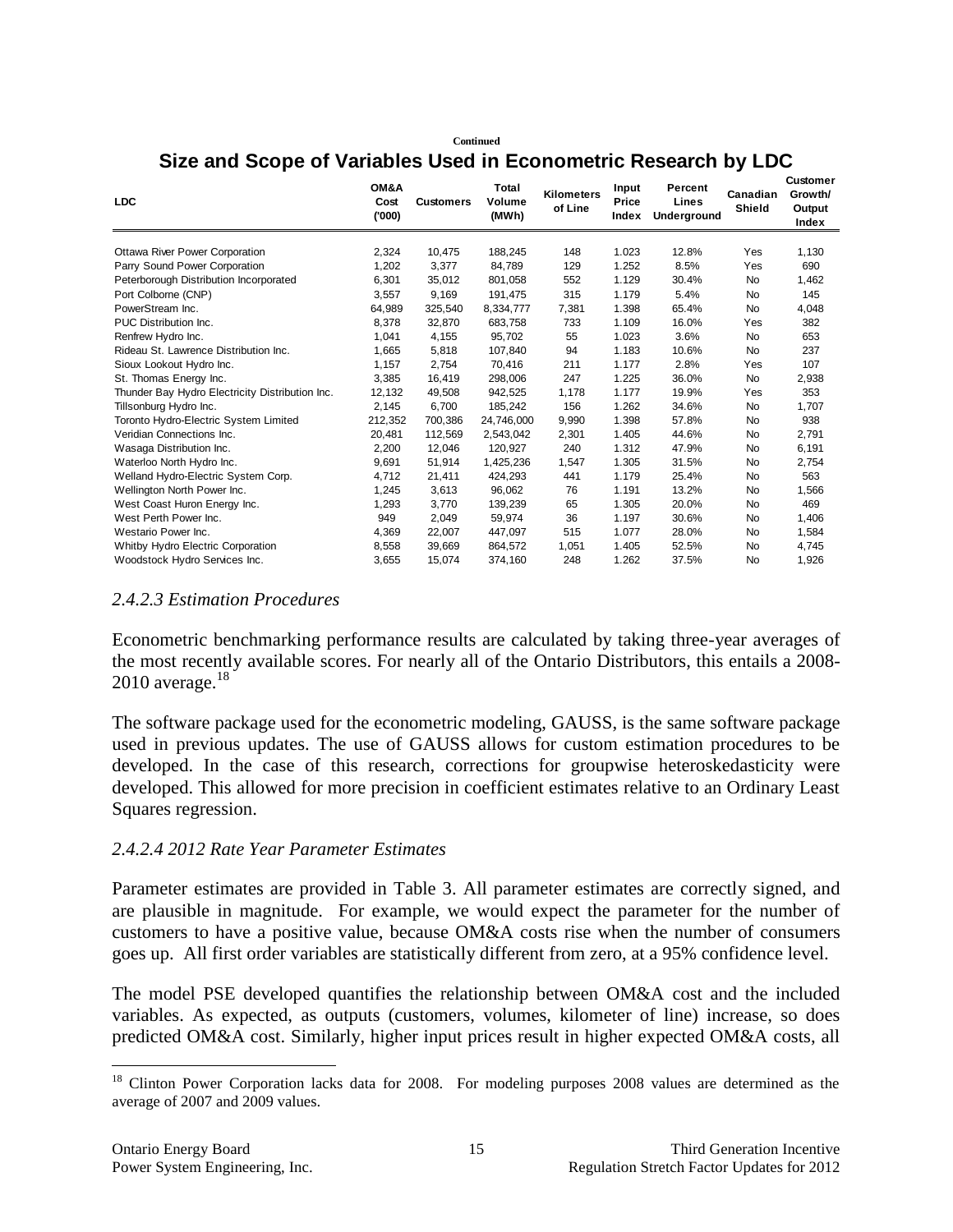else being equal. OM&A expenses tend to be higher the older a system is, and if the system is on the Canadian Shield. Expenses tend to decrease as the percent of underground lines increase.

The adjusted  $\mathbb{R}^2$  statistic is also reported in [Table 3.](#page-18-0) This is a measure of the explanatory power of the model relative to the overall variation in sampled OM&A costs. A value of 1.0 indicates that all variation in OM&A expenses among Distributors is explained by the model, whereas a value of 0.0 indicates that none of the variation is explained. The  $R^2$  value for the 2012 update is 0.981. The number of observations is calculated by multiplying nine years (2002-2010) by 77 utilities, resulting in 693 observations. Seven observations were either missing data or had implausible data values and so were discarded, leaving 686.

#### **Table 3: Econometric Parameter Estimates**

### <span id="page-18-0"></span>**Econometric Model of OM&A Expenses**

# **VARIABLE KE**<br>N= Number of Cus<br>V= Total Volumes<br>M= Total Kilomete **VARIABLE KEY**

N= Number of Customers

M= Total Kilometers of Line V= Total Volumes<br>M= Total Kilometers o<br>W= Input Price Index

UN= Percent of Distribution Lines Underground

CG= 10 Year Customer Growth / Output Index

CS= Canadian Shield (binary)

| <b>PARAMETER</b><br><b>ESTIMATE</b> | <b>T-STATISTIC</b> | <b>EXPLANATORY</b><br><b>VARIABLE</b> | <b>PARAMETER</b><br><b>ESTIMATE</b> | <b>T-STATISTIC</b> |
|-------------------------------------|--------------------|---------------------------------------|-------------------------------------|--------------------|
|                                     |                    |                                       |                                     |                    |
| 0.511                               | 15.18              | W                                     | 0.454                               | 5.56               |
| $-0.091$                            | $-5.18$            | <b>WW</b>                             | $-1.405$                            | $-2.56$            |
|                                     |                    |                                       |                                     |                    |
| 0.332                               | 10.60              | <b>UN</b>                             | $-0.120$                            | $-11.94$           |
| 0.080                               | 5.39               |                                       |                                     |                    |
|                                     |                    | CG                                    | $-0.064$                            | $-10.08$           |
| 0.126                               | 5.79               |                                       |                                     |                    |
| 0.012                               | 1.34               | $\mathbf{c}\mathbf{s}$                | 0.014                               | 2.62               |
| 0.004                               | 1.81               |                                       |                                     |                    |
|                                     |                    |                                       |                                     |                    |
| 16.359                              | 831.55             |                                       |                                     |                    |
|                                     |                    |                                       |                                     |                    |
| 0.021                               | 7.68               |                                       |                                     |                    |
|                                     |                    |                                       |                                     |                    |

### **Other Results**

| Rbar-Squared           | 0.981     |
|------------------------|-----------|
| Sample Period          | 2002-2010 |
| Number of Observations | 686       |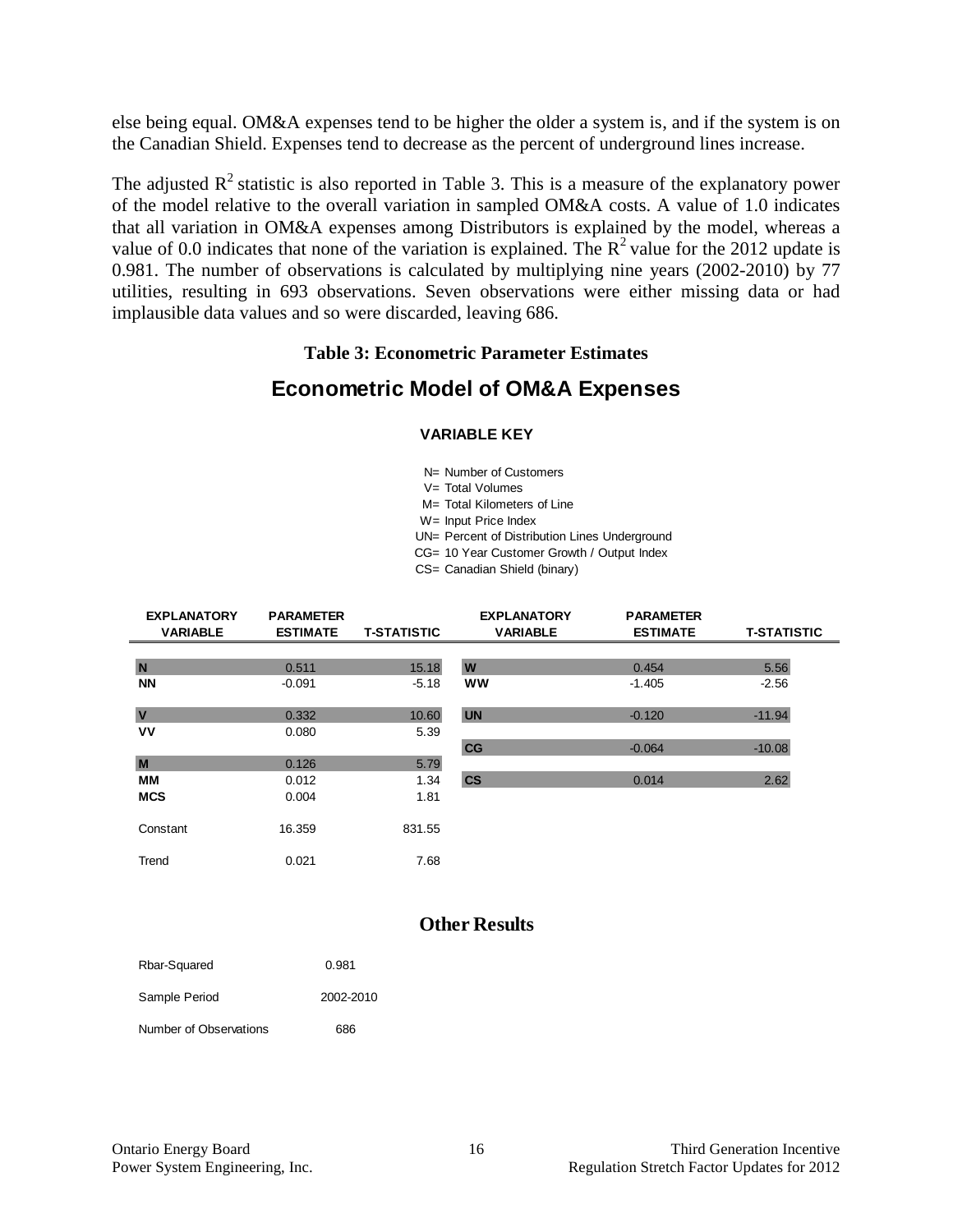### <span id="page-19-0"></span>**2.4.3 Econometric Benchmarking Results**

The OM&A performance evaluations are presented in [Table 4.](#page-20-0) The table shows the ratio of the average actual OM&A costs of each company in the last three years to the model's benchmark cost projections over the same years. In other words, it indicates how the company's **actual** costs compare to the **predicted** costs for a company with its characteristics.

[Table 4](#page-20-0) ranks the Distributors according to their ratios. A lower ratio of actual cost to predicted cost implies better performance. The results in Table 4 form the basis for deciding whether a Distributor is a superior performer (shown in green), an average performer, or an inferior performer (shown in red). The cut-off point for calling a Distributor superior or inferior is based on the "p-value" of each Distributor, which is a statistical measure of confidence regarding its rank on the cost performance continuum.

If a Distributor is a good cost performer with a p-value between 0 and 0.10, the hypothesis of average performance is rejected in favor of a statistically superior performer designation. Likewise, if a Distributor is a poor cost performer with a p-value between 0 and 0.10, the hypothesis of average performance is rejected in favor of a statistically inferior performer designation. Fifteen Distributors fit into the statistically superior classification while, seventeen fall under the statistically inferior classification.

As a reminder, this was just the first of two benchmarking studies performed on the Distributors. A Distributor must fall into the "superior" group in both benchmarking methods to be classified in Cohort 1. Similarly, a Distributor must fall into the "inferior" group in both benchmarking methods to be classified in Cohort 3. Section [2.5](#page-22-0) describes the second benchmarking method: unit cost indexing.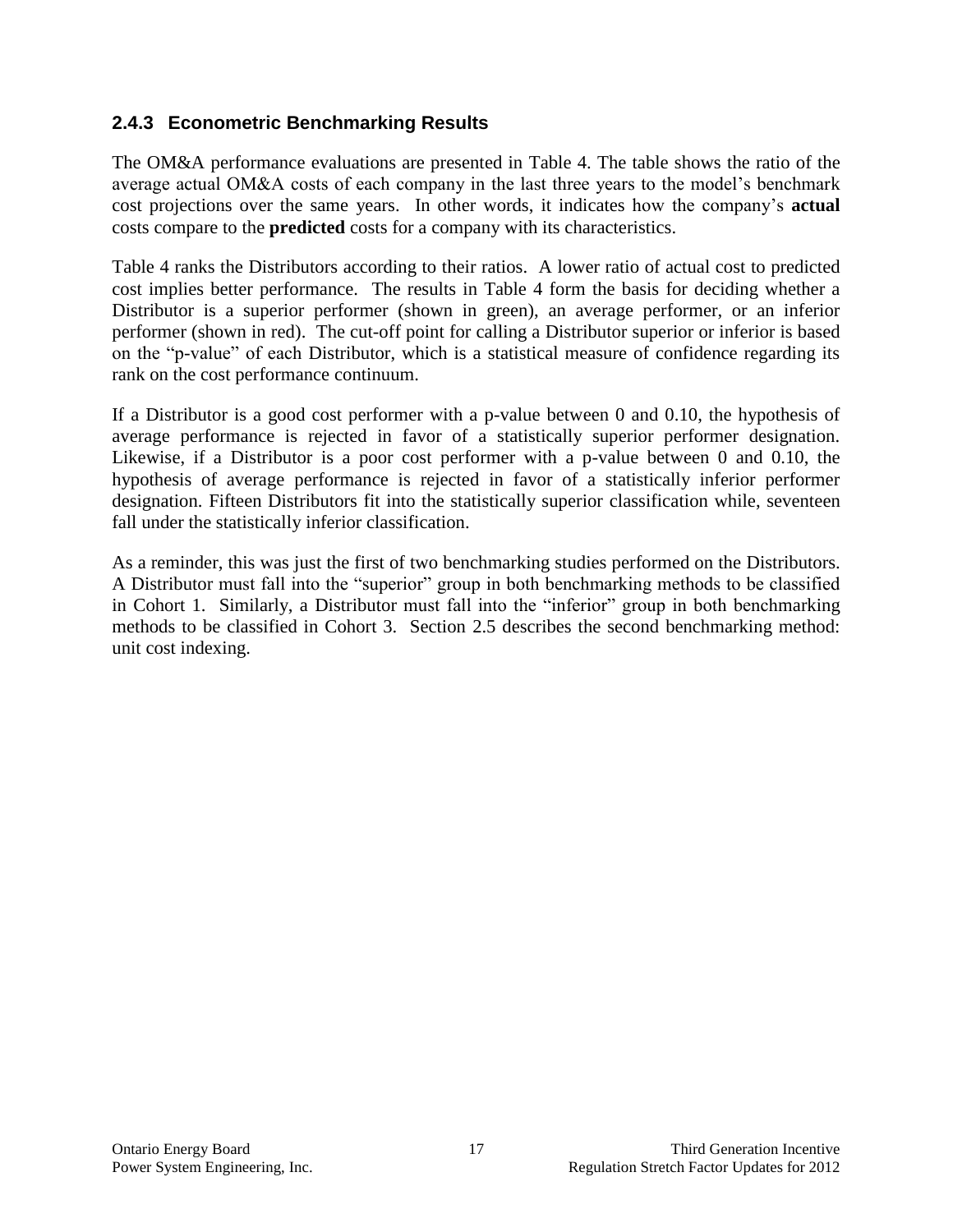## <span id="page-20-0"></span>**Performance Rankings Based on Econometric Benchmarks**

|                                                  | Years Benchmarked Actual/Predicted <sup>1</sup> |       | P-Value | Rank <sup>1</sup> |
|--------------------------------------------------|-------------------------------------------------|-------|---------|-------------------|
| Hydro Hawkesbury Inc.                            | 2008-2010                                       | 0.600 | 0.000   | $\mathbf{1}$      |
| Northern Ontario Wires Inc.                      | 2008-2010                                       | 0.754 | 0.006   | $\overline{2}$    |
| Chatham-Kent Hydro Inc.                          | 2008-2010                                       | 0.777 | 0.013   | 3                 |
| Hydro One Brampton Networks Inc.                 | 2008-2010                                       | 0.781 | 0.014   | 4                 |
| Kitchener-Wilmot Hydro Inc.                      | 2008-2010                                       | 0.785 | 0.016   | 5                 |
| <b>Grimsby Power Incorporated</b>                | 2008-2010                                       | 0.786 | 0.017   | 6                 |
| Waterloo North Hydro Inc.                        | 2008-2010                                       | 0.788 | 0.017   | $\overline{7}$    |
| Hydro 2000 Inc.                                  | 2008-2010                                       | 0.799 | 0.023   | 8                 |
| North Bay Hydro Distribution Limited             | 2008-2010                                       | 0.820 | 0.039   | 9                 |
| <b>Middlesex Power Distribution Corporation</b>  | 2008-2010                                       | 0.825 | 0.044   | 10                |
| Renfrew Hydro Inc.                               | 2008-2010                                       | 0.829 | 0.048   | 11                |
| Cambridge and North Dumfries Hydro Inc.          | 2008-2010                                       | 0.836 | 0.056   | 12                |
| Festival Hydro Inc.                              | 2008-2010                                       | 0.839 | 0.060   | 13                |
| Halton Hills Hydro Inc.                          | 2008-2010                                       | 0.857 | 0.086   | 14                |
| Lakefront Utilities Inc.                         | 2008-2010                                       | 0.865 | 0.100   | 15                |
| Oshawa PUC Networks Inc.                         | 2008-2010                                       | 0.868 | 0.105   | 16                |
| Greater Sudbury Hydro Inc.                       | 2008-2010                                       | 0.895 | 0.162   | 17                |
| Niagara-on-the-Lake Hydro Inc.                   | 2008-2010                                       | 0.903 | 0.182   | 18                |
| Oakville Hydro Electricity Distribution Inc.     | 2008-2010                                       | 0.904 | 0.186   | 19                |
| Veridian Connections Inc.                        | 2008-2010                                       | 0.918 | 0.223   | 20                |
| Peterborough Distribution Incorporated           | 2008-2010                                       | 0.918 | 0.224   | 21                |
| E.L.K. Energy Inc.                               | 2008-2010                                       | 0.923 | 0.240   | 22                |
| Horizon Utilities Corporation                    | 2008-2010                                       | 0.924 | 0.241   | 23                |
| Hearst Power Distribution Company Limited        | 2008-2010                                       | 0.931 | 0.264   | 24                |
| Kingston Hydro Corporation                       | 2008-2010                                       | 0.937 | 0.281   | 25                |
| Newmarket - Tay Power Distribution Ltd.          | 2008-2010                                       | 0.957 | 0.349   | 26                |
| Guelph Hydro Electric Systems Inc.               | 2008-2010                                       | 0.959 | 0.356   | 27                |
| PUC Distribution Inc.                            | 2008-2010                                       | 0.960 | 0.357   | 28                |
| Milton Hydro Distribution Inc.                   | 2008-2010                                       | 0.963 | 0.370   | 29                |
| Welland Hydro-Electric System Corp.              | 2008-2010                                       | 0.966 | 0.380   | 30                |
| Rideau St. Lawrence Distribution Inc.            | 2008-2010                                       | 0.975 | 0.413   | 31                |
| Hydro Ottawa Limited                             | 2008-2010                                       | 0.977 | 0.417   | 32                |
| <b>Essex Powerlines Corporation</b>              | 2008-2010                                       | 0.983 | 0.440   | 33                |
| Espanola Regional Hydro Distribution Corporation | 2008-2010                                       | 0.984 | 0.445   | 34                |
| Wasaga Distribution Inc.                         | 2008-2010                                       | 0.991 | 0.468   | 35                |
| Haldimand County Hydro Inc.                      | 2008-2010                                       | 0.996 | 0.486   | 36                |
| Ottawa River Power Corporation                   | 2008-2010                                       | 0.996 | 0.487   | 37                |
| Kenora Hydro Electric Corporation Ltd.           | 2008-2010                                       | 1.005 | 0.482   | 38                |
| Burlington Hydro Inc.                            | 2008-2010                                       | 1.007 | 0.477   | 39                |
| Orangeville Hydro Limited                        | 2008-2010                                       | 1.007 | 0.475   | 40                |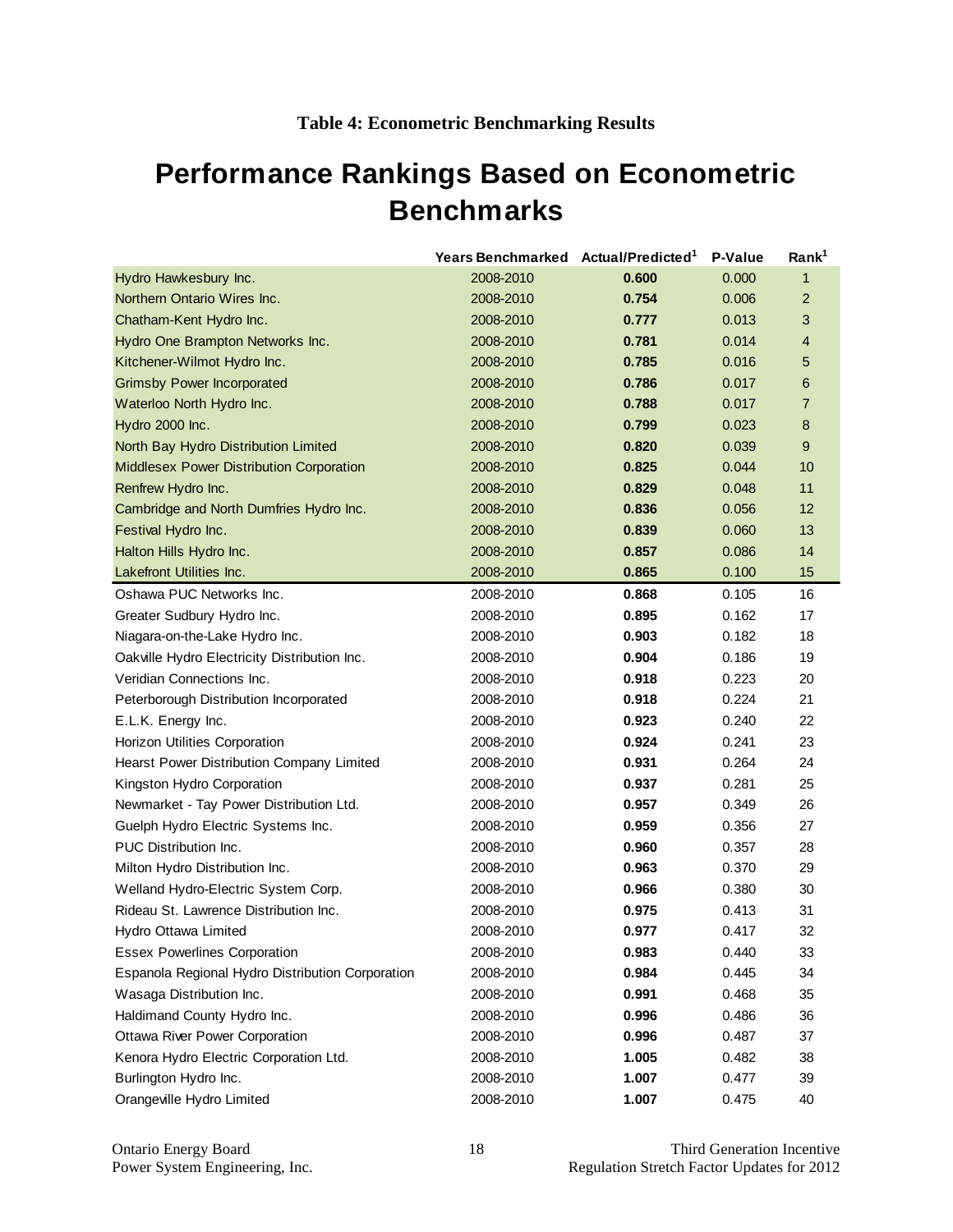### **(continued from previous page)**

## **Performance Rankings Based on Econometric Benchmarks**

|                                                 | Years Benchmarked Actual/Predicted <sup>1</sup> |       | P-Value | Rank <sup>1</sup> |
|-------------------------------------------------|-------------------------------------------------|-------|---------|-------------------|
| Innisfil Hydro Distribution Systems Limited     | 2008-2010                                       | 1.011 | 0.461   | 41                |
| Sioux Lookout Hydro Inc.                        | 2008-2010                                       | 1.013 | 0.453   | 42                |
| Westario Power Inc.                             | 2008-2010                                       | 1.017 | 0.441   | 43                |
| St. Thomas Energy Inc.                          | 2008-2010                                       | 1.021 | 0.428   | 44                |
| Thunder Bay Hydro Electricity Distribution Inc. | 2008-2010                                       | 1.027 | 0.405   | 45                |
| Cooperative Hydro Embrun Inc.                   | 2008-2010                                       | 1.033 | 0.386   | 46                |
| Enersource Hydro Mississauga Inc.               | 2008-2010                                       | 1.042 | 0.356   | 47                |
| Brantford Power Inc.                            | 2008-2010                                       | 1.046 | 0.345   | 48                |
| Woodstock Hydro Services Inc.                   | 2008-2010                                       | 1.048 | 0.339   | 49                |
| Norfolk Power Distribution Inc.                 | 2008-2010                                       | 1.052 | 0.326   | 50                |
| London Hydro Inc.                               | 2008-2010                                       | 1.066 | 0.286   | 51                |
| PowerStream Inc.                                | 2008-2010                                       | 1.071 | 0.270   | 52                |
| Atikokan Hydro Inc.                             | 2008-2010                                       | 1.076 | 0.259   | 53                |
| Parry Sound Power Corporation                   | 2008-2010                                       | 1.087 | 0.229   | 54                |
| <b>Bluewater Power Distribution Corporation</b> | 2008-2010                                       | 1.104 | 0.188   | 55                |
| Whitby Hydro Electric Corporation               | 2008-2010                                       | 1.113 | 0.172   | 56                |
| Lakeland Power Distribution Ltd.                | 2008-2010                                       | 1.114 | 0.168   | 57                |
| Fort Erie - Eastern Ontario (CNP)               | 2008-2010                                       | 1.119 | 0.159   | 58                |
| <b>Midland Power Utility Corporation</b>        | 2008-2010                                       | 1.120 | 0.158   | 59                |
| Chapleau Public Utilities Corporation           | 2008-2010                                       | 1.138 | 0.125   | 60                |
| <b>EnWin Utilities Ltd.</b>                     | 2008-2010                                       | 1.157 | 0.098   | 61                |
| Tillsonburg Hydro Inc.                          | 2008-2010                                       | 1.158 | 0.096   | 62                |
| Niagara Peninsula Energy Inc.                   | 2008-2010                                       | 1.165 | 0.087   | 63                |
| Fort Frances Power Corporation                  | 2008-2010                                       | 1.172 | 0.080   | 64                |
| Centre Wellington Hydro Ltd.                    | 2008-2010                                       | 1.185 | 0.066   | 65                |
| Wellington North Power Inc.                     | 2008-2010                                       | 1.198 | 0.054   | 66                |
| Orillia Power Distribution Corporation          | 2008-2010                                       | 1.201 | 0.052   | 67                |
| <b>Clinton Power Corporation</b>                | 2009,2010                                       | 1.219 | 0.040   | 68                |
| West Coast Huron Energy Inc.                    | 2008-2010                                       | 1.223 | 0.037   | 69                |
| Hydro One Networks Inc.                         | 2008-2010                                       | 1.227 | 0.034   | 70                |
| <b>COLLUS Power Corp.</b>                       | 2008-2010                                       | 1.231 | 0.033   | 71                |
| <b>Erie Thames Powerlines Corporation</b>       | 2008-2010                                       | 1.258 | 0.021   | 72                |
| Port Colborne (CNP)                             | 2008-2010                                       | 1.259 | 0.021   | 73                |
| <b>Toronto Hydro-Electric System Limited</b>    | 2008-2010                                       | 1.316 | 0.008   | 74                |
| West Perth Power Inc.                           | 2008-2010                                       | 1.414 | 0.001   | 75                |
| Brant County Power Inc.                         | 2008-2010                                       | 1.423 | 0.001   | 76                |
| Algoma Power Inc.                               | 2008-2010                                       | 1.550 | 0.000   | 77                |

<sup>1</sup> Lower values imply better performance.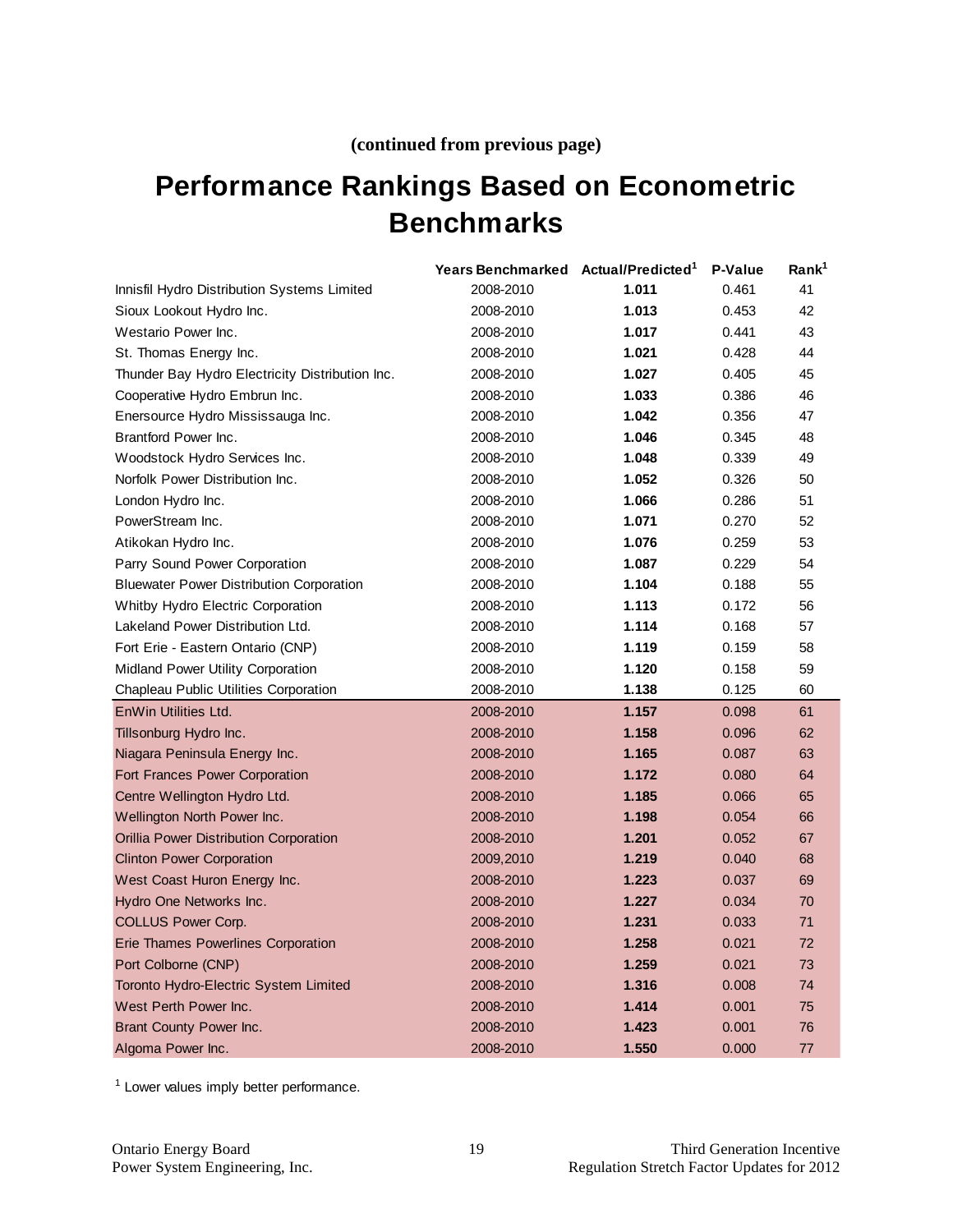### <span id="page-22-0"></span>**2.5 Unit Cost Indexing Methods and Results**

This section begins with a brief overview, in general terms, of the unit cost benchmarking approach. It is followed by information specific to the benchmarking methods found in this report.

### <span id="page-22-1"></span>**2.5.1 Unit Cost Benchmarking 101**

When implementing the unit cost index benchmarking approach, the analyst calculates the ratio of the relevant statistic being measured (e.g., OM&A cost) to a measure of output (e.g., number of customers). This ratio is compared to the mean metric of a group of firms sharing similar business and operating conditions to the company being investigated. This group of firms is called a peer group. The peer group's mean serves as an estimate for the expected unit cost of the target utility. If a firm's unit cost ratio is below the peer group average, it is classified as an above average performer, but if the unit cost ratio of a company is above the peer group average, it is classified as a below-average cost performer.

$$
Performance = \frac{OM \& A Unit Cost^{Actual}}{OM \& A Unit Cost^{PerGroup Average}}
$$
 [Equation 7]

As is the case for the econometric approach, multiple outputs can be measured, instead of just one, when comparing firms to each other. Thus, multiple outputs can be aggregated into one output index. A multi-output index can incorporate the cost impacts inherent in multiple output measures such as the number of customers, volumes, or kilometers of line. The weights for each individual output measure can be derived from the cost elasticity measurements of the econometric model. A multi-output index is used in this research, and will be discussed in further detail in Section 2.5.2.

It should be noted that the unit cost indexing approach does not explicitly adjust for the fact that utilities encounter significantly different external circumstances. Adjustments for heterogeneous conditions rest solely upon the selection of an appropriate peer group. Therefore, peer group selection must be done with care. This is the reason for dividing the Ontario industry into twelve peer groups. These groups are based on significant cost drivers which are identified in the econometric research.

### <span id="page-22-2"></span>**2.5.2 Methods Used in this Report**

The Ontario power distribution industry is divided into twelve separate peer groups.<sup>19</sup> The peer groups were based on the criteria of location, size, geography, percent undergrounding, and customer growth. The original determination of peer groups was based on 2002 through 2006 data, and will remain constant through the end of the Third Generation Incentive Regulation plan, except where industry amalgamations necessitate adjustments. These variables were

<sup>&</sup>lt;sup>19</sup> This number includes the "Large Northern" peer group which only consists of one utility, Hydro One Networks. No other Ontario power Distributors are similar enough to offer a fair comparison to Hydro One Networks using the unit cost indexing approach.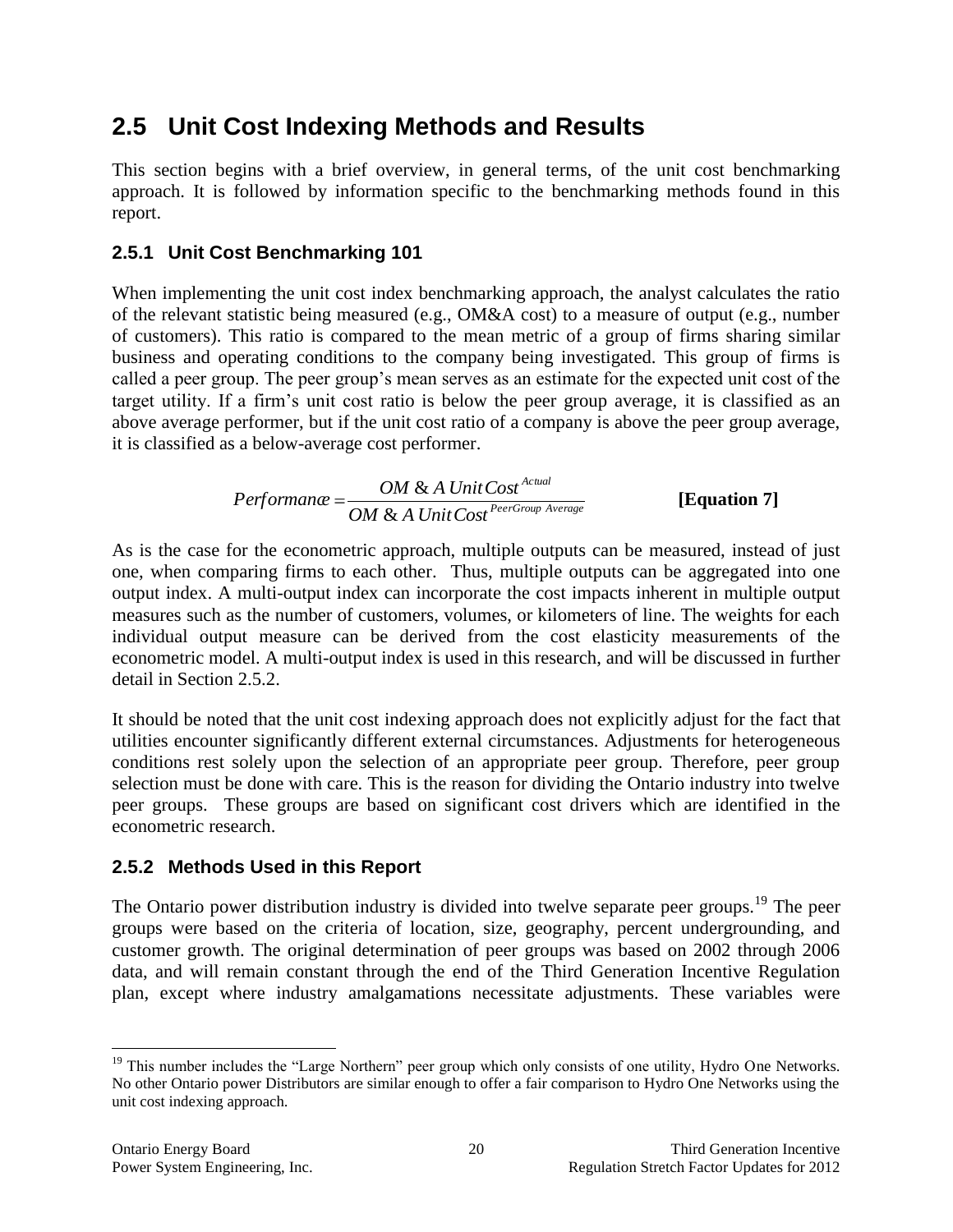identified on the basis of the previously estimated OM&A econometric model. [Table 5](#page-24-0) displays the peer groups and the variable data that is used in the development of peer group divisions.

A unit cost index is constructed for each Distributor and for each year of available data. The construction of this index has total OM&A expenses as the numerator and a multi-output index as the denominator. This unit cost index is constructed according to Equation 8 for utility *h* in year *t*.

Unit 
$$
\text{Cost}_{h,t} = \text{Cost}_{h,t} / \text{Output Index}_{h,t}
$$
 [Equation 8]

The output index in Equation 8 is calculated by weighting up the identified outputs and creating a composite output index. The estimated output elasticities for customers, volumes, and kilometers of lines are 0.51, 0.33, and 0.13, respectively. The corresponding elasticity weights are 0.53, 0.34, and 0.13 and sum to  $1.^{20}$  Equation 9 offers the formula for calculating this output index.

In Output 
$$
Index_{h,t} = \sum_{i} s e_i \cdot (\ln Y_{i,h,t} - \overline{\ln Y_{i,t}})
$$
 [Equation 9]

Here for each company h in year *t*,

 $Y_{i, h, t}$  = quantity of output dimension *i* 

- $\ln Y_{i,t}$  = sample mean of the logged quantity of output dimension *i* provided by all utilities
- $se_i$  = share of output dimension *i* in the sum of the econometric estimates of the cost elasticities of the output quantities.

 $20$  The weights are derived by summing the output elasticities and dividing each component output elasticity by this sum.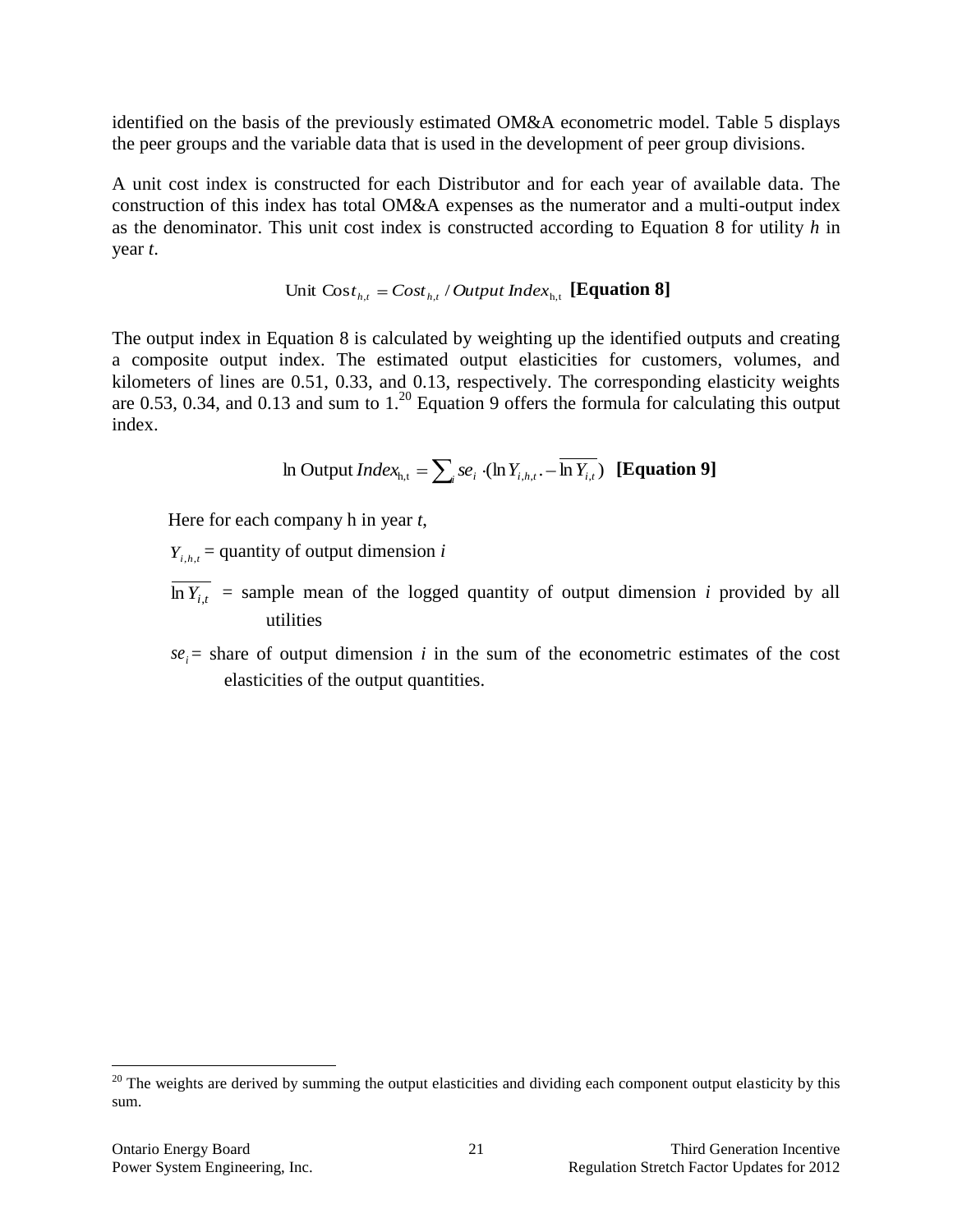# <span id="page-24-0"></span>**Peer Groups for Ontario LDCs**

|                                                             |                        | % Under-               | Canadian      | <b>Customer</b>                  |
|-------------------------------------------------------------|------------------------|------------------------|---------------|----------------------------------|
| <b>Peer Group Designation &amp; Distributor</b>             | Customers <sup>1</sup> | grounding <sup>1</sup> | <b>Shield</b> | Growth/Output Index <sup>1</sup> |
| Small Northern Low Undergrounding                           |                        |                        |               |                                  |
| Algoma Power Inc.                                           | 11,612                 | 0.2%                   | Yes           | 254                              |
| Atikokan Hydro Inc.                                         | 1,663                  | 0.5%                   | Yes           | $-1,711$                         |
| Chapleau Public Utilities Corporation                       | 1,306                  | 3.7%                   | Yes           | $-1,718$                         |
| Espanola Regional Hydro Distribution Corporation            | 3,300                  | 8.0%                   | Yes           | 209                              |
| Fort Frances Power Corporation                              | 3,777                  | 9.5%                   | Yes           | 15                               |
| Northern Ontario Wires Inc.                                 | 6,026                  | 1.4%                   | Yes           | $-836$                           |
| Parry Sound Power Corporation                               | 3,377                  | 8.5%                   | Yes           | 690                              |
| Renfrew Hydro Inc.                                          | 4,155                  | 3.6%                   | <b>No</b>     | 653                              |
| Sioux Lookout Hydro Inc.                                    | 2,754                  | 2.8%                   | Yes           | 107                              |
| Small Northern Medium Undergrounding                        |                        |                        |               |                                  |
| Hearst Power Distribution Company Limited                   | 2,734                  | 16.2%                  | Yes           | -9                               |
| Kenora Hydro Electric Corporation Ltd.                      | 5,580                  | 10.2%                  | Yes           | $-826$                           |
| Lakeland Power Distribution Ltd.                            | 9,439                  | 18.9%                  | Yes           | 1,204                            |
| Ottawa River Power Corporation                              | 10,475                 | 12.8%                  | Yes           | 1,130                            |
| Mid-Size Northern                                           |                        |                        |               |                                  |
| Greater Sudbury Hydro Inc.                                  | 46,710                 | 22.6%                  | Yes           | 249                              |
| North Bay Hydro Distribution Limited                        | 23,754                 | 15.9%                  | Yes           | 396                              |
| PUC Distribution Inc.                                       | 32,870                 | 16.0%                  | Yes           | 382                              |
| Thunder Bay Hydro Electricity Distribution Inc.             | 49,508                 | 19.9%                  | Yes           | 353                              |
| Large Northern                                              |                        |                        |               |                                  |
| Hydro One Networks Inc.                                     | 1,203,030              | 3.5%                   | Yes           | 1,018                            |
| Small Southern Low & Medium Undergrounding                  |                        |                        |               |                                  |
| Brant County Power Inc.                                     | 9,667                  | 11.9%                  | <b>No</b>     | 2,164                            |
| <b>Clinton Power Corporation</b>                            | 1,639                  | 19.0%                  | No            | 365                              |
| Hydro 2000 Inc.                                             | 1,196                  | 14.3%                  | No            | 1,456                            |
| Hydro Hawkesbury Inc.                                       | 5,496                  | 15.2%                  | <b>No</b>     | 1,760                            |
| Lakefront Utilities Inc.                                    | 9,571                  | 17.4%                  | <b>No</b>     | 2,695                            |
| Port Colborne (CNP)                                         | 9,169                  | 5.4%                   | No            | 145                              |
| Rideau St. Lawrence Distribution Inc.                       | 5,818                  | 10.6%                  | No            | 237                              |
| Wellington North Power Inc.                                 | 3,613                  | 13.2%                  | No            | 1,566                            |
| Small Southern Medium-High Undergrounding                   |                        |                        |               |                                  |
| Middlesex Power Distribution Corporation                    | 7,859                  | 20.8%                  | <b>No</b>     | 1,687                            |
| Midland Power Utility Corporation                           | 6,914                  | 25.5%                  | <b>No</b>     | 1,926                            |
| Tillsonburg Hydro Inc.                                      | 6,700                  | 34.6%                  | No            | 1,707                            |
| West Coast Huron Energy Inc.                                | 3,770                  | 20.0%                  | No            | 469                              |
| West Perth Power Inc.                                       | 2,049                  | 30.6%                  | No            | 1,406                            |
| Small Southern Medium-High Undergrounding with Rapid Growth |                        |                        |               |                                  |
| Centre Wellington Hydro Ltd.                                | 6,463                  | 46.9%                  | No            | 2,996                            |
| Cooperative Hydro Embrun Inc.                               | 1,958                  | 44.4%                  | No            | 6,443                            |
| Grimsby Power Incorporated                                  | 10,151                 | 28.2%                  | <b>No</b>     | 3,323                            |
| Niagara-on-the-Lake Hydro Inc.                              | 7,882                  | 29.5%                  | No            | 2,328                            |
| Orangeville Hydro Limited                                   | 11,256                 | 41.5%                  | No            | 2,487                            |
| Mid-size Southern Low & Medium Undergrounding               |                        |                        |               |                                  |
| Fort Erie - Eastern Ontario Power (CNP)                     | 19,196                 | 7.8%                   | No            | 1,029                            |
| Haldimand County Hydro Inc.                                 | 20,971                 | 5.2%                   | <b>No</b>     | 707                              |
| Innisfil Hydro Distribution Systems Limited                 | 14,707                 | 18.6%                  | No            | 2,040                            |
| Norfolk Power Distribution Inc.                             | 18,940                 | 14.1%                  | <b>No</b>     | 2,171                            |
| Orillia Power Distribution Corporation                      | 12,862                 | 20.8%                  | <b>No</b>     | 1,180                            |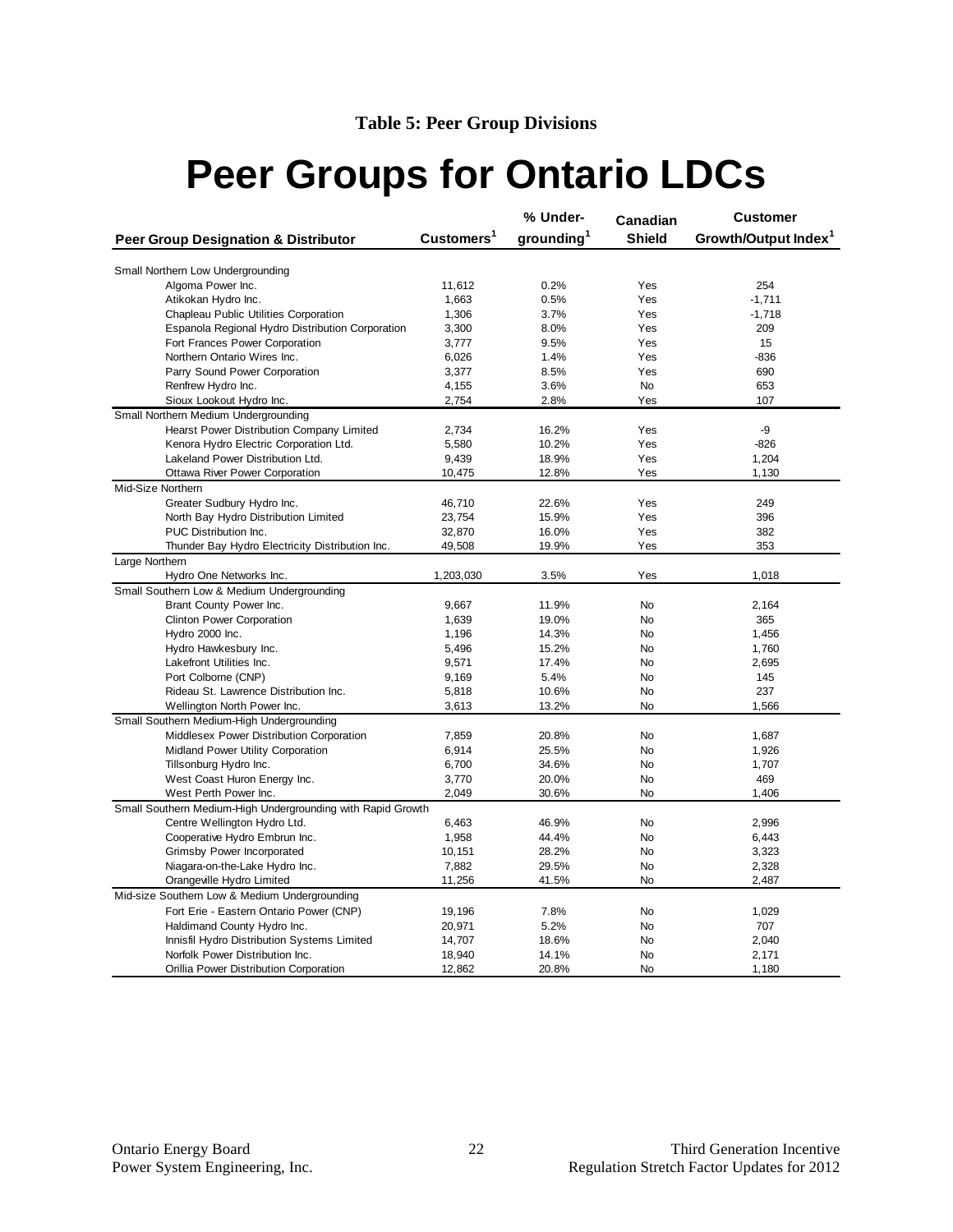**continued**

# **Peer Groups for Ontario LDCs**

|                                                 |                        | % Under-               | Canadian      | <b>Customer</b>                  |
|-------------------------------------------------|------------------------|------------------------|---------------|----------------------------------|
| <b>Peer Group Designation &amp; Distributor</b> | Customers <sup>1</sup> | grounding <sup>1</sup> | <b>Shield</b> | Growth/Output Index <sup>1</sup> |
| Mid-size Southern Medium-High Undergrounding    |                        |                        |               |                                  |
| <b>Bluewater Power Distribution Corporation</b> | 35,688                 | 23.7%                  | No            | 668                              |
| Chatham-Kent Hydro Inc.                         | 32,033                 | 32.2%                  | No            | 240                              |
| COLLUS Power Corp.                              | 15,533                 | 37.8%                  | No            | 3,320                            |
| E.L.K. Energy Inc.                              | 11,205                 | 40.3%                  | No            | 2,347                            |
| Erie Thames Powerlines Corporation              | 14,373                 | 21.5%                  | No            | 1,355                            |
| <b>Essex Powerlines Corporation</b>             | 28,183                 | 54.4%                  | No            | 2,074                            |
| Festival Hydro Inc.                             | 19,579                 | 33.2%                  | <b>No</b>     | 1,481                            |
| Kingston Hydro Corporation                      | 26,944                 | 35.5%                  | No            | 263                              |
| Niagara Peninsula Energy Inc.                   | 51,048                 | 24.6%                  | No            | 2,320                            |
| Peterborough Distribution Incorporated          | 35,012                 | 30.4%                  | No            | 1,462                            |
| St. Thomas Energy Inc.                          | 16,419                 | 36.0%                  | No            | 2,938                            |
| Wasaga Distribution Inc.                        | 12,046                 | 47.9%                  | No            | 6,191                            |
| Welland Hydro-Electric System Corp.             | 21,411                 | 25.4%                  | No            | 563                              |
| Westario Power Inc.                             | 22,007                 | 28.0%                  | No            | 1,584                            |
| Woodstock Hydro Services Inc.                   | 15,074                 | 37.5%                  | No            | 1,926                            |
| Large City Southern Medium-High Undergrounding  |                        |                        |               |                                  |
| EnWin Utilities Ltd.                            | 84,866                 | 39.5%                  | No            | 1,118                            |
| Hydro Ottawa Limited                            | 300,664                | 50.3%                  | No            | 2,720                            |
| Toronto Hydro-Electric System Limited           | 700,386                | 57.8%                  | No            | 938                              |
| Veridian Connections Inc.                       | 112,569                | 44.6%                  | No            | 2,791                            |
| Large City Southern High Undergrounding         |                        |                        |               |                                  |
| Enersource Hydro Mississauga Inc.               | 192,960                | 65.0%                  | No            | 2,409                            |
| Horizon Utilities Corporation                   | 234,464                | 54.8%                  | No            | 1,113                            |
| Hydro One Brampton Networks Inc.                | 134,228                | 71.4%                  | No            | 5,579                            |
| London Hydro Inc.                               | 146,974                | 50.8%                  | No            | 2,211                            |
| PowerStream Inc.                                | 325,540                | 65.4%                  | No            | 4,048                            |
| Mid-size GTA Medium-High & High Undergrounding  |                        |                        |               |                                  |
| Brantford Power Inc.                            | 37,654                 | 47.6%                  | No            | 2,084                            |
| Burlington Hydro Inc.                           | 64,329                 | 48.7%                  | No            | 2,836                            |
| Cambridge and North Dumfries Hydro Inc.         | 50,890                 | 36.3%                  | No            | 2,632                            |
| Guelph Hydro Electric Systems Inc.              | 50,250                 | 59.9%                  | No            | 3,232                            |
| Halton Hills Hydro Inc.                         | 20,790                 | 38.8%                  | <b>No</b>     | 2,279                            |
| Kitchener-Wilmot Hydro Inc.                     | 86,611                 | 44.2%                  | No            | 3,086                            |
| Milton Hydro Distribution Inc.                  | 29,142                 | 38.6%                  | No            | 8,042                            |
| Newmarket - Tay Power Distribution Ltd.         | 32,911                 | 45.0%                  | No            | 2,936                            |
| Oakville Hydro Electricity Distribution Inc.    | 62,674                 | 61.6%                  | No            | 4,020                            |
| Oshawa PUC Networks Inc.                        | 52,710                 | 41.2%                  | No            | 2,240                            |
| Waterloo North Hydro Inc.                       | 51,914                 | 31.5%                  | No            | 2,754                            |
| Whitby Hydro Electric Corporation               | 39,669                 | 52.5%                  | No            | 4,745                            |

 $1$  Peer groups are identical to those proposed in the Original Report.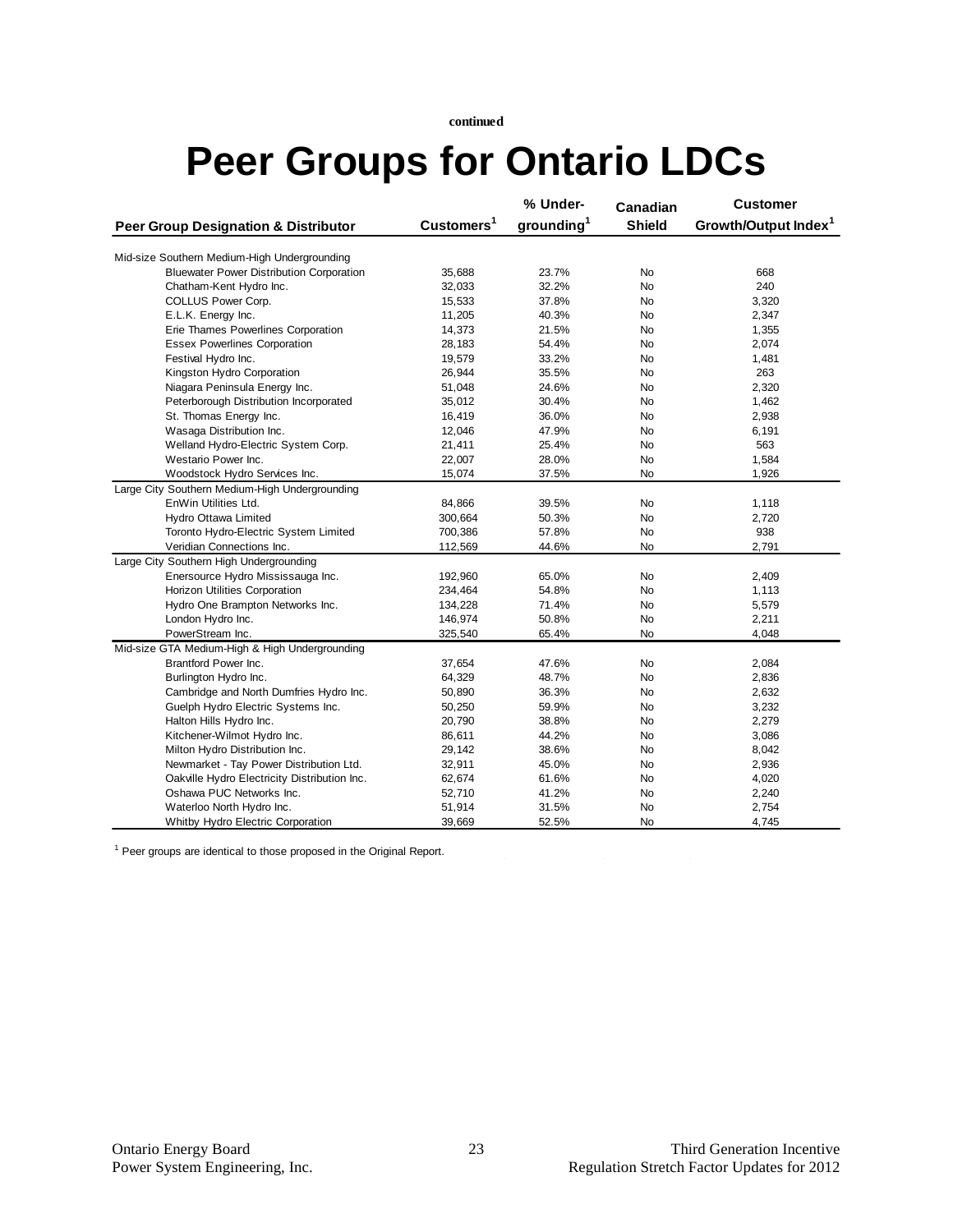### <span id="page-26-0"></span>**2.5.3 Unit Cost Indexing Results**

The OM&A performance evaluations for each year of available data are presented in [Table 6.](#page-27-0) That table reports the ratio of the average actual OM&A unit cost index of each company in the last three years to the peer group's average OM&A unit cost index over the same years. A lower ratio of actual unit cost to peer group unit cost implies better performance. Table 7 ranks each power Distributor according to this ratio.

Two lines have been drawn on Table 7 demarcating the first quartile and the fourth quartile. The utilities on the top (efficiency rankings 1-19) are labeled as top quartile cost performers. The utilities on the bottom (efficiency rankings 58-76) are classified as bottom quartile cost performers according to the unit cost benchmarking method.<sup>21</sup> Hydro One Networks is not included in [Table 7,](#page-29-0) given its lack of suitable peers in Ontario.

The overall process used to calculate the unit cost indexing results is shown in [Figure 4](#page-26-1) below.



<span id="page-26-1"></span>**Figure 4: Process for Calculating Unit Cost Indexing Results**

 $\overline{a}$ <sup>21</sup> This is calculated by dividing 76 by 4. This puts 19 Distributors in each of the four quartiles.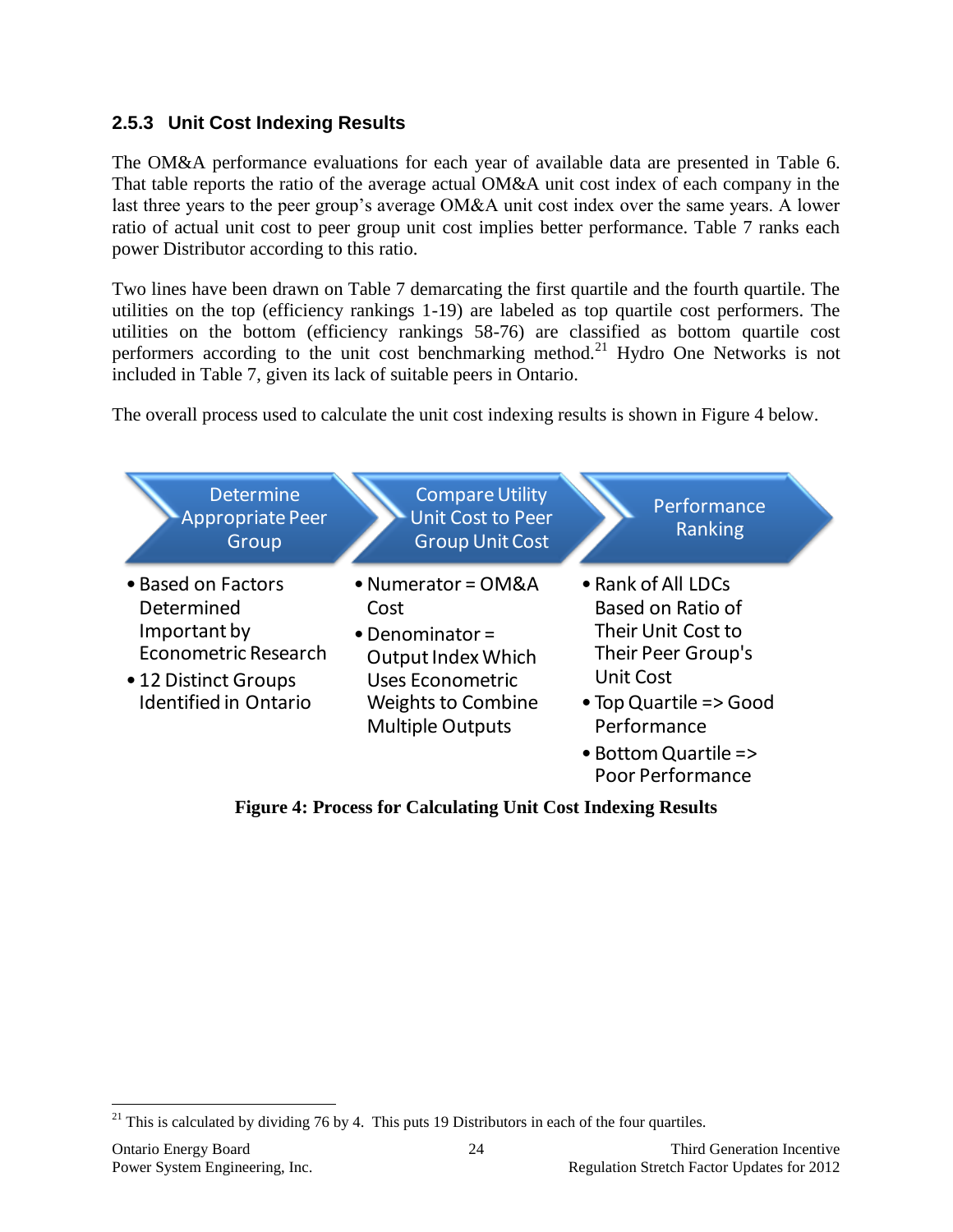**Table 6: Unit OM&A Cost Indexes by Peer Group**

## **Unit OM&A Cost Indexes**

<span id="page-27-0"></span>

|                                                             |       |       |       |       |       |       | Average of Last    |                      |                          |
|-------------------------------------------------------------|-------|-------|-------|-------|-------|-------|--------------------|----------------------|--------------------------|
|                                                             |       |       |       |       |       |       | 3 Available        | Average / Group      | Percentage               |
|                                                             | 2005  | 2006  | 2007  | 2008  | 2009  | 2010  | Years <sup>1</sup> | Average <sup>1</sup> | Differences <sup>1</sup> |
|                                                             |       |       |       |       |       |       |                    | ΙAΙ                  | $[A - 1]$                |
| <b>Small Northern Low Undergrounding</b>                    |       |       |       |       |       |       |                    |                      |                          |
| Renfrew Hydro Inc.                                          | 0.788 | 0.971 | 1.065 | 1.184 | 1.190 | 1.209 | 1.194              | 0.670                | $-33.0%$                 |
| Northern Ontario Wires Inc.                                 | 1.061 | 1.133 | 1.222 | 1.329 | 1.378 | 1.396 | 1.367              | 0.767                | $-23.3%$                 |
| Espanola Regional Hydro Distribution Corporation            | 1.040 | 1.340 | 1.329 | 1.364 | 1.478 | 1.423 | 1.422              | 0.798                | $-20.2%$                 |
| Parry Sound Power Corporation                               | 1.198 | 1.247 | 1.224 | 1.403 | 1.448 | 1.453 | 1.435              | 0.805                | $-19.5%$                 |
| Sioux Lookout Hydro Inc.                                    | 1.259 | 1.286 | 1.411 | 1.496 | 1.522 | 1.556 | 1.525              | 0.856                | $-14.4%$                 |
| Fort Frances Power Corporation                              | 1.233 | 1.269 | 1.366 | 1.498 | 1.615 | 1.619 | 1.577              | 0.885                | $-11.5%$                 |
| Chapleau Public Utilities Corporation                       | 1.816 | 1.741 | 2.259 | 2.106 | 1.759 | 2.007 | 1.957              | 1.098                | 9.8%                     |
| Atikokan Hydro Inc.                                         | 1.475 | 1.478 | 1.813 | 2.299 | 2.555 | 2.888 | 2.581              | 1.448                | 44.8%                    |
| Algoma Power Inc.                                           | 2.664 | 2.742 | 2.808 | 2.991 | 2.971 | 2.986 | 2.983              | 1.674                | 67.4%                    |
| Group Average                                               |       |       |       |       |       |       | 1.782              |                      |                          |
|                                                             |       |       |       |       |       |       |                    |                      |                          |
| <b>Small Northern Medium Undergrounding</b>                 |       |       |       |       |       |       |                    |                      |                          |
| <b>Hearst Power Distribution Company Limited</b>            | 0.766 | 0.844 | 0.883 | 1.017 | 1.266 | 1.238 | 1.173              | 0.911                | $-8.9%$                  |
| Ottawa River Power Corporation                              | 0.949 | 1.022 | 1.150 | 1.168 | 1.198 | 1.156 | 1.174              | 0.911                | $-8.9%$                  |
| Lakeland Power Distribution Ltd.                            | 0.811 | 0.964 | 0.868 | 1.201 | 1.322 | 1.423 | 1.315              | 1.021                | 2.1%                     |
| Kenora Hydro Electric Corporation Ltd.                      | 1.052 | 1.083 | 1.218 | 1.375 | 1.579 | 1.519 | 1.491              | 1.157                | 15.7%                    |
| Group Average                                               |       |       |       |       |       |       | 1.288              |                      |                          |
|                                                             |       |       |       |       |       |       |                    |                      |                          |
| <b>Mid-Size Northern</b>                                    |       |       |       |       |       |       |                    |                      |                          |
| North Bay Hydro Distribution Limited                        | 0.844 | 1.089 | 0.956 | 0.976 | 0.937 | 0.914 | 0.943              | 0.895                | $-10.5%$                 |
| Greater Sudbury Hydro Inc.                                  | 0.953 | 1.013 | 1.680 | 1.115 | 1.169 | 0.780 | 1.021              | 0.970                | $-3.0%$                  |
| PUC Distribution Inc.                                       | 0.992 | 0.971 | 1.102 | 1.023 | 1.112 | 1.190 | 1.108              | 1.053                | 5.3%                     |
|                                                             | 0.947 | 0.995 | 1.096 | 1.108 | 1.137 | 1.170 | 1.138              | 1.081                | 8.1%                     |
| Thunder Bay Hydro Electricity Distribution Inc.             |       |       |       |       |       |       |                    |                      |                          |
| Group Average                                               |       |       |       |       |       |       | 1.053              |                      |                          |
| Large Northern                                              |       |       |       |       |       |       |                    |                      |                          |
|                                                             | 0.951 |       |       |       | 1.704 | 1.790 |                    | 1.000                |                          |
| Hydro One Networks Inc.                                     |       | 1.139 | 1.336 | 1.547 |       |       | 1.680              |                      | 0.0%                     |
| Group Average                                               |       |       |       |       |       |       | 1.680              |                      |                          |
|                                                             |       |       |       |       |       |       |                    |                      |                          |
| <b>Small Southern Low &amp; Medium Undergrounding</b>       |       |       | 0.608 |       |       |       |                    |                      |                          |
| Hydro Hawkesbury Inc.                                       | 0.596 | 0.562 |       | 0.652 | 0.649 | 0.719 | 0.673              | 0.533                | $-46.7%$                 |
| Lakefront Utilities Inc.                                    | 0.839 | 0.899 | 0.918 | 0.924 | 0.950 | 1.028 | 0.967              | 0.766                | $-23.4%$                 |
| Hydro 2000 Inc.                                             | 1.127 | 0.898 | 0.948 | 0.973 | 1.067 | 1.224 | 1.088              | 0.861                | $-13.9%$                 |
| <b>Clinton Power Corporation</b>                            | 1.176 | 1.535 | 1.726 | 0.000 | 1.759 | 1.794 | 1.184              | 0.937                | $-6.3%$                  |
| Rideau St. Lawrence Distribution Inc.                       | 1.123 | 1.149 | 1.202 | 1.301 | 1.413 | 1.450 | 1.388              | 1.098                | 9.8%                     |
| Wellington North Power Inc.                                 | 1.101 | 1.162 | 1.140 | 1.468 | 1.440 | 1.491 | 1.466              | 1.161                | 16.1%                    |
| Brant County Power Inc.                                     | 1.379 | 1.525 | 0.664 | 1.377 | 1.763 | 1.644 | 1.595              | 1.262                | 26.2%                    |
| Port Colborne (CNP)                                         | 1.965 | 1.979 | 2.160 | 1.812 | 1.714 | 1.711 | 1.746              | 1.382                | 38.2%                    |
| Group Average                                               |       |       |       |       |       |       | 1.263              |                      |                          |
|                                                             |       |       |       |       |       |       |                    |                      |                          |
| Small Southern Medium-High Undergrounding                   |       |       |       |       |       |       |                    |                      |                          |
| Middlesex Power Distribution Corporation                    | 1.075 | 0.943 | 0.908 | 0.905 | 0.970 | 0.967 | 0.947              | 0.758                | $-24.2%$                 |
| Midland Power Utility Corporation                           | 0.997 | 1.108 | 1.082 | 1.100 | 1.135 | 1.124 | 1.120              | 0.896                | $-10.4%$                 |
| Tillsonburg Hydro Inc.                                      | 1.357 | 0.965 | 0.956 | 0.990 | 1.316 | 1.349 | 1.218              | 0.976                | $-2.4%$                  |
| West Coast Huron Energy Inc.                                | 1.430 | 1.464 | 1.209 | 1.292 | 1.456 | 1.361 | 1.369              | 1.096                | 9.6%                     |
| West Perth Power Inc.                                       | 0.893 | 1.144 | 1.105 | 1.279 | 1.507 | 1.985 | 1.590              | 1.273                | 27.3%                    |
| <b>Group Average</b>                                        |       |       |       |       |       |       | 1.249              |                      |                          |
|                                                             |       |       |       |       |       |       |                    |                      |                          |
| Small Southern Medium-High Undergrounding with Rapid Growth |       |       |       |       |       |       |                    |                      |                          |
| Grimsby Power Incorporated                                  | 0.784 | 0.752 | 0.823 | 0.878 | 0.911 | 0.871 | 0.887              | 0.837                | $-16.3%$                 |
| Niagara-on-the-Lake Hydro Inc.                              | 0.769 | 0.848 | 0.940 | 0.941 | 0.992 | 0.929 | 0.954              | 0.901                | $-9.9%$                  |
| Orangeville Hydro Limited                                   | 0.870 | 0.874 | 0.938 | 1.040 | 1.027 | 1.098 | 1.055              | 0.996                | $-0.4%$                  |
| Centre Wellington Hydro Ltd.                                | 1.038 | 1.050 | 1.062 | 1.118 | 1.203 | 1.223 | 1.181              | 1.116                | 11.6%                    |
| Cooperative Hydro Embrun Inc.                               | 1.042 | 1.052 | 1.151 | 1.155 | 1.166 | 1.331 | 1.217              | 1.150                | 15.0%                    |
| Group Average                                               |       |       |       |       |       |       | 1.059              |                      |                          |
|                                                             |       |       |       |       |       |       |                    |                      |                          |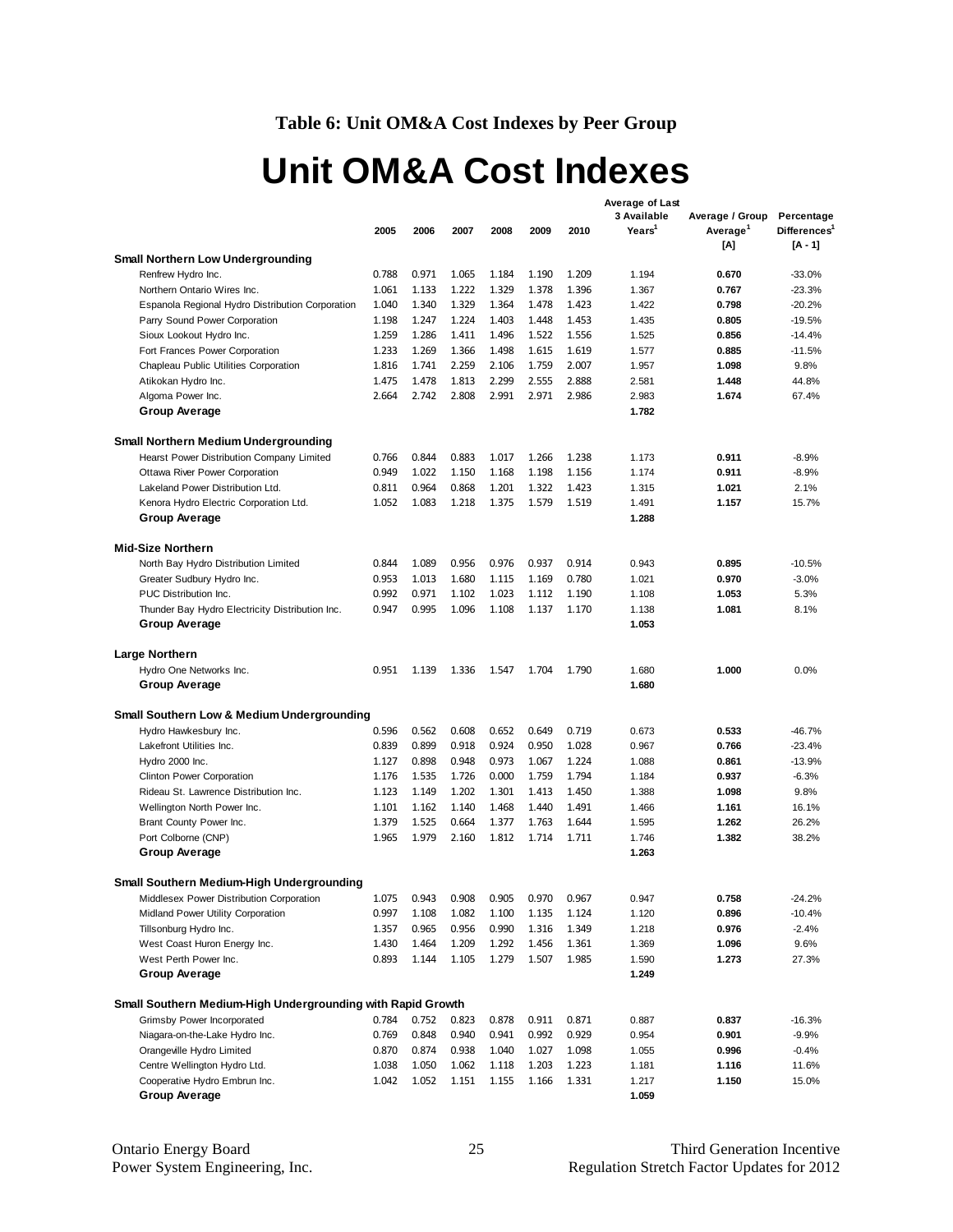**continued**

### **Average of Last Unit OM&A Cost Indexes**

|                                                    |       |       |       |       |       |       | Average or Last<br>3 Available | Average / Group      | Percentage               |
|----------------------------------------------------|-------|-------|-------|-------|-------|-------|--------------------------------|----------------------|--------------------------|
|                                                    | 2005  | 2006  | 2007  | 2008  | 2009  | 2010  | Years <sup>1</sup>             | Average <sup>1</sup> | Differences <sup>1</sup> |
|                                                    |       |       |       |       |       |       |                                | [A]                  | [A - 1]                  |
| Mid-size Southern Low & Medium Undergrounding      |       |       |       |       |       |       |                                |                      |                          |
| Norfolk Power Distribution Inc.                    | 0.940 | 0.934 | 1.106 | 1.255 | 1.086 | 1.139 | 1.160                          | 0.923                | $-7.7%$                  |
| Innisfil Hydro Distribution Systems Limited        | 0.925 | 0.985 | 1.054 | 1.149 | 1.179 | 1.217 | 1.182                          | 0.941                | $-5.9%$                  |
| Haldimand County Hydro Inc.                        | 1.014 | 1.080 | 1.365 | 1.369 | 1.228 | 1.253 | 1.284                          | 1.022                | 2.2%                     |
| Fort Erie - Eastern Ontario Power (CNP)            | 1.271 | 1.440 | 1.491 | 1.355 | 1.191 | 1.328 | 1.291                          | 1.028                | 2.8%                     |
| Orillia Power Distribution Corporation             | 1.157 | 1.128 | 1.214 | 1.308 | 1.350 | 1.436 | 1.365                          | 1.086                | 8.6%                     |
| Group Average                                      |       |       |       |       |       |       | 1.256                          |                      |                          |
|                                                    |       |       |       |       |       |       |                                |                      |                          |
| Mid-size Southern Medium-High Undergrounding       |       |       |       |       |       |       |                                |                      |                          |
| Chatham-Kent Hydro Inc.                            | 0.671 | 0.678 | 0.696 | 0.759 | 0.782 | 0.916 | 0.819                          | 0.791                | $-20.9%$                 |
| Festival Hydro Inc.                                | 0.717 | 0.801 | 0.791 | 0.820 | 0.848 | 0.882 | 0.850                          | 0.820                | $-18.0%$                 |
| Peterborough Distribution Incorporated             | 0.763 | 0.864 | 0.894 | 0.967 | 0.907 | 0.851 | 0.908                          | 0.877                | $-12.3%$                 |
| Kingston Hydro Corporation                         | 0.925 | 0.834 | 0.832 | 0.910 | 0.928 | 1.019 | 0.952                          | 0.919                | $-8.1%$                  |
| <b>Essex Powerlines Corporation</b>                | 1.132 | 1.105 | 1.023 | 0.977 | 0.945 | 0.964 | 0.962                          | 0.929                | $-7.1%$                  |
| Westario Power Inc.                                | 0.964 | 0.953 | 0.912 | 1.088 | 1.002 | 0.929 | 1.006                          | 0.971                | $-2.9%$                  |
| E.L.K. Energy Inc.                                 | 0.562 | 0.828 | 0.863 | 0.976 | 1.134 | 0.916 | 1.009                          | 0.974                | $-2.6%$                  |
| St. Thomas Energy Inc.                             | 0.946 | 1.073 | 1.016 | 0.989 | 1.075 | 1.062 | 1.042                          | 1.006                | 0.6%                     |
| Welland Hydro-Electric System Corp.                | 0.809 | 0.752 | 0.968 | 0.985 | 1.111 | 1.056 | 1.050                          | 1.014                | 1.4%                     |
| Wasaga Distribution Inc.                           | 0.921 | 0.982 | 0.962 | 1.005 | 1.047 | 1.111 | 1.054                          | 1.018                | 1.8%                     |
| Woodstock Hydro Services Inc.                      | 0.930 | 0.961 | 0.993 | 1.019 | 1.075 | 1.109 | 1.068                          | 1.031                | 3.1%                     |
| Niagara Peninsula Energy Inc.                      | 1.038 | 1.039 | 0.986 | 1.077 | 1.097 | 1.125 | 1.099                          | 1.061                | 6.1%                     |
| <b>Bluewater Power Distribution Corporation</b>    | 1.030 | 1.103 | 1.045 | 1.069 | 1.211 | 1.221 | 1.167                          | 1.126                | 12.6%                    |
| COLLUS Power Corp.                                 | 0.812 | 0.973 | 1.012 | 1.111 | 1.228 | 1.216 |                                | 1.144                | 14.4%                    |
|                                                    | 1.329 | 1.275 | 1.528 | 1.477 | 1.331 | 1.294 | 1.185<br>1.367                 | 1.320                | 32.0%                    |
| Erie Thames Powerlines Corporation                 |       |       |       |       |       |       |                                |                      |                          |
| Group Average                                      |       |       |       |       |       |       | 1.036                          |                      |                          |
| Large City Southern Medium-High Undergrounding     |       |       |       |       |       |       |                                |                      |                          |
|                                                    | 0.586 | 0.707 | 0.678 | 0.825 | 0.831 | 0.827 | 0.828                          | 0.841                | $-15.9%$                 |
| Hydro Ottawa Limited<br>Veridian Connections Inc.  | 0.805 | 0.846 | 0.747 |       | 0.814 | 0.835 |                                | 0.841                | $-15.9%$                 |
|                                                    |       |       |       | 0.834 |       |       | 0.828                          |                      |                          |
| EnWin Utilities Ltd.                               | 1.042 | 1.086 | 1.045 | 1.144 | 1.100 | 1.140 | 1.128                          | 1.146                | 14.6%                    |
| Toronto Hydro-Electric System Limited              | 0.862 | 0.855 | 0.925 | 1.069 | 1.138 | 1.251 | 1.153                          | 1.171                | 17.1%                    |
| Group Average                                      |       |       |       |       |       |       | 0.984                          |                      |                          |
| Large City Southern High Undergrounding            |       |       |       |       |       |       |                                |                      |                          |
| Hydro One Brampton Networks Inc.                   | 0.512 | 0.556 | 0.523 | 0.610 | 0.604 | 0.592 | 0.602                          | 0.745                | $-25.5%$                 |
| Horizon Utilities Corporation                      | 0.752 | 0.662 | 0.746 | 0.812 | 0.845 | 0.811 | 0.823                          | 1.018                | 1.8%                     |
| PowerStream Inc.                                   | 0.706 | 0.661 | 0.707 | 0.789 | 0.820 | 0.866 | 0.825                          | 1.021                | 2.1%                     |
|                                                    | 0.702 | 0.768 | 0.801 | 0.849 | 0.883 | 0.937 |                                | 1.101                | 10.1%                    |
| London Hydro Inc.                                  | 0.794 | 0.833 | 0.877 | 0.870 | 0.982 | 0.851 | 0.890                          | 1.115                | 11.5%                    |
| Enersource Hydro Mississauga Inc.                  |       |       |       |       |       |       | 0.901                          |                      |                          |
| Group Average                                      |       |       |       |       |       |       | 0.808                          |                      |                          |
|                                                    |       |       |       |       |       |       |                                |                      |                          |
| Mid-size GTA Medium-High & High Undergrounding     |       |       |       |       |       |       |                                |                      |                          |
| Kitchener-Wilmot Hydro Inc.                        | 0.606 | 0.660 | 0.670 | 0.705 | 0.698 | 0.688 | 0.697                          | 0.830                | $-17.0%$                 |
| Waterloo North Hydro Inc.                          | 0.735 | 0.754 | 0.726 | 0.752 | 0.734 | 0.763 | 0.750                          | 0.892                | $-10.8%$                 |
| Oakville Hydro Electricity Distribution Inc.       | 0.799 | 0.857 | 0.801 | 0.735 | 0.770 | 0.787 | 0.764                          | 0.909                | $-9.1%$                  |
| Cambridge and North Dumfries Hydro Inc.            | 0.598 | 0.594 | 0.683 | 0.751 | 0.833 | 0.787 | 0.790                          | 0.941                | $-5.9%$                  |
| Guelph Hydro Electric Systems Inc.                 | 0.738 | 0.742 | 0.847 | 0.834 | 0.824 | 0.797 | 0.818                          | 0.974                | $-2.6%$                  |
| Milton Hydro Distribution Inc.                     | 0.776 | 0.757 | 0.768 | 0.824 | 0.834 | 0.806 | 0.821                          | 0.977                | $-2.3%$                  |
| Oshawa PUC Networks Inc.                           | 0.665 | 0.677 | 0.730 | 0.833 | 0.840 | 0.825 | 0.833                          | 0.991                | $-0.9%$                  |
| Halton Hills Hydro Inc.                            | 0.762 | 0.911 | 0.823 | 0.971 | 0.782 | 0.840 | 0.864                          | 1.029                | 2.9%                     |
| Newmarket - Tay Power Distribution Ltd.            | 0.805 | 0.802 | 0.790 | 0.890 | 0.913 | 0.926 | 0.910                          | 1.083                | 8.3%                     |
| Burlington Hydro Inc.                              | 0.766 | 0.831 | 0.861 | 0.907 | 0.923 | 0.926 | 0.919                          | 1.093                | 9.3%                     |
| Whitby Hydro Electric Corporation                  | 0.867 | 0.909 | 0.947 | 0.930 | 0.966 | 0.970 | 0.955                          | 1.137                | 13.7%                    |
| Brantford Power Inc.                               | 0.883 | 0.784 | 0.965 | 0.962 | 0.982 | 0.942 | 0.962                          | 1.145                | 14.5%                    |
| Group Average                                      |       |       |       |       |       |       | 0.840                          |                      |                          |
|                                                    |       |       |       |       |       |       |                                |                      |                          |
| <b>AVERAGE: ALL COMPANIES</b>                      | 0.974 | 1.017 | 1.061 | 1.103 | 1.164 | 1.185 | 1.151                          |                      |                          |
|                                                    |       |       |       |       |       |       |                                |                      |                          |
| <sup>1</sup> Lower values imply better performance |       |       |       |       |       |       |                                |                      |                          |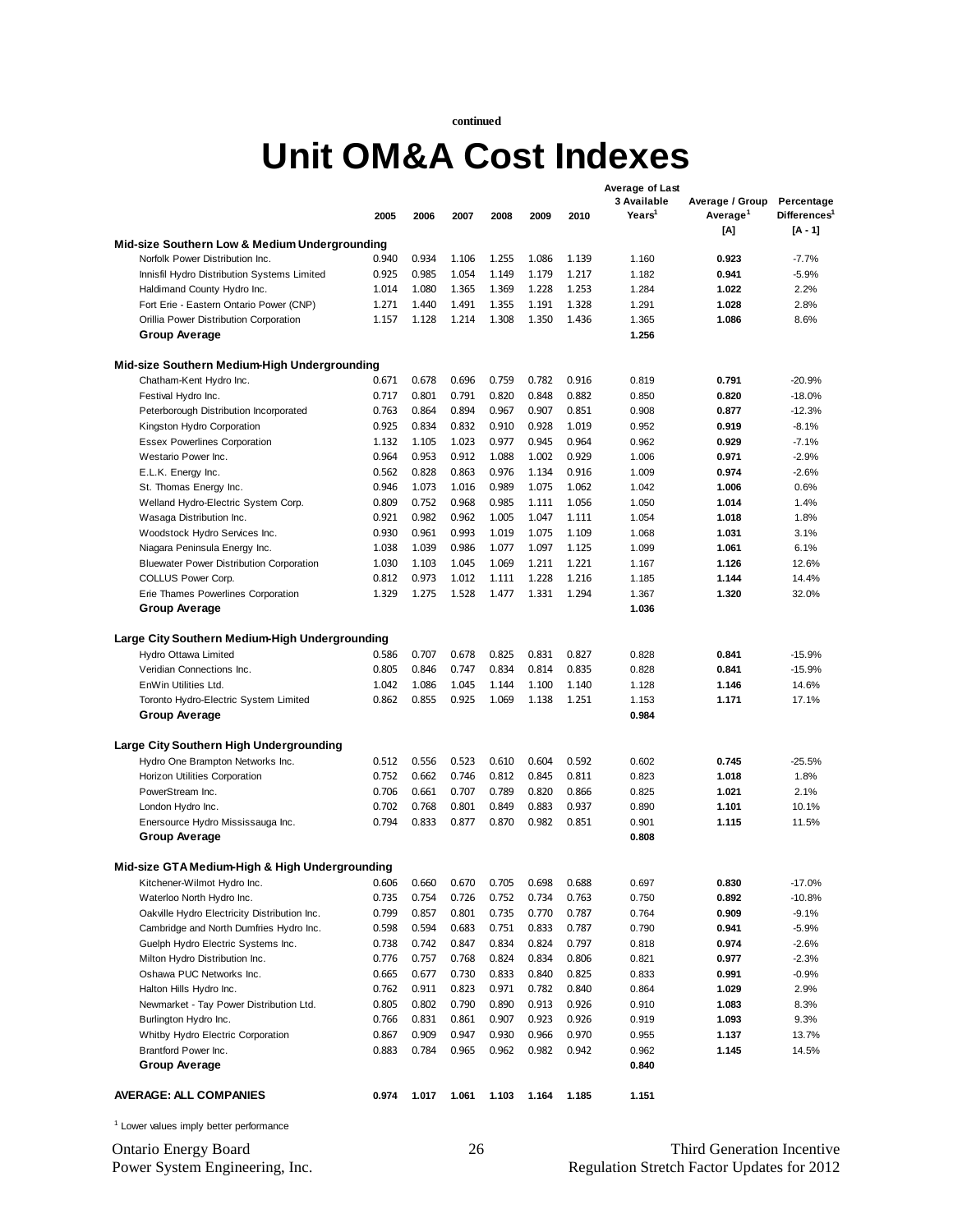## <span id="page-29-0"></span>**Updated Performance Rankings Based on Unit Cost Indexes**

|                                                  | Average / Group<br>Average <sup>1</sup> | Percentage<br>Differences <sup>1</sup> | Efficiency Ranking <sup>1</sup> |
|--------------------------------------------------|-----------------------------------------|----------------------------------------|---------------------------------|
|                                                  | [A]                                     | $[A - 1]$                              |                                 |
| Hydro Hawkesbury Inc.                            | 0.533                                   | $-46.7%$                               | 1                               |
| Renfrew Hydro Inc.                               | 0.670                                   | $-33.0%$                               | $\overline{2}$                  |
| Hydro One Brampton Networks Inc.                 | 0.745                                   | $-25.5%$                               | 3                               |
| Middlesex Power Distribution Corporation         | 0.758                                   | $-24.2%$                               | $\overline{4}$                  |
| Lakefront Utilities Inc.                         | 0.766                                   | $-23.4%$                               | 5                               |
| Northern Ontario Wires Inc.                      | 0.767                                   | $-23.3%$                               | 6                               |
| Chatham-Kent Hydro Inc.                          | 0.791                                   | $-20.9%$                               | $\overline{7}$                  |
| Espanola Regional Hydro Distribution Corporation | 0.798                                   | $-20.2%$                               | $\bf 8$                         |
| Parry Sound Power Corporation                    | 0.805                                   | $-19.5%$                               | $\boldsymbol{9}$                |
| Festival Hydro Inc.                              | 0.820                                   | $-18.0%$                               | 10                              |
| Kitchener-Wilmot Hydro Inc.                      | 0.830                                   | $-17.0%$                               | 11                              |
| <b>Grimsby Power Incorporated</b>                | 0.837                                   | $-16.3%$                               | 12                              |
| <b>Hydro Ottawa Limited</b>                      | 0.841                                   | $-15.9%$                               | 13                              |
| Veridian Connections Inc.                        | 0.841                                   | $-15.9%$                               | 14                              |
| Sioux Lookout Hydro Inc.                         | 0.856                                   | $-14.4%$                               | 15                              |
| Hydro 2000 Inc.                                  | 0.861                                   | $-13.9%$                               | 16                              |
| Peterborough Distribution Incorporated           | 0.877                                   | $-12.3%$                               | 17                              |
| Fort Frances Power Corporation                   | 0.885                                   | $-11.5%$                               | 18                              |
| Waterloo North Hydro Inc.                        | 0.892                                   | $-10.8%$                               | 19                              |
| North Bay Hydro Distribution Limited             | 0.895                                   | $-10.5%$                               | 20                              |
| Midland Power Utility Corporation                | 0.896                                   | $-10.4%$                               | 21                              |
| Niagara-on-the-Lake Hydro Inc.                   | 0.901                                   | $-9.9%$                                | 22                              |
| Oakville Hydro Electricity Distribution Inc.     | 0.909                                   | $-9.1%$                                | 23                              |
| Hearst Power Distribution Company Limited        | 0.911                                   | $-8.9%$                                | 24                              |
| Ottawa River Power Corporation                   | 0.911                                   | $-8.9%$                                | 25                              |
| Kingston Hydro Corporation                       | 0.919                                   | $-8.1%$                                | 26                              |
| Norfolk Power Distribution Inc.                  | 0.923                                   | $-7.7%$                                | 27                              |
| <b>Essex Powerlines Corporation</b>              | 0.929                                   | $-7.1%$                                | 28                              |
| <b>Clinton Power Corporation</b>                 | 0.937                                   | $-6.3%$                                | 29                              |
| Cambridge and North Dumfries Hydro Inc.          | 0.941                                   | $-5.9%$                                | 30                              |
| Innisfil Hydro Distribution Systems Limited      | 0.941                                   | $-5.9%$                                | 31                              |
| Greater Sudbury Hydro Inc.                       | 0.970                                   | $-3.0%$                                | 32                              |
| Westario Power Inc.                              | 0.971                                   | $-2.9%$                                | 33                              |
| E.L.K. Energy Inc.                               | 0.974                                   | $-2.6%$                                | 34                              |
| Guelph Hydro Electric Systems Inc.               | 0.974                                   | $-2.6%$                                | 35                              |
| Tillsonburg Hydro Inc.                           | 0.976                                   | $-2.4%$                                | 36                              |
| Milton Hydro Distribution Inc.                   | 0.977                                   | $-2.3%$                                | 37                              |
| Oshawa PUC Networks Inc.                         | 0.991                                   | $-0.9%$                                | 38                              |
| Orangeville Hydro Limited                        | 0.996                                   | $-0.4%$                                | 39                              |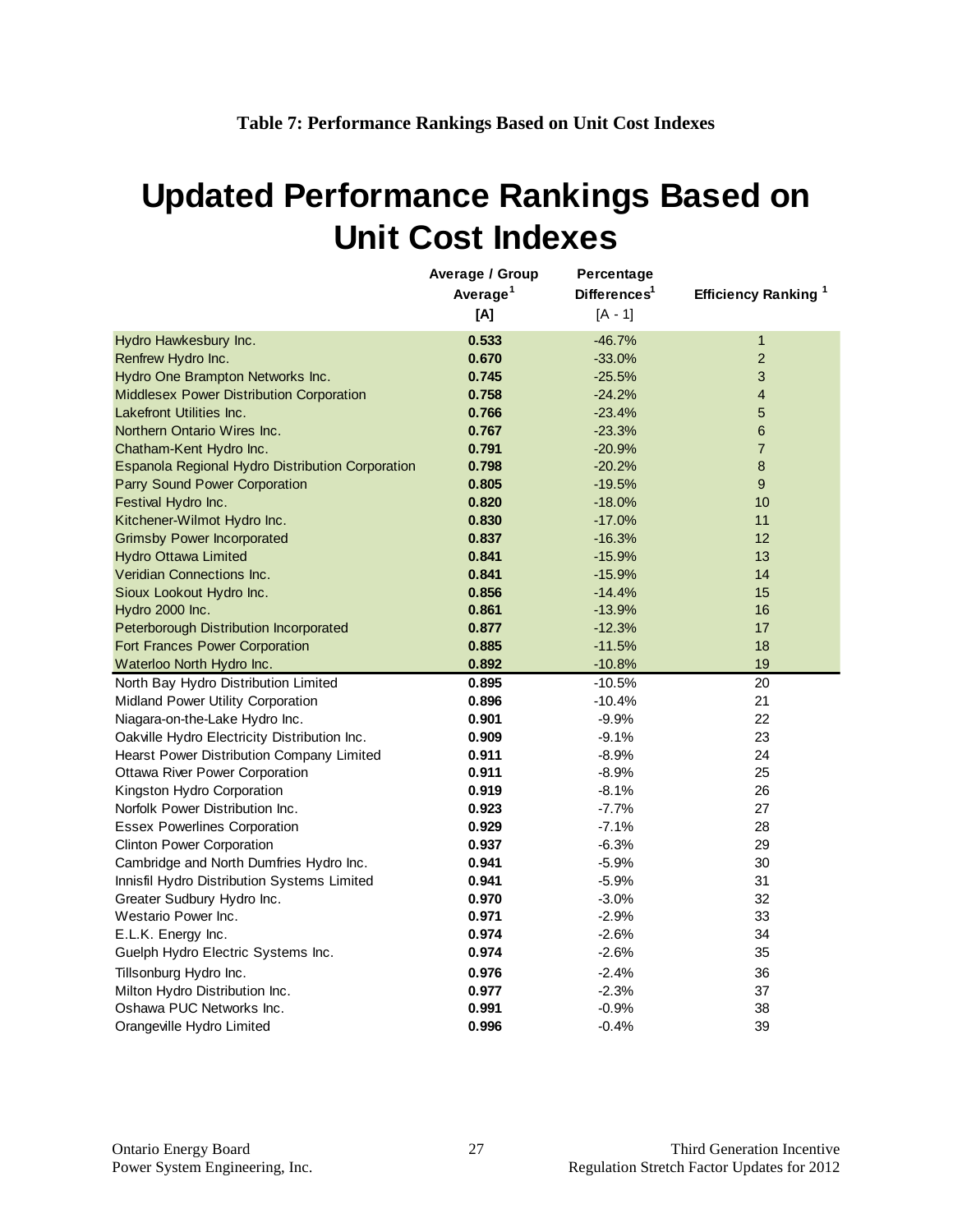## **Updated Performance Rankings Based on Unit Cost Indexes**

|                                                 | Average / Group<br>Average <sup>1</sup><br>[A] | Percentage<br>Differences <sup>1</sup><br>$[A - 1]$ | Efficiency Ranking <sup>1</sup> |
|-------------------------------------------------|------------------------------------------------|-----------------------------------------------------|---------------------------------|
|                                                 |                                                |                                                     |                                 |
| St. Thomas Energy Inc.                          | 1.006                                          | 0.6%                                                | 40                              |
| Welland Hydro-Electric System Corp.             | 1.014                                          | 1.4%                                                | 41                              |
| Wasaga Distribution Inc.                        | 1.018                                          | 1.8%                                                | 42                              |
| Horizon Utilities Corporation                   | 1.018                                          | 1.8%                                                | 43                              |
| Lakeland Power Distribution Ltd.                | 1.021                                          | 2.1%                                                | 44                              |
| PowerStream Inc.                                | 1.021                                          | 2.1%                                                | 45                              |
| Haldimand County Hydro Inc.                     | 1.022                                          | 2.2%                                                | 46                              |
| Fort Erie - Eastern Ontario Power (CNP)         | 1.028                                          | 2.8%                                                | 47                              |
| Halton Hills Hydro Inc.                         | 1.029                                          | 2.9%                                                | 48                              |
| Woodstock Hydro Services Inc.                   | 1.031                                          | 3.1%                                                | 49                              |
| <b>PUC Distribution Inc.</b>                    | 1.053                                          | 5.3%                                                | 50                              |
| Niagara Peninsula Energy Inc.                   | 1.061                                          | 6.1%                                                | 51                              |
| Thunder Bay Hydro Electricity Distribution Inc. | 1.081                                          | 8.1%                                                | 52                              |
| Newmarket - Tay Power Distribution Ltd.         | 1.083                                          | 8.3%                                                | 53                              |
| Orillia Power Distribution Corporation          | 1.086                                          | 8.6%                                                | 54                              |
| Burlington Hydro Inc.                           | 1.093                                          | 9.3%                                                | 55                              |
| West Coast Huron Energy Inc.                    | 1.096                                          | 9.6%                                                | 56                              |
| Chapleau Public Utilities Corporation           | 1.098                                          | 9.8%                                                | 57                              |
| Rideau St. Lawrence Distribution Inc.           | 1.098                                          | 9.8%                                                | 58                              |
| London Hydro Inc.                               | 1.101                                          | 10.1%                                               | 59                              |
| Enersource Hydro Mississauga Inc.               | 1.115                                          | 11.5%                                               | 60                              |
| Centre Wellington Hydro Ltd.                    | 1.116                                          | 11.6%                                               | 61                              |
| <b>Bluewater Power Distribution Corporation</b> | 1.126                                          | 12.6%                                               | 62                              |
| Whitby Hydro Electric Corporation               | 1.137                                          | 13.7%                                               | 63                              |
| <b>COLLUS Power Corp.</b>                       | 1.144                                          | 14.4%                                               | 64                              |
| <b>Brantford Power Inc.</b>                     | 1.145                                          | 14.5%                                               | 65                              |
| EnWin Utilities Ltd.                            | 1.146                                          | 14.6%                                               | 66                              |
| Cooperative Hydro Embrun Inc.                   | 1.150                                          | 15.0%                                               | 67                              |
| Kenora Hydro Electric Corporation Ltd.          | 1.157                                          | 15.7%                                               | 68                              |
| Wellington North Power Inc.                     | 1.161                                          | 16.1%                                               | 69                              |
| Toronto Hydro-Electric System Limited           | 1.171                                          | 17.1%                                               | 70                              |
| Brant County Power Inc.                         | 1.262                                          | 26.2%                                               | 71                              |
| West Perth Power Inc.                           | 1.273                                          | 27.3%                                               | 72                              |
| <b>Erie Thames Powerlines Corporation</b>       | 1.320                                          | 32.0%                                               | 73                              |
| Port Colborne (CNP)                             | 1.382                                          | 38.2%                                               | 74                              |
| Atikokan Hydro Inc.                             | 1.448                                          | 44.8%                                               | 75                              |
| Algoma Power Inc.                               | 1.674                                          | 67.4%                                               | 76                              |

<sup>1</sup> Lower values imply better performance

 $2$  Hydro One Networks Inc. is alone in its peer group and is omitted here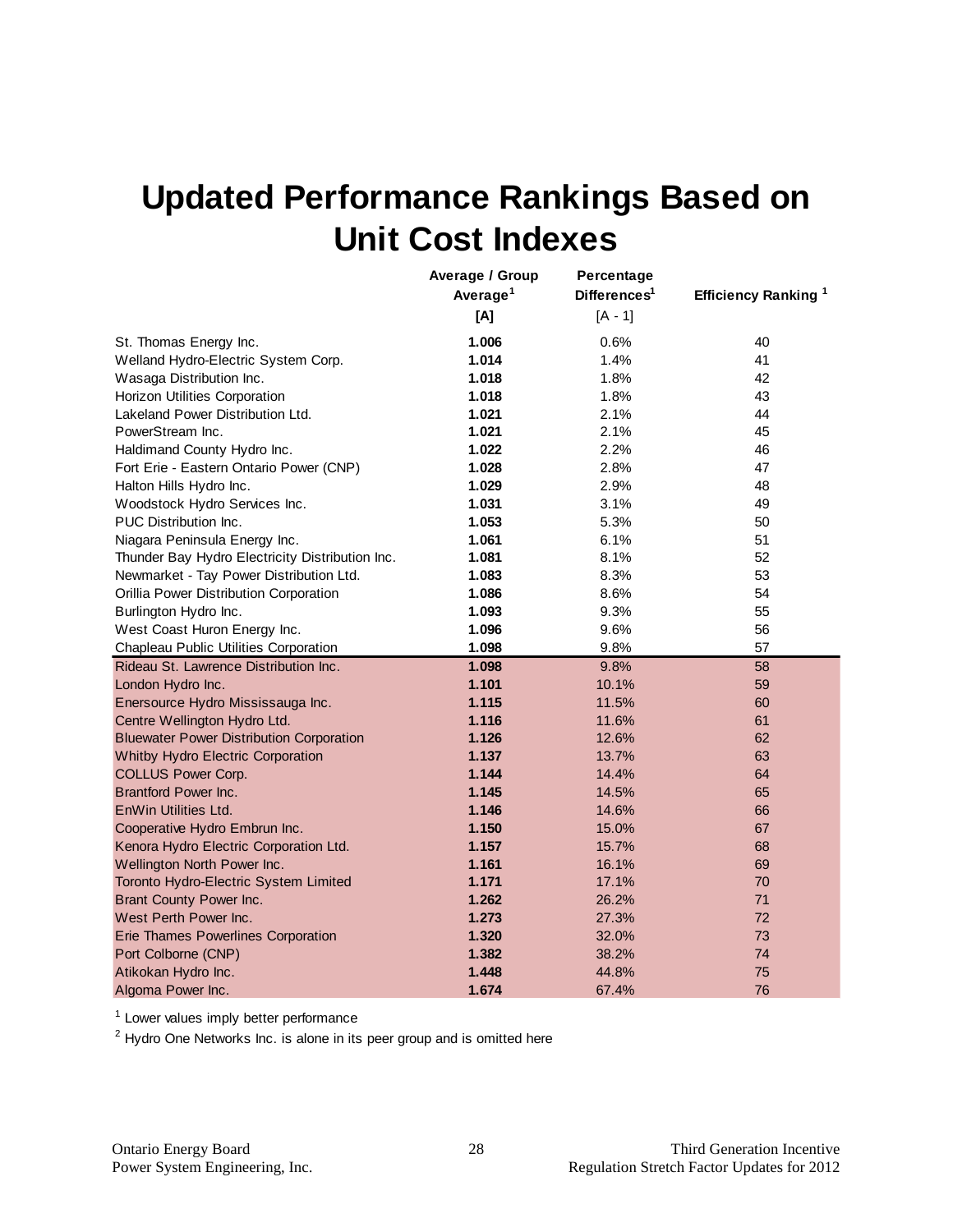# <span id="page-31-0"></span>**3 Efficiency Cohort Groupings**

A company will be in efficiency Cohort 1 if it is statistically superior based on the econometric benchmarking results (found in Table 4), and in the top quartile of the unit cost benchmarking rankings (found in Table 7). A company will be in efficiency Cohort 3 if it is statistically inferior based on the econometric benchmarking results, and in the bottom quartile of the unit cost benchmarking rankings. All remaining companies are placed in efficiency Cohort 2. PSE's analysis of Distributors' OM&A cost performance indicates that there are twelve firms in Cohort 1, fifty-five firms in Cohort 2, and ten firms in cohort three.

No peer group has been identified for Hydro One Networks Inc. for the purposes of unit cost benchmarking. The Board has previously determined that distributors that rank superior or inferior in only one evaluation will be assigned to the middle cohort. For this reason, Hydro One Networks Inc. has been assigned to Cohort  $2^{22}$ 

Figure 5 below details the nine companies which changed cohorts from the 2011 update to the 2012 update.



**Figure 5: Cohort Changes from 2011 Update to 2012 Update**

<span id="page-31-1"></span>Table 8 below presents the full sample of Ontario power Distributors and their corresponding efficiency cohorts for the 2012 update.

 $\overline{a}$  $22$  Please see the Board's report (referenced on page 1) dated July 14, 2008 page 22 regarding this issue.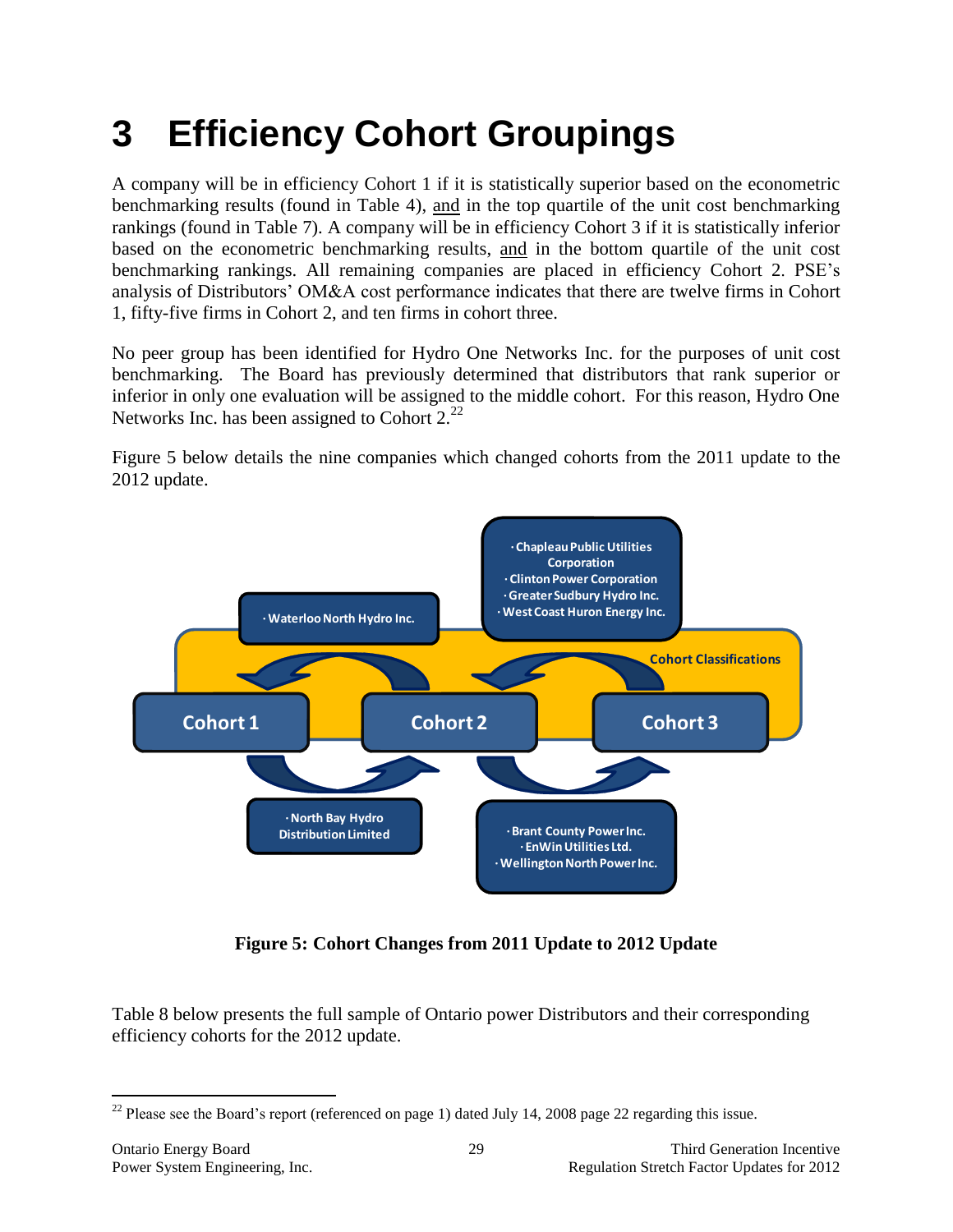## <span id="page-32-0"></span>**Efficiency Cohort Grouping Results**

Company Cohort

| Chatham-Kent Hydro Inc.                          | 1              |
|--------------------------------------------------|----------------|
| Festival Hydro Inc.                              | 1              |
| <b>Grimsby Power Incorporated</b>                | 1              |
| Hydro 2000 Inc.                                  | 1              |
| Hydro Hawkesbury Inc.                            | 1              |
| Hydro One Brampton Networks Inc.                 | 1              |
| Kitchener-Wilmot Hydro Inc.                      | 1              |
| Lakefront Utilities Inc.                         | 1              |
| <b>Middlesex Power Distribution Corporation</b>  | 1              |
| Northern Ontario Wires Inc.                      | 1              |
| Renfrew Hydro Inc.                               | 1              |
| Waterloo North Hydro Inc.                        | 1              |
| Atikokan Hydro Inc.                              | $\overline{2}$ |
| <b>Bluewater Power Distribution Corporation</b>  | $\overline{2}$ |
| Brantford Power Inc.                             | $\overline{2}$ |
| Burlington Hydro Inc.                            | $\overline{c}$ |
| Cambridge and North Dumfries Hydro Inc.          | $\overline{2}$ |
| Chapleau Public Utilities Corporation            | $\overline{c}$ |
| <b>Clinton Power Corporation</b>                 | $\overline{2}$ |
| Cooperative Hydro Embrun Inc.                    | $\overline{c}$ |
| E.L.K. Energy Inc.                               | $\overline{c}$ |
| Enersource Hydro Mississauga Inc.                | $\overline{2}$ |
| Espanola Regional Hydro Distribution Corporation | $\overline{2}$ |
| <b>Essex Powerlines Corporation</b>              | $\overline{2}$ |
| Fort Erie - Eastern Ontario Power (CNP)          | $\overline{2}$ |
| Fort Frances Power Corporation                   | $\overline{2}$ |
| Greater Sudbury Hydro Inc.                       | $\overline{c}$ |
| Guelph Hydro Electric Systems Inc.               | $\overline{c}$ |
| Haldimand County Hydro Inc.                      | 2              |
| Halton Hills Hydro Inc.                          | $\overline{2}$ |
| Hearst Power Distribution Company Limited        | $\overline{c}$ |
| Horizon Utilities Corporation                    | $\overline{2}$ |
| Hydro One Networks Inc. <sup>1</sup>             | $\overline{c}$ |
| Hydro Ottawa Limited                             | $\overline{c}$ |
| Innisfil Hydro Distribution Systems Limited      | $\overline{2}$ |
| Kenora Hydro Electric Corporation Ltd.           | $\overline{c}$ |
| Kingston Hydro Corporation                       | $\overline{2}$ |
| Lakeland Power Distribution Ltd.                 | $\overline{2}$ |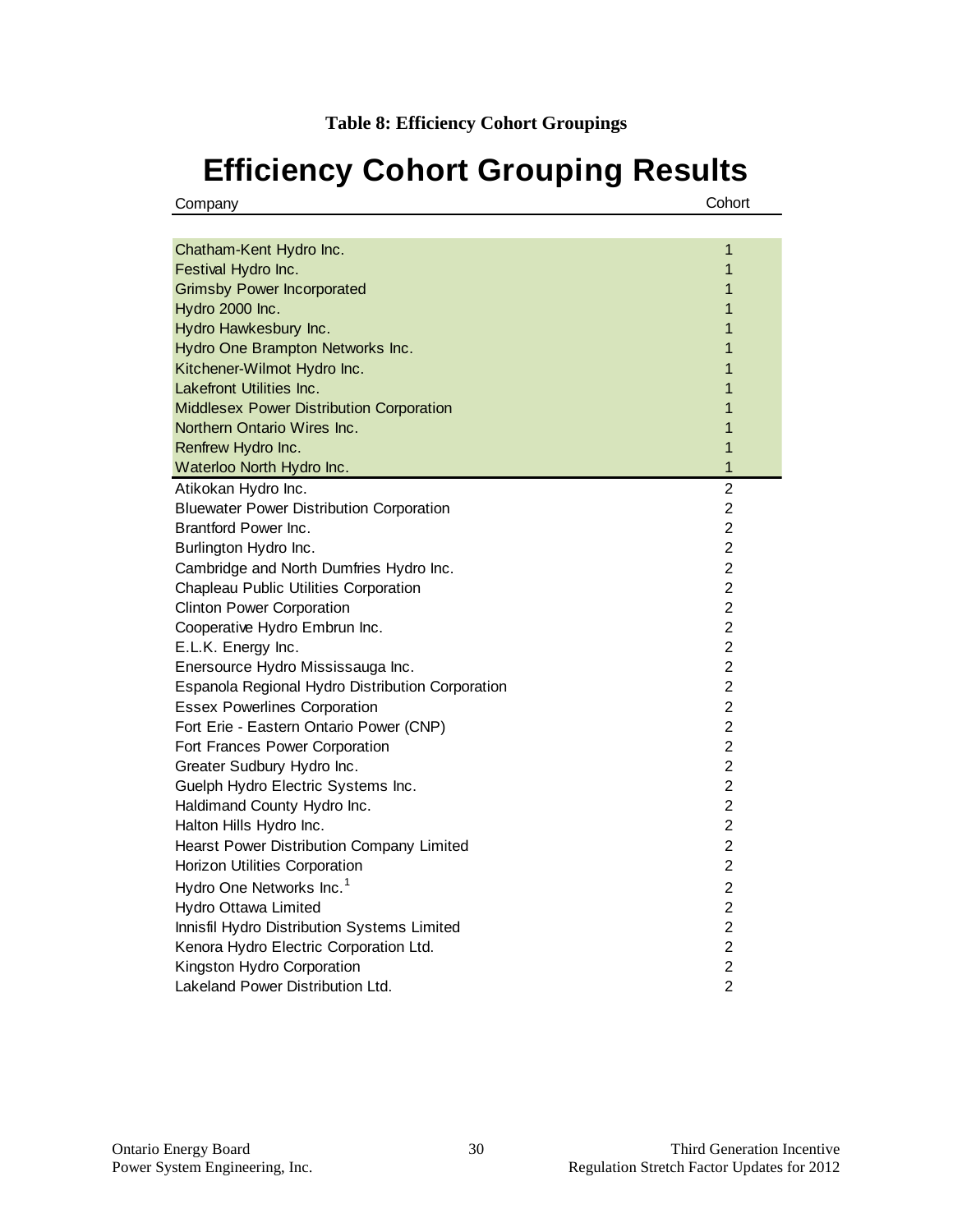## **Efficiency Cohort Grouping Results**

| Company                                         | Cohort         |
|-------------------------------------------------|----------------|
| London Hydro Inc.                               | 2              |
| Midland Power Utility Corporation               | $\overline{2}$ |
| Milton Hydro Distribution Inc.                  | $\overline{2}$ |
| Newmarket - Tay Power Distribution Ltd.         | $\overline{2}$ |
| Niagara Peninsula Energy Inc.                   | $\overline{2}$ |
| Niagara-on-the-Lake Hydro Inc.                  | $\overline{2}$ |
| Norfolk Power Distribution Inc.                 | $\overline{2}$ |
| North Bay Hydro Distribution Limited            | $\overline{2}$ |
| Oakville Hydro Electricity Distribution Inc.    | $\overline{2}$ |
| Orangeville Hydro Limited                       | $\overline{c}$ |
| Orillia Power Distribution Corporation          | $\overline{c}$ |
| Oshawa PUC Networks Inc.                        | 2              |
| <b>Ottawa River Power Corporation</b>           | 2              |
| Parry Sound Power Corporation                   | $\overline{2}$ |
| Peterborough Distribution Incorporated          | $\overline{2}$ |
| PowerStream Inc.                                | $\overline{2}$ |
| PUC Distribution Inc.                           | $\overline{2}$ |
| Rideau St. Lawrence Distribution Inc.           | $\overline{c}$ |
| Sioux Lookout Hydro Inc.                        | $\overline{c}$ |
| St. Thomas Energy Inc.                          | 2              |
| Thunder Bay Hydro Electricity Distribution Inc. | $\overline{c}$ |
| Tillsonburg Hydro Inc.                          | $\overline{2}$ |
| Veridian Connections Inc.                       | $\overline{2}$ |
| Wasaga Distribution Inc.                        | $\overline{2}$ |
| Welland Hydro-Electric System Corp.             | $\overline{c}$ |
| West Coast Huron Energy Inc.                    | $\overline{2}$ |
| Westario Power Inc.                             | $\overline{2}$ |
| Whitby Hydro Electric Corporation               | $\overline{c}$ |
| Woodstock Hydro Services Inc.                   | $\overline{c}$ |
| Algoma Power Inc.                               | 3              |
| Brant County Power Inc.                         | 3              |
| Centre Wellington Hydro Ltd.                    | 3              |
| <b>COLLUS Power Corp.</b>                       | 3              |
| EnWin Utilities Ltd.                            | 3              |
| <b>Erie Thames Powerlines Corporation</b>       | 3              |
| Port Colborne (CNP)                             | 3              |
| Toronto Hydro-Electric System Limited           | 3              |
| Wellington North Power Inc.                     | 3              |
| West Perth Power Inc.                           | 3              |

 $<sup>1</sup>$  Hydro One Networks is only being evaluated by the econometric benchmarking</sup> approach and is automatically assigned to Cohort 2.